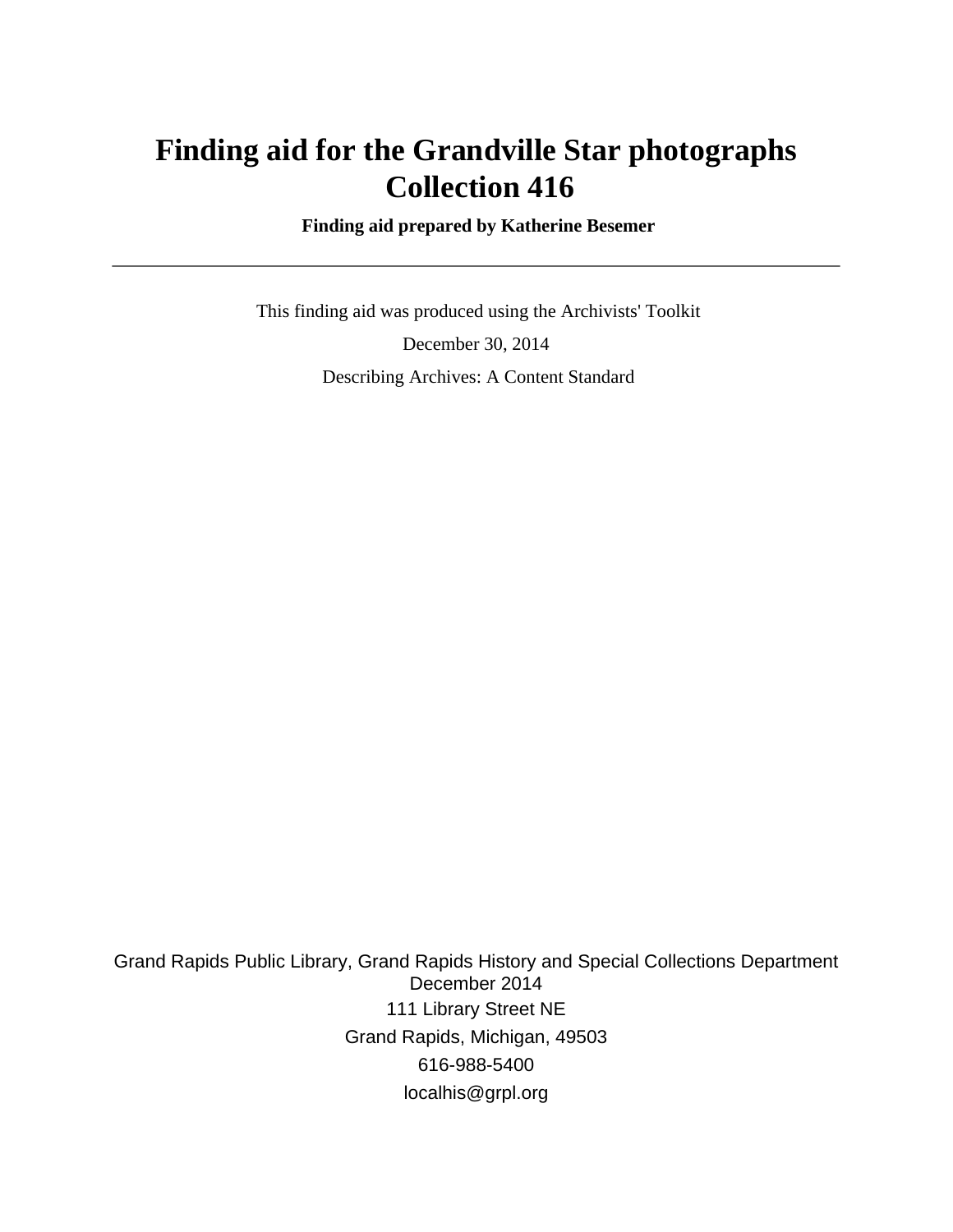## **Table of Contents**

 $\overline{\phantom{a}}$ 

| $Photographs  \n. 6$ |  |
|----------------------|--|
|                      |  |
|                      |  |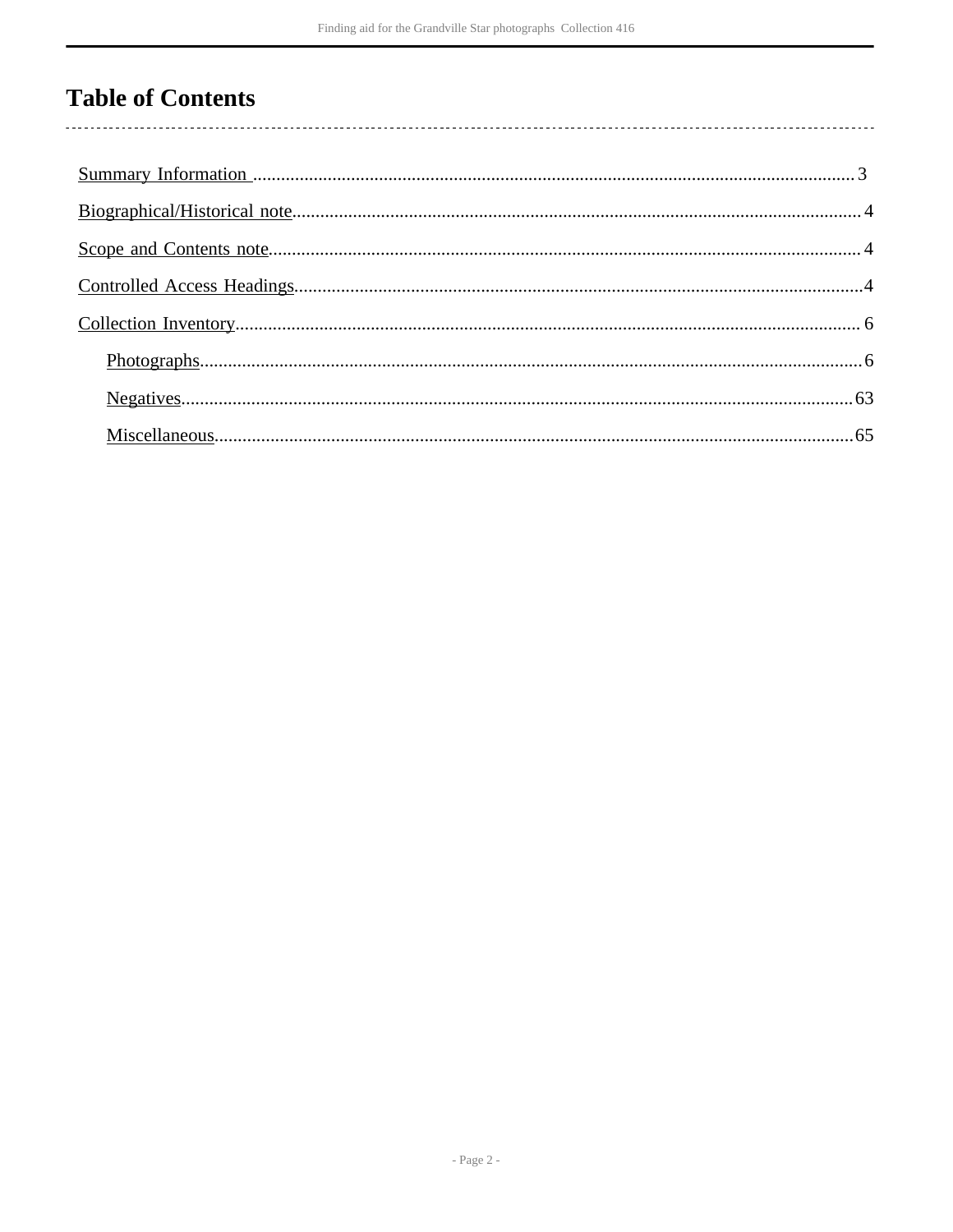# <span id="page-2-0"></span>**Summary Information**

..................................

| <b>Repository</b> | Grand Rapids Public Library, Grand Rapids History and Special<br><b>Collections Department</b>                                                                                                                                                                                                           |
|-------------------|----------------------------------------------------------------------------------------------------------------------------------------------------------------------------------------------------------------------------------------------------------------------------------------------------------|
| <b>Title</b>      | Grandville Star Photographs                                                                                                                                                                                                                                                                              |
| Date [inclusive]  | 1965-1971                                                                                                                                                                                                                                                                                                |
| <b>Extent</b>     | 4.0 Linear feet                                                                                                                                                                                                                                                                                          |
| Language          | English                                                                                                                                                                                                                                                                                                  |
| <b>Abstract</b>   | This collection contains photographs used for the Grandville Star<br>Newspaper from the mid-1960s to 1970. The photographs are<br>predominantly identified, individual portrait-style images that range from<br>local members of the community and store owners to local politicians and<br>celebrities. |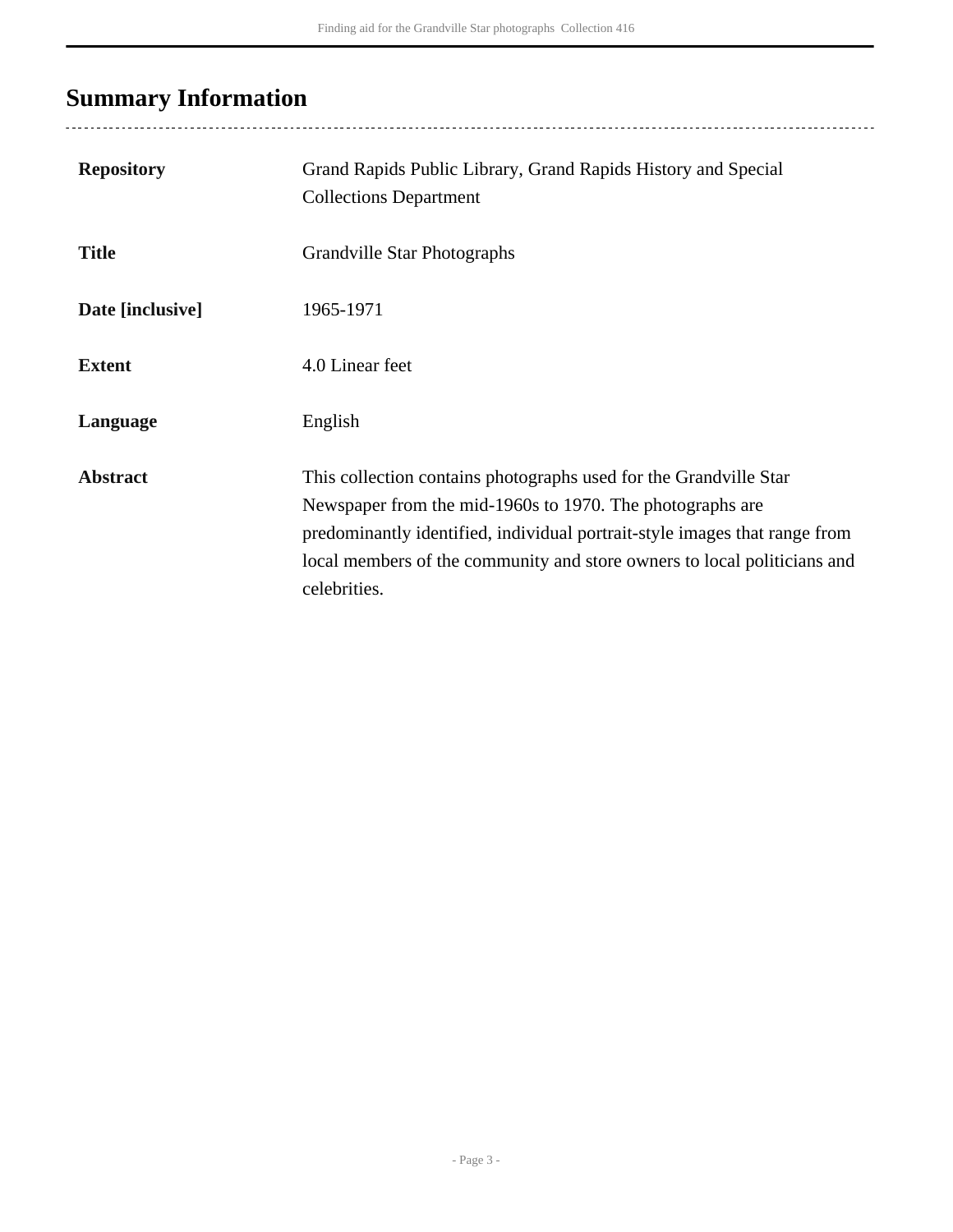### <span id="page-3-0"></span>**Biographical/Historical note**

The photographs in this collection range from the mid-1960s to 1970 and were used in the weekly newspaper, The Grandville Star, located in Grandville, Michigan. The bulk of the collection consists of individual, identified portrait-style photographs of individuals from the Grandville and surrounding Grand Rapids area of Michigan. Also within the collection are negatives both containing identified and unidentified people. A smaller portion of the collection consists of identified individual and group photographs.

#### <span id="page-3-1"></span>**Scope and Contents note**

The photographs in this collection are predominantly identified people from Grandville and Grand Rapids, Michigan. The photographs were used in the Grandville Star Newspaper from the mid-1960s to 1970. The images contain local store owners, people within the community, local politicians and some national celebrities. A smaller portion of the collection consists of negatives, identified group photos and unidentified photographs.

### **Administrative Information**

#### **Publication Information**

Grand Rapids Public Library, Grand Rapids History and Special Collections Department December 2014

### <span id="page-3-2"></span>**Controlled Access Headings**

**Genre(s)**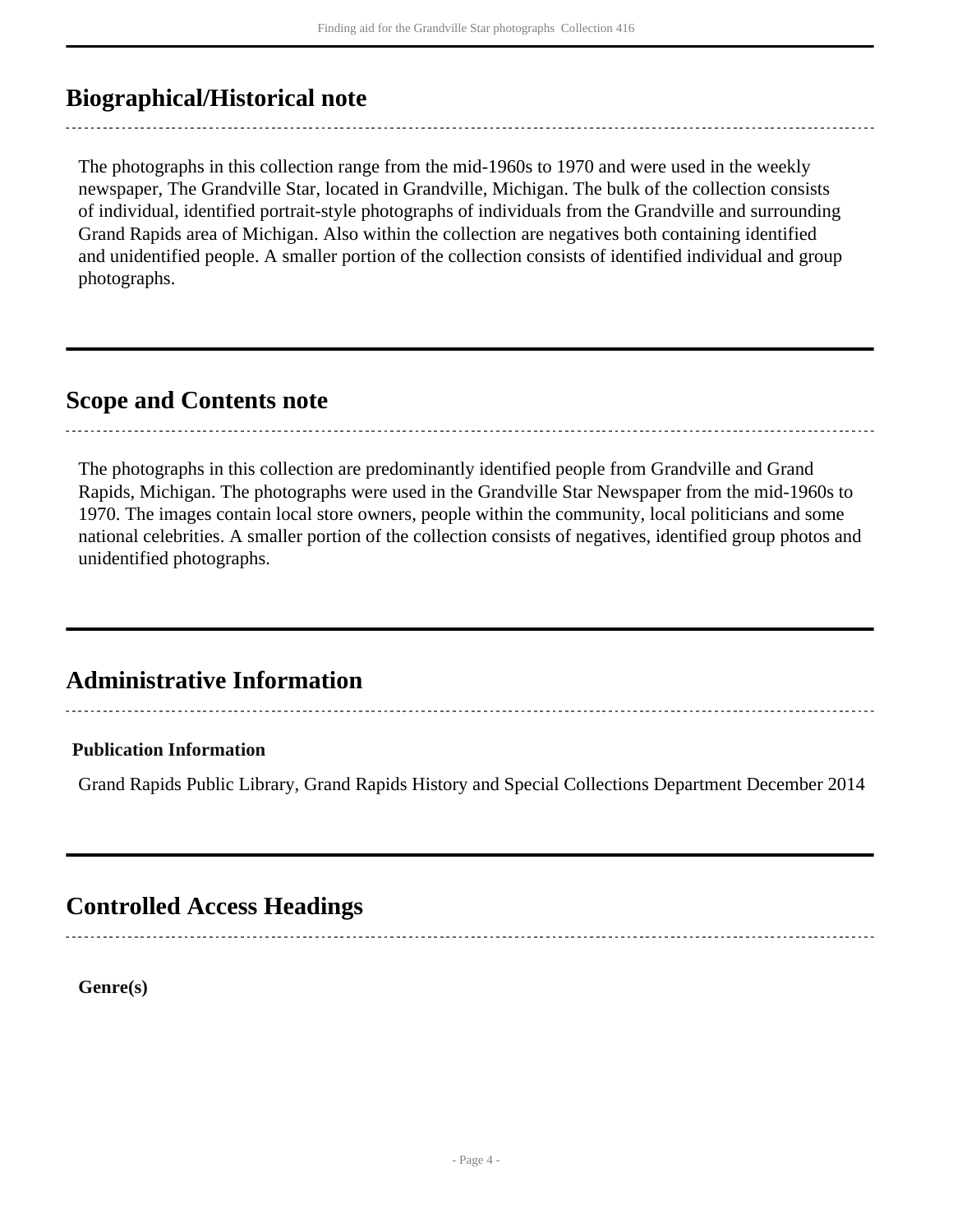• photographs

#### **Geographic Name(s)**

- Grand Rapids (Mich.) -- History
- Grandville (Mich.)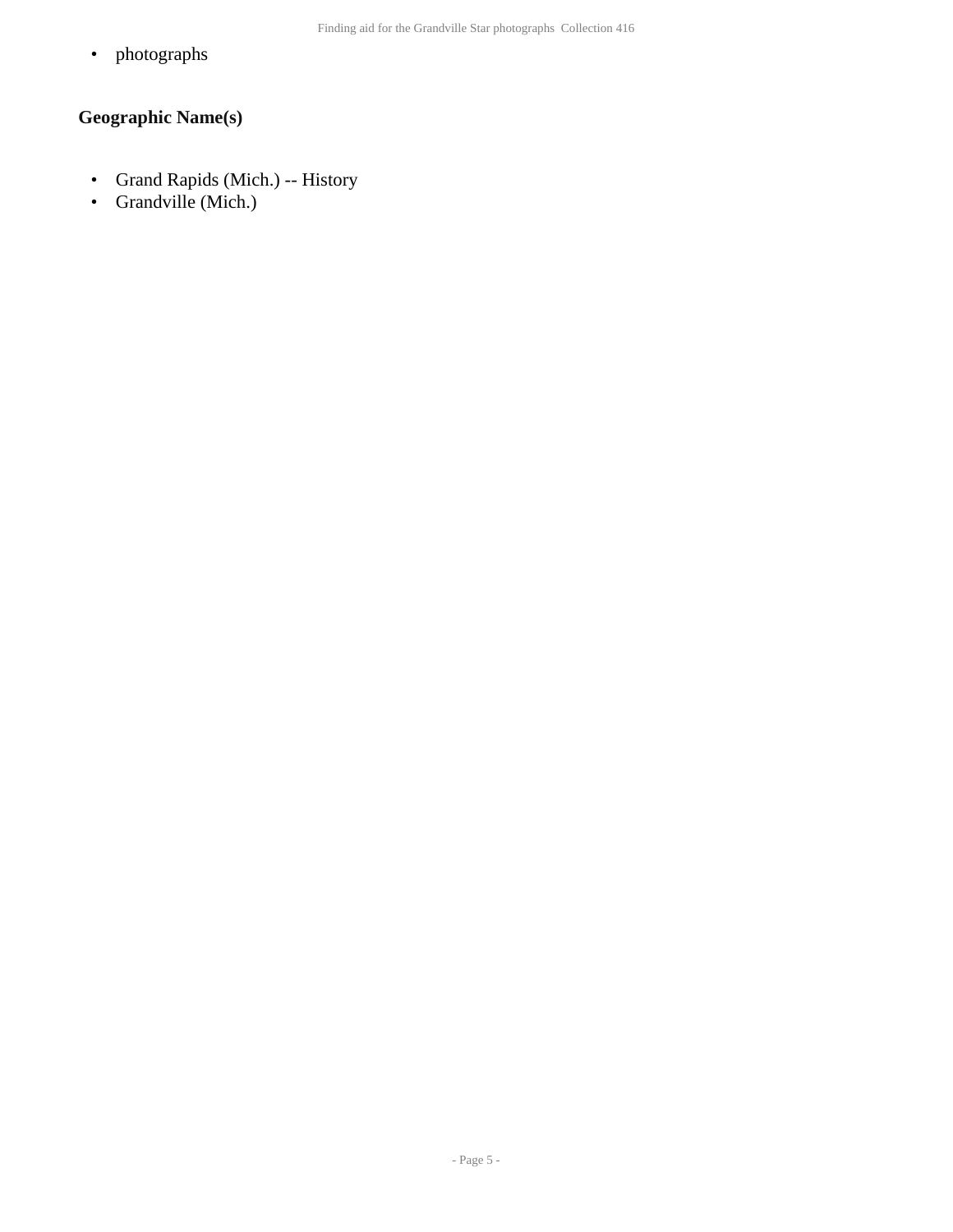Г

### <span id="page-5-0"></span>**Collection Inventory**

<span id="page-5-1"></span>

| Photographs         |              |                |
|---------------------|--------------|----------------|
|                     | <b>Box</b>   | Folder         |
| Abenante, Joni      | $\mathbf{1}$ | $\mathbf{1}$   |
| Ackerson, Garret G. | $\mathbf{1}$ | $\overline{2}$ |
| Adams, John R.      | $\mathbf{1}$ | $\mathfrak{Z}$ |
| Adrianse, John R.   | $\mathbf{1}$ | $\overline{4}$ |
| Agnew, Spiro        | $\mathbf 1$  | $\mathfrak s$  |
| Ahlgren, Mut        | $\mathbf{1}$ | 6              |
| Albert, Jim         | $\mathbf{1}$ | $\overline{7}$ |
| Albuera, Chester    | $\mathbf{1}$ | $8\,$          |
| Alcantara, Theo     | $\,1\,$      | 9              |
| Alexander, James    | $\mathbf{1}$ | $10\,$         |
| Alfenito, Elizabeth | $\,1$        | $11\,$         |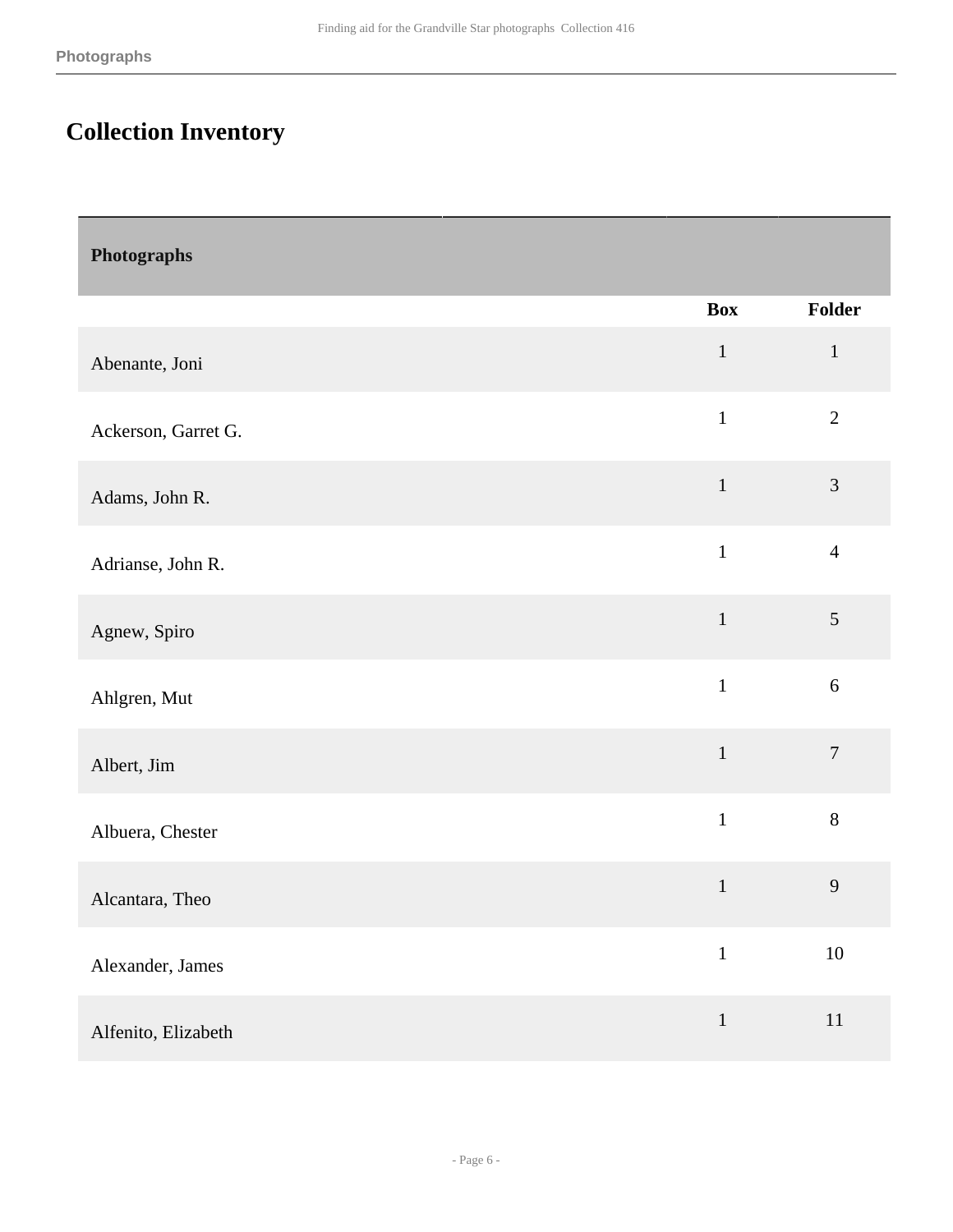| Alkema, John      | $\mathbf{1}$ | 12     |
|-------------------|--------------|--------|
| Allen, John. Rev. | $1\,$        | 13     |
| Allen, Marty      | $\mathbf 1$  | 14     |
| Allen, Walter     | $1\,$        | 15     |
| Ambrose, Tom      | $\mathbf{1}$ | $16\,$ |
| Anderson, Charles | $\,1\,$      | $17\,$ |
| Anderson, Dick    | $\mathbf{1}$ | $18\,$ |
| Anderson, Gerald  | $\,1\,$      | 19     |
| Anderson, Joel    | $\mathbf{1}$ | 20     |
| Anderson, Kenneth | $\mathbf 1$  | $21\,$ |
| Anderson, Lynn    | $\mathbf{1}$ | 22     |
| Anderson, Russell | $\mathbf{1}$ | 23     |
| Anderson, Shane   | $\,1\,$      | 24     |
| Andretti, Mario   | $\mathbf 1$  | 25     |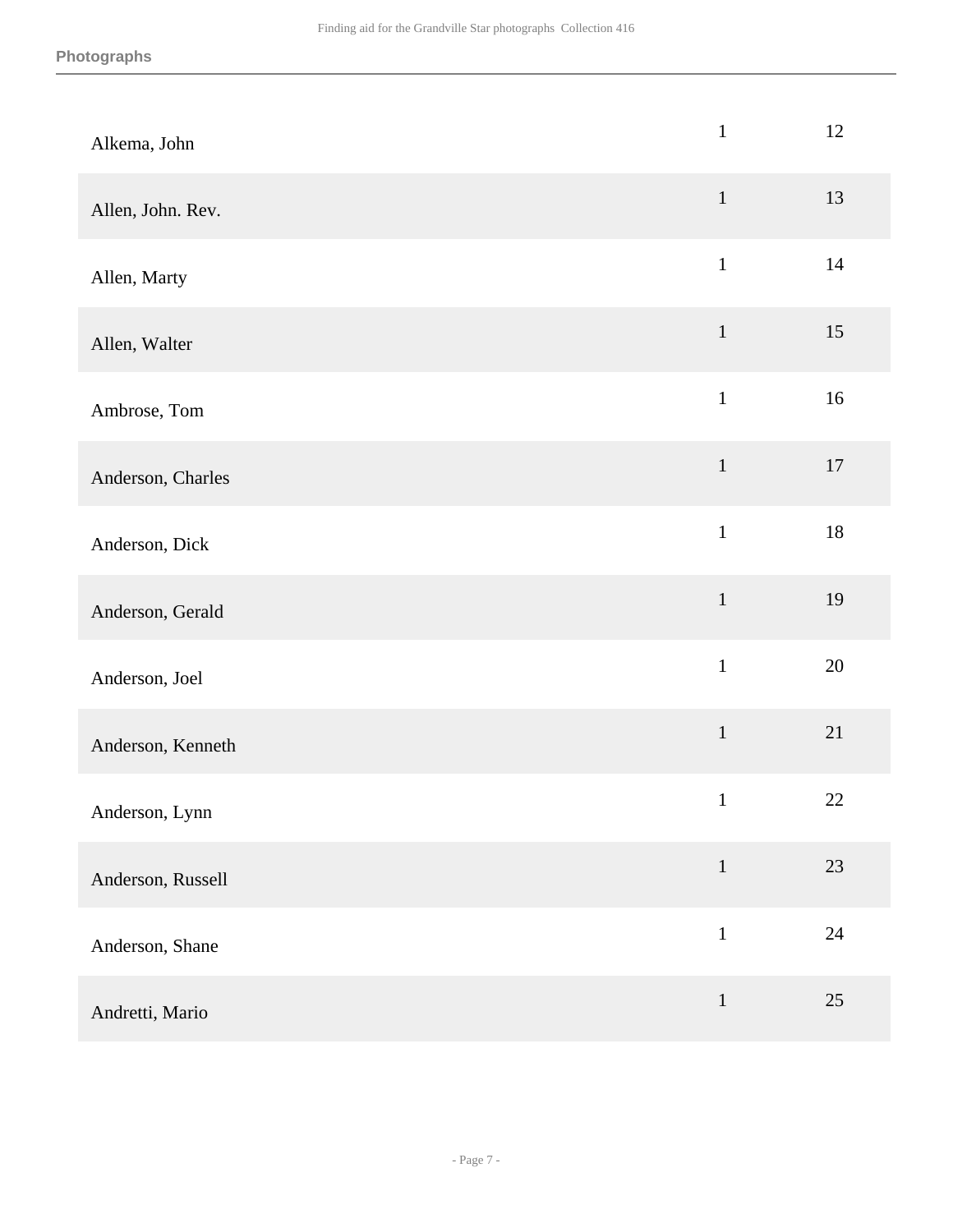| Andrews, John    | $\,1\,$      | 26     |
|------------------|--------------|--------|
| Appel            | $\mathbf{1}$ | 27     |
| Arsulowicz       | $\mathbf{1}$ | $28\,$ |
| Arvidson         | $\mathbf{1}$ | 29     |
| Augenstein, Dr.  | $\mathbf{1}$ | $30\,$ |
| Austin, Richard  | $\mathbf 1$  | 31     |
| Avery, Ruth      | $\mathbf{1}$ | 32     |
| Axford, Raymond  | $\,1\,$      | 33     |
| Babcock, Farrell | $\mathbf 1$  | 34     |
| Bachrach, Fabian | $\,1\,$      | 35     |
| Bailey, John L.  | $\,1\,$      | 36     |
| Bajema, Carl Dr. | $1\,$        | 37     |
| Baker, Herman    | $\mathbf{1}$ | $38\,$ |
| Ball, George W.  | $\mathbf 1$  | 39     |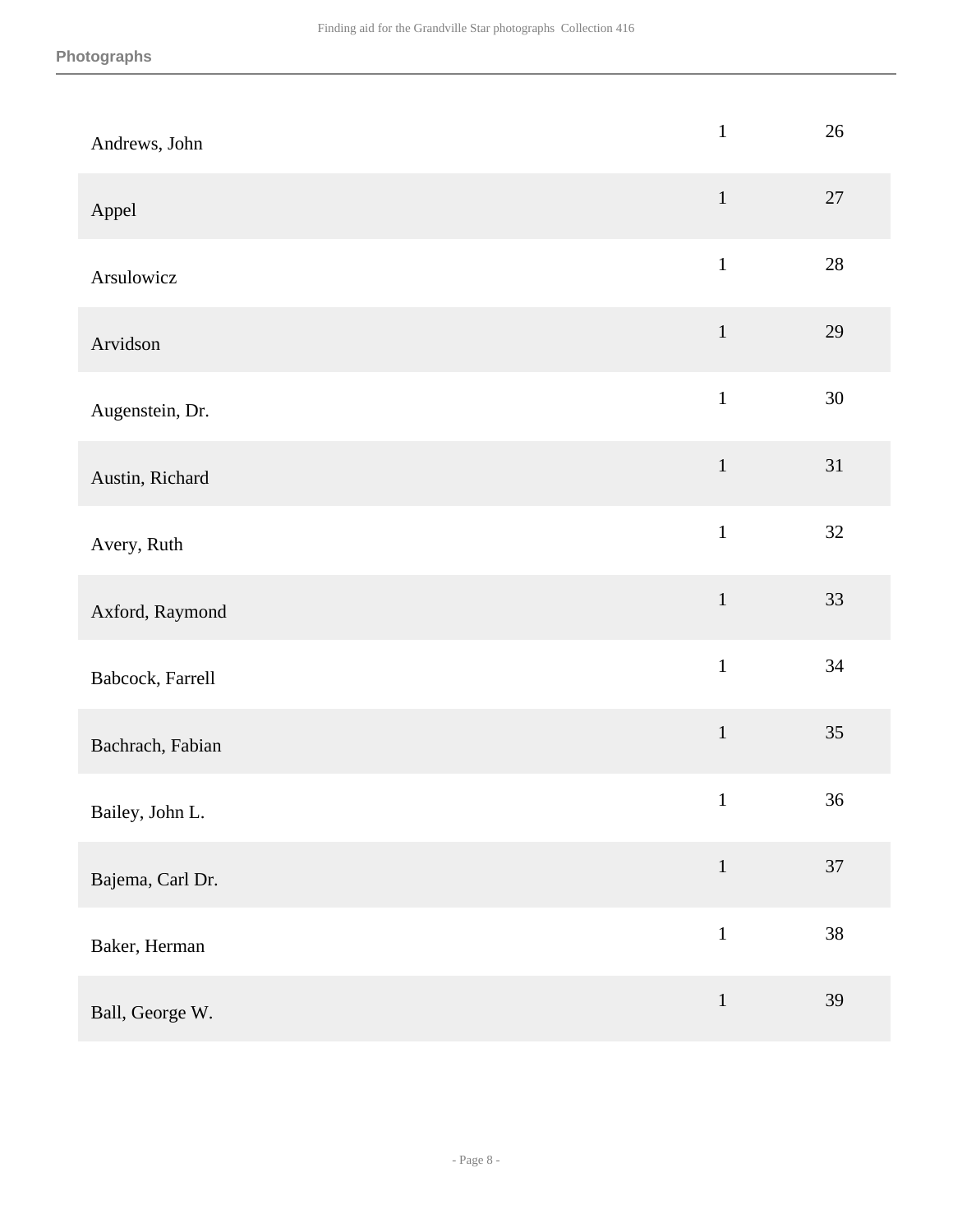| Bancevich, Joseph T. | $\,1$         | 40     |
|----------------------|---------------|--------|
| Banta, James         | $\mathbf{1}$  | 41     |
| Barber, Richard      | $\mathbf{1}$  | 42     |
| Barker, Clarence     | $\mathbf{1}$  | 43     |
| Barnes, Ed           | $\mathbbm{1}$ | 44     |
| Barnes, Walter       | $\mathbf{1}$  | 45     |
| Barr, Barry          | $\mathbf{1}$  | 46     |
| Barry, Buck          | $1\,$         | 47     |
| Basch, Michael       | $\mathbf{1}$  | 48     |
| Bast, Henry Rev.     | $\mathbf{1}$  | 49     |
| Battjes, Donald      | $\,1\,$       | $50\,$ |
| Baxter, John C.      | $\,1\,$       | 51     |
| Beahan, Hugh         | $\mathbf{1}$  | $52\,$ |
| Beck, John           | $1\,$         | 53     |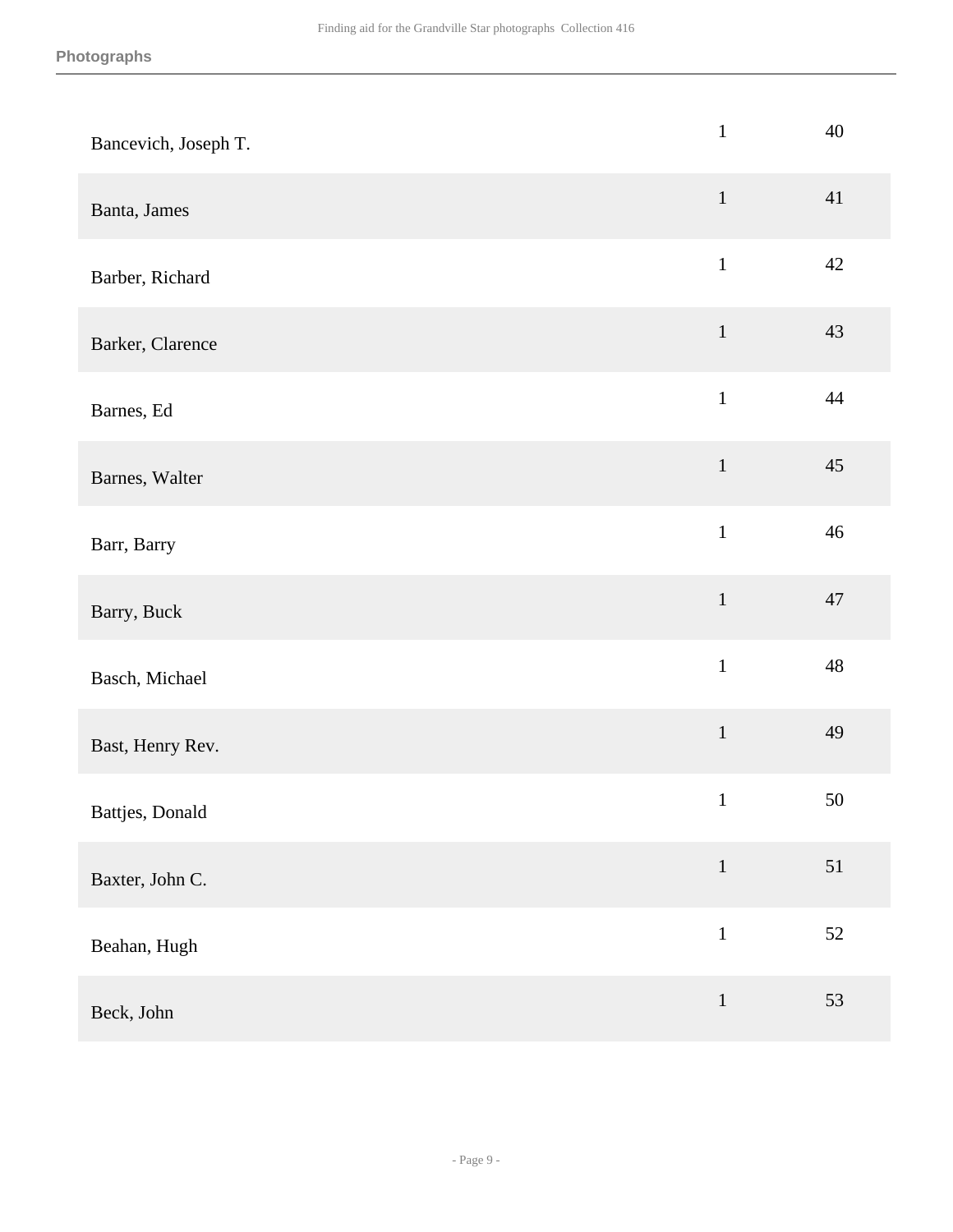| Becker, Dick       | $\mathbf 1$  | 54 |
|--------------------|--------------|----|
| Beckett, Lee E.    | $1\,$        | 55 |
| Beeckman, Alger W. | $\,1\,$      | 56 |
| Behnke, Carl       | $1\,$        | 57 |
| Behnke, Michael C. | $\mathbf 1$  | 58 |
| Belinsky, Eugene   | $\,1\,$      | 59 |
| Bennett            | $\mathbf{1}$ | 60 |
| Benninger          | $\,1$        | 61 |
| Bergman, Art       | $\mathbf 1$  | 62 |
| Bergman, Vern      | $\,1\,$      | 63 |
| Berkenga, Marinus  | $\mathbf{1}$ | 64 |
| Berle, Milton      | $\,1\,$      | 65 |
| Berles, Dave       | $\,1\,$      | 66 |
| Bernhardt, Fred    | $\,1\,$      | 67 |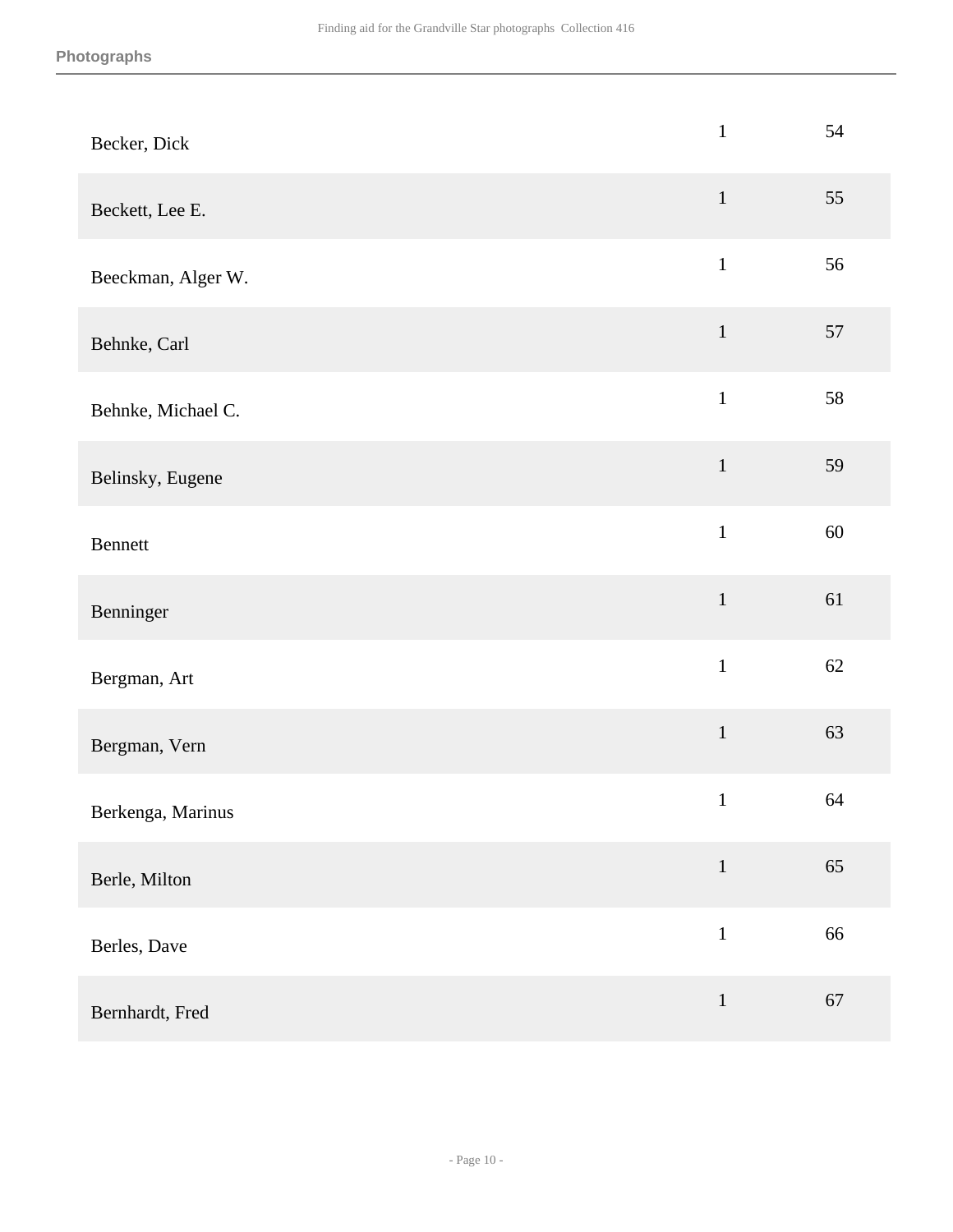| Bertschi, Otto        | $\,1$        | 68     |
|-----------------------|--------------|--------|
| Besterman, Charles S. | $\,1$        | 69     |
| Betz, Carl            | $\mathbf 1$  | $70\,$ |
| Biddle, John          | $\,1\,$      | 71     |
| Bilsky                | $\mathbf 1$  | $72\,$ |
| Binder                | $\mathbf 1$  | 73     |
| Bish                  | $\mathbf 1$  | 74     |
| Bissell, John         | $\mathbf 1$  | 75     |
| Bitner, Jim           | $\,1$        | 76     |
| Black, Richard        | $\,1\,$      | $77\,$ |
| Blackwell             | $\mathbf 1$  | $78\,$ |
| Blacquire, Bob        | $\,1\,$      | 79     |
| Bloke                 | $\mathbf{1}$ | 80     |
| Bly, Peters S.        | $\,1\,$      | $81\,$ |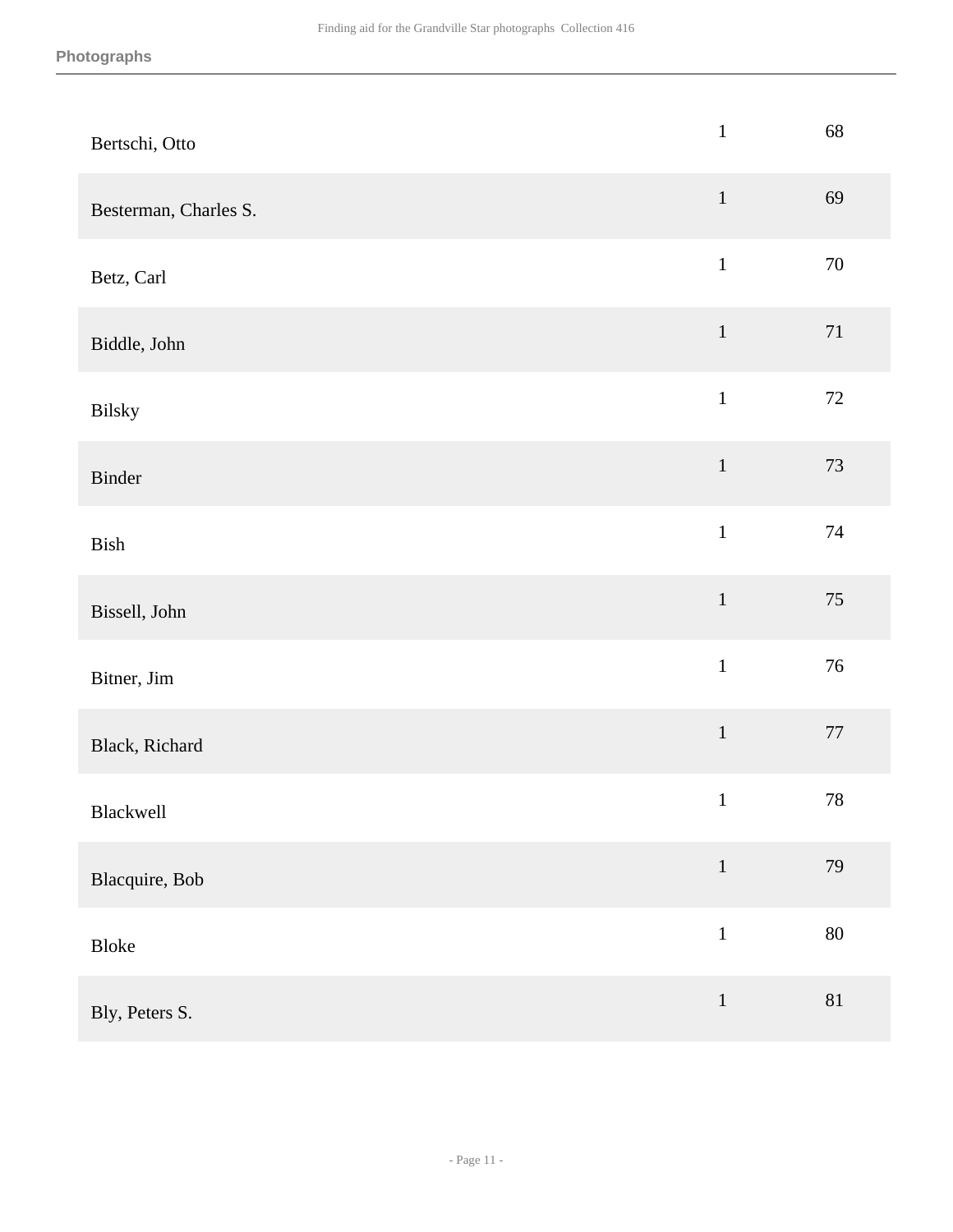| Bode                | $\,1$        | 82 |
|---------------------|--------------|----|
| Boelens, Robert     | $\,1\,$      | 83 |
| Boer, Roger         | $\mathbf{1}$ | 84 |
| Boes, Ray           | $1\,$        | 85 |
| Bonner              | $\mathbf{1}$ | 86 |
| Boone               | $\,1\,$      | 87 |
| Boshoven, Herb      | $\mathbf{1}$ | 88 |
| Bouman, Jack        | $\,1\,$      | 89 |
| Boyink, Paul        | $\mathbf 1$  | 90 |
| Bracken, Peg        | $\,1\,$      | 91 |
| Bradley, Norman     | $\mathbf{1}$ | 92 |
| Bradohau            | $1\,$        | 93 |
| Brandsdorfer, Steve | $\,1\,$      | 94 |
| Brann, Tom          | $\,1\,$      | 95 |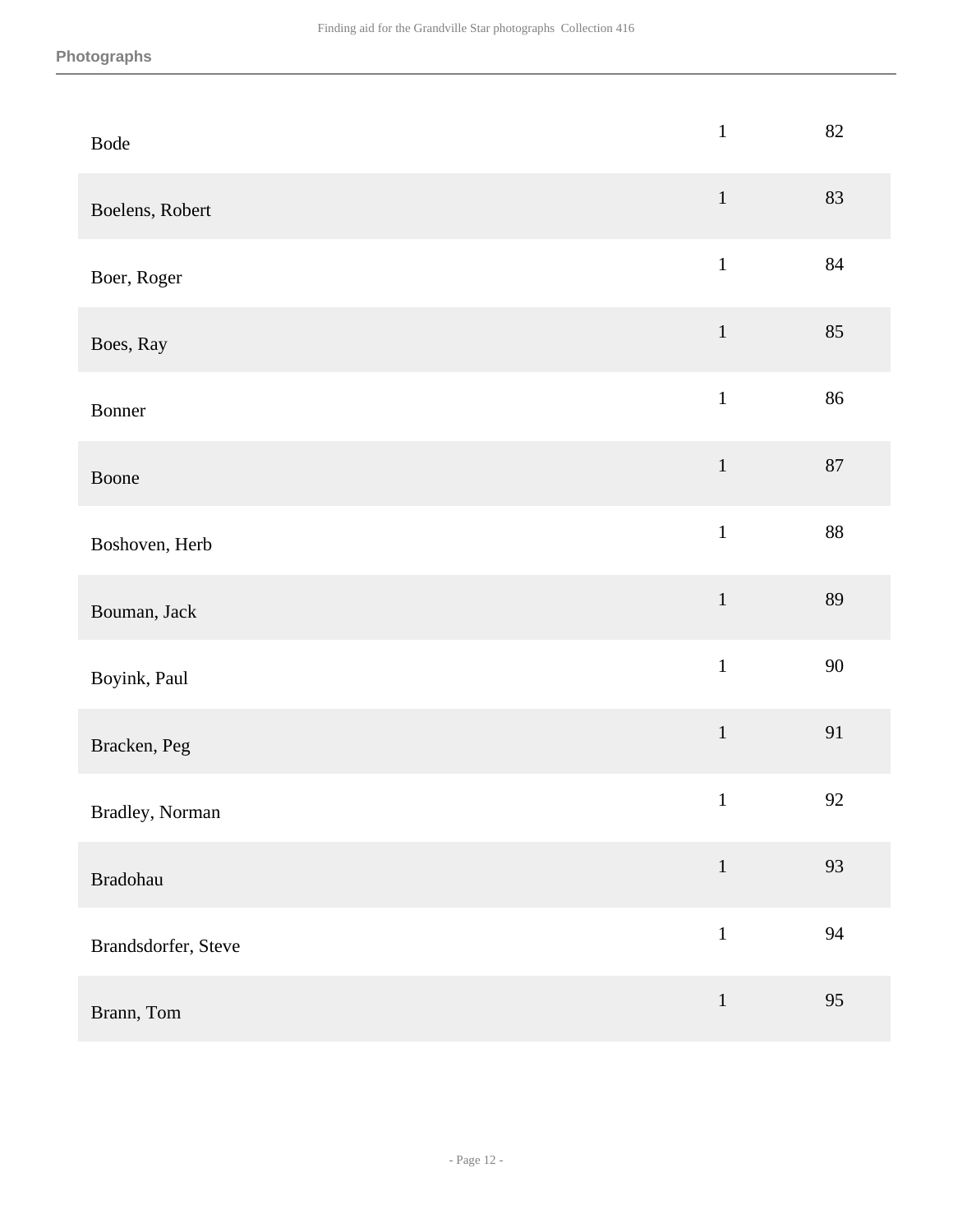| Branscomb, Lewis     | $\mathbf{1}$ | 96      |
|----------------------|--------------|---------|
| Bratschie, Laurence  | $\mathbf{1}$ | 97      |
| Bravata, Sam         | $\mathbf{1}$ | 98      |
| <b>Bremer</b>        | $\mathbf{1}$ | 99      |
| Brenkenn, Phil       | $\,1\,$      | 100     |
| Brewer, Tom          | $\mathbf{1}$ | 101     |
| Briggs, Clifford     | $\mathbf{1}$ | $102\,$ |
| Briggs, Elmer        | $\mathbf 1$  | 103     |
| Brinks, Dave         | $\mathbf 1$  | 104     |
| Brittain, David      | $\mathbf 1$  | 105     |
| <b>Brizzolara</b>    | $\mathbf{1}$ | 106     |
| Brockhuizen, Marius  | $\mathbf{1}$ | $107\,$ |
| Brockschmidt, Gerald | $1\,$        | $108\,$ |
| Bronkema, Jack       | $\mathbf{1}$ | 109     |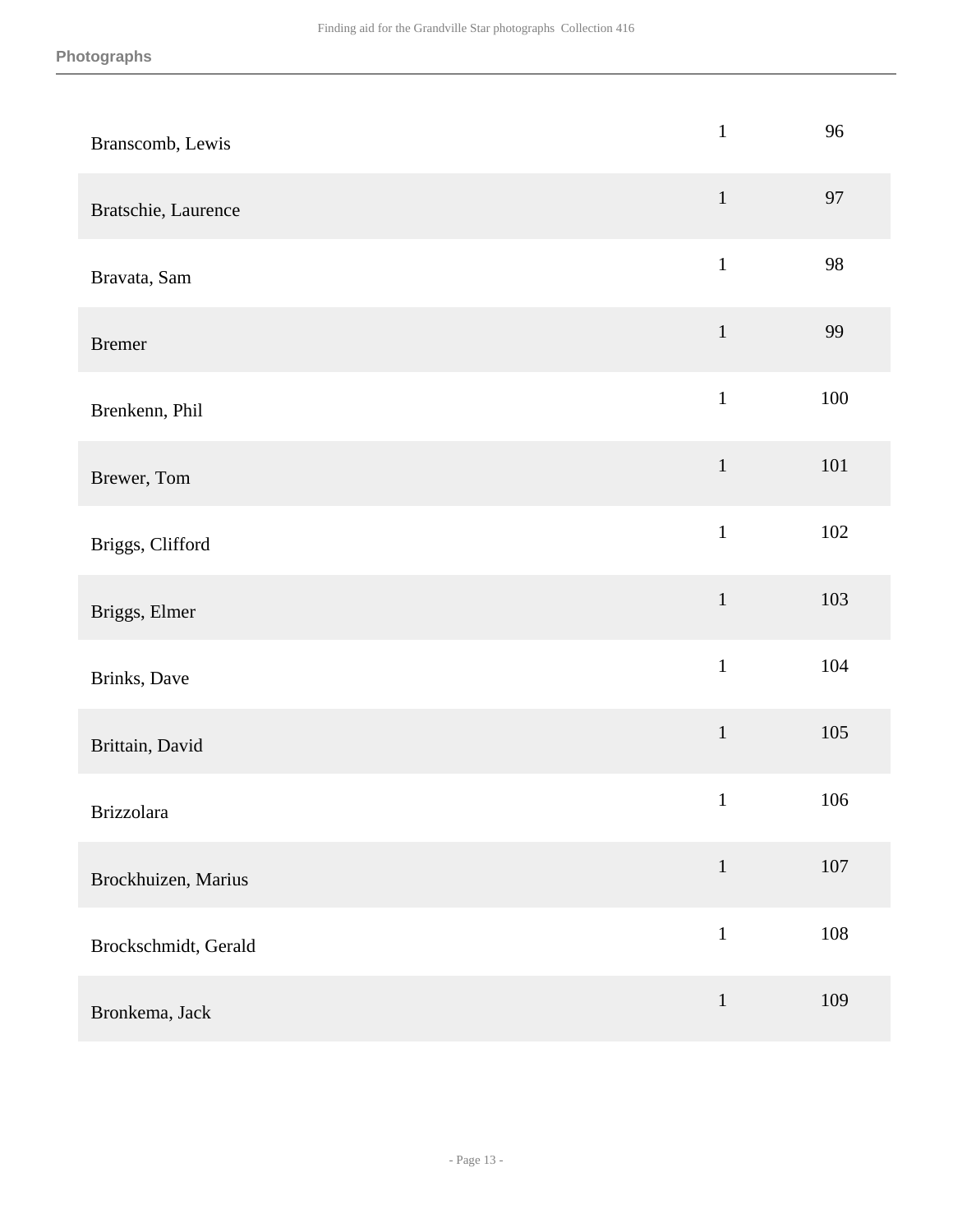| <b>Bruggink</b>      | $\,1\,$      | 110     |
|----------------------|--------------|---------|
| Bruner, Robert       | $\,1\,$      | $111\,$ |
| Brunette, J.         | $\,1\,$      | 112     |
| Buck, Mrs.           | $\mathbf 1$  | 113     |
| Buck, Tom            | $\mathbf{1}$ | 114     |
| <b>Bulliss</b>       | $\mathbf 1$  | $115\,$ |
| Bult, Charles J.     | $\mathbf{1}$ | 116     |
| Burd, Barbara        | $\mathbf 1$  | $117\,$ |
| Burge, Otis          | $\mathbf 1$  | 118     |
| Burlingham, Charles  | $\mathbf 1$  | 119     |
| <b>Buter</b>         | $\mathbf 1$  | 120     |
| Buth, Dick           | $\,1\,$      | 121     |
| Buth, Martin         | $\mathbf{1}$ | 122     |
| Bylsema, John H. Sr. | $\mathbf 1$  | 123     |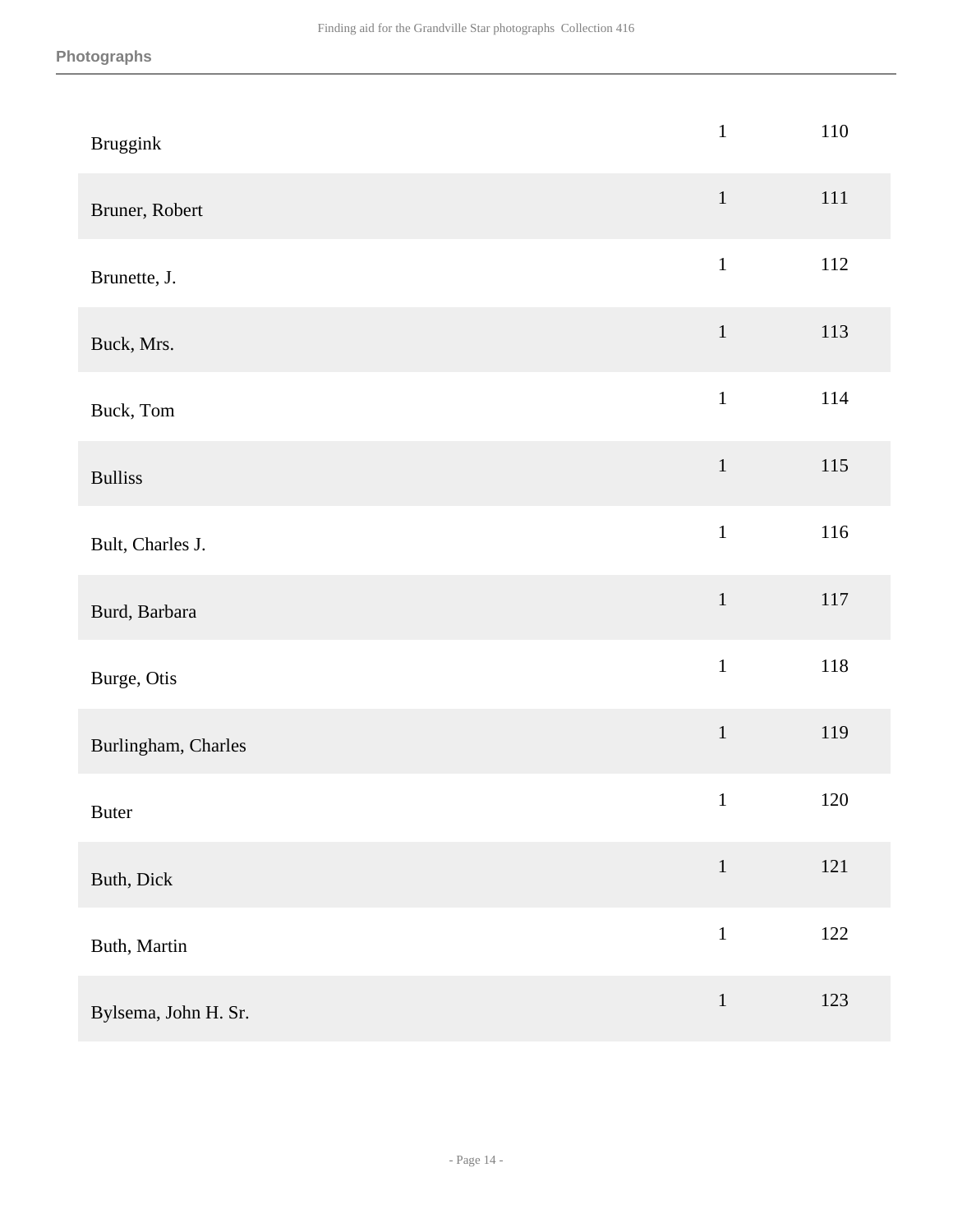| Calder, Alexander   | $\overline{2}$ | 124 |
|---------------------|----------------|-----|
| Candlberg, Harry    | $\overline{2}$ | 125 |
| Canepa, John C.     | $\sqrt{2}$     | 126 |
| Carey, Terry        | $\overline{2}$ | 127 |
| Carlin, George      | $\overline{2}$ | 128 |
| Carlson, Allan      | $\overline{2}$ | 129 |
| Carlson, John       | $\overline{2}$ | 130 |
| Carlson, Josef      | $\overline{2}$ | 131 |
| Carpenter, James W. | $\overline{2}$ | 132 |
| Carter, Gene S.     | $\overline{2}$ | 133 |
| Case, Kenneth       | $\mathbf{2}$   | 134 |
| Cencer, James P.    | $\overline{2}$ | 135 |
| Chaffee, Roger B.   | $\overline{2}$ | 136 |
| Chalmers, James R.  | $\sqrt{2}$     | 137 |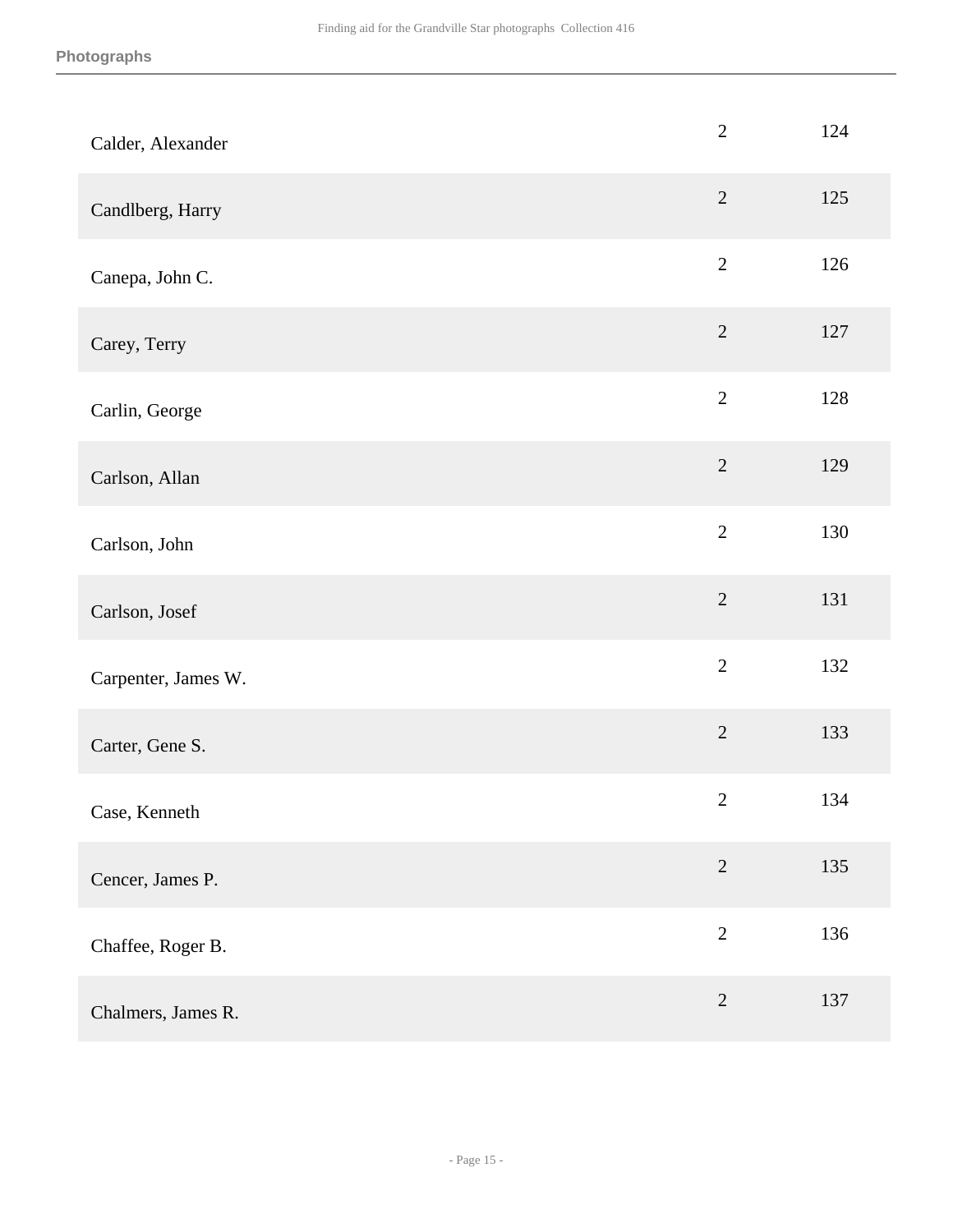| Chamber                 | $\overline{2}$ | 138 |
|-------------------------|----------------|-----|
| Chamberlain, Wallace M. | $\overline{2}$ | 139 |
| Chaney, Joseph G.       | $\overline{2}$ | 140 |
| Chapel in the Pines     | $\sqrt{2}$     | 141 |
| Chase, Robert H.        | $\overline{2}$ | 142 |
| Chauvin, Marv           | $\overline{2}$ | 143 |
| Cheney, Robert F.       | $\overline{2}$ | 144 |
| Chesnover, Robert C.    | $\overline{2}$ | 145 |
| Cheverton, Richard      | $\overline{2}$ | 146 |
| Christian, Henry        | $\overline{2}$ | 147 |
| Christian, Stewart      | $\sqrt{2}$     | 148 |
| Civic Auditorium        | $\sqrt{2}$     | 149 |
| Clark, Jim              | $\sqrt{2}$     | 150 |
| Clark, Robert E.        | $\sqrt{2}$     | 151 |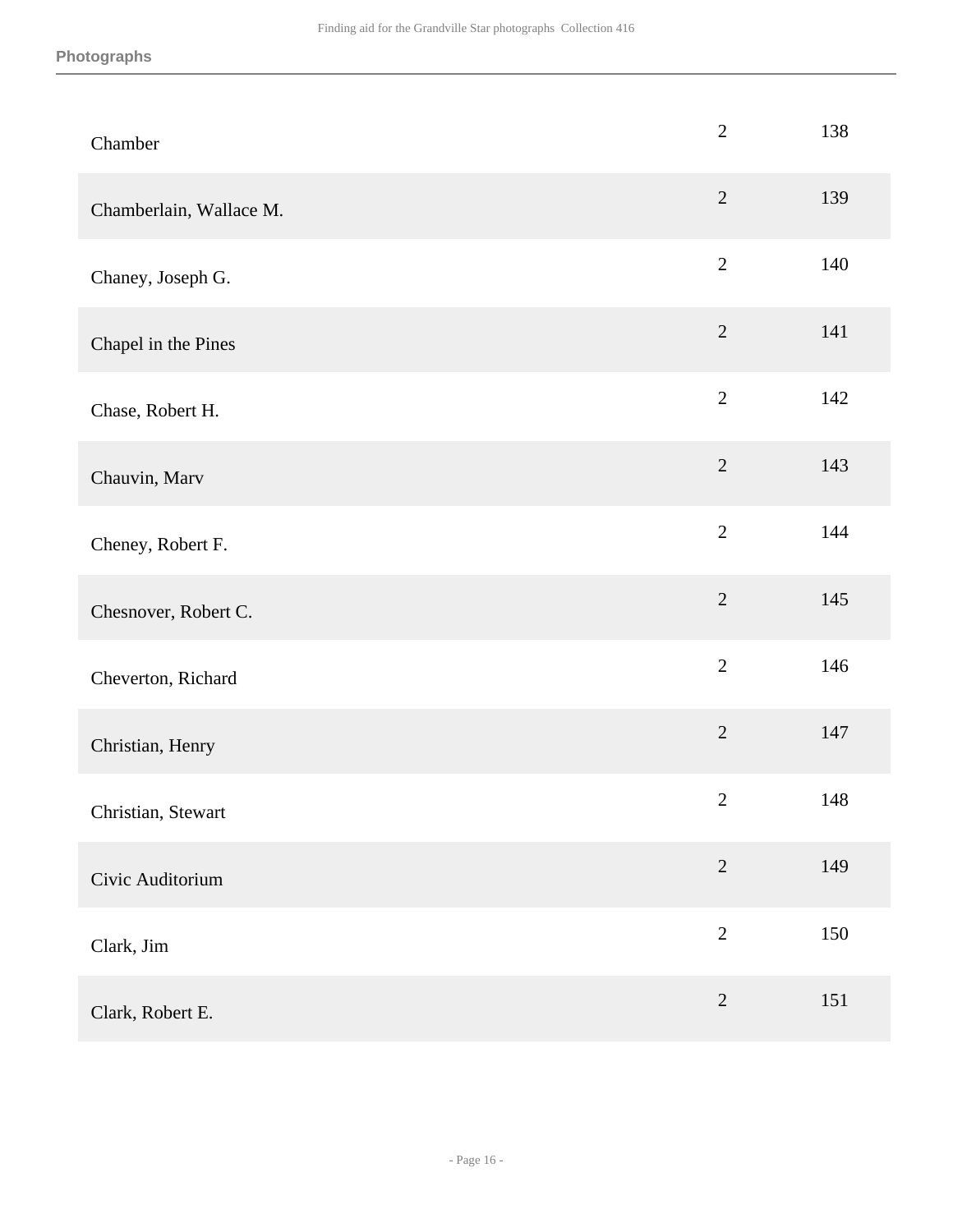| Clary, Jack R.    | $\overline{2}$ | 152 |
|-------------------|----------------|-----|
| Clayson           | $\sqrt{2}$     | 153 |
| Cleary, Dave      | $\sqrt{2}$     | 154 |
| Cline             | $\sqrt{2}$     | 155 |
| Clingman, Lewis   | $\overline{2}$ | 156 |
| Cohen, Wilbur J.  | $\sqrt{2}$     | 157 |
| Collins           | $\sqrt{2}$     | 158 |
| Collins, Gary     | $\overline{2}$ | 159 |
| Collins, John     | $\sqrt{2}$     | 160 |
| Collings          | $\sqrt{2}$     | 161 |
| Colombo, Frank A. | $\sqrt{2}$     | 162 |
| Comer, Gordon V.  | $\sqrt{2}$     | 163 |
| Compton, David    | $\sqrt{2}$     | 164 |
| Condon, Tom       | $\sqrt{2}$     | 165 |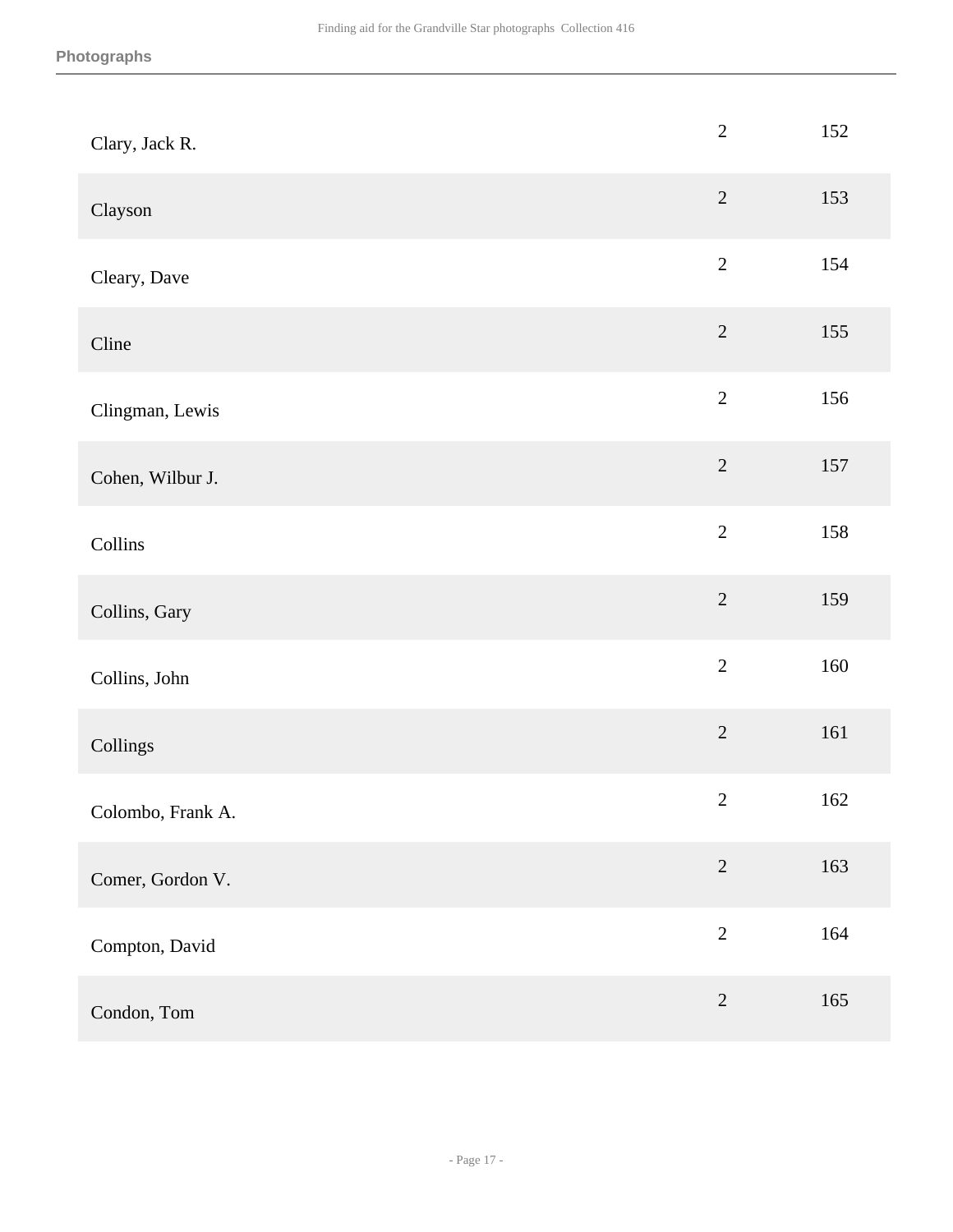| Conely, Rex        | $\sqrt{2}$     | 166     |
|--------------------|----------------|---------|
| Conklin, Sue       | $\overline{2}$ | 167     |
| Constantine, Emit  | $\sqrt{2}$     | 168     |
| Conway, Walter     | $\sqrt{2}$     | 169     |
| Cook, Eugene       | $\overline{2}$ | 170     |
| Cook, Peter C.     | $\overline{2}$ | $171\,$ |
| Coolidge, Maggie   | $\sqrt{2}$     | 172     |
| Cooper, Robert     | $\overline{2}$ | 173     |
| Corder, William C. | $\sqrt{2}$     | 174     |
| Corey, Wayne       | $\sqrt{2}$     | 175     |
| Costa, Mary        | $\overline{2}$ | 176     |
| Cox, Myrrill C.    | $\sqrt{2}$     | 177     |
| Cozzats            | $\overline{2}$ | 178     |
| Crosby             | $\sqrt{2}$     | 179     |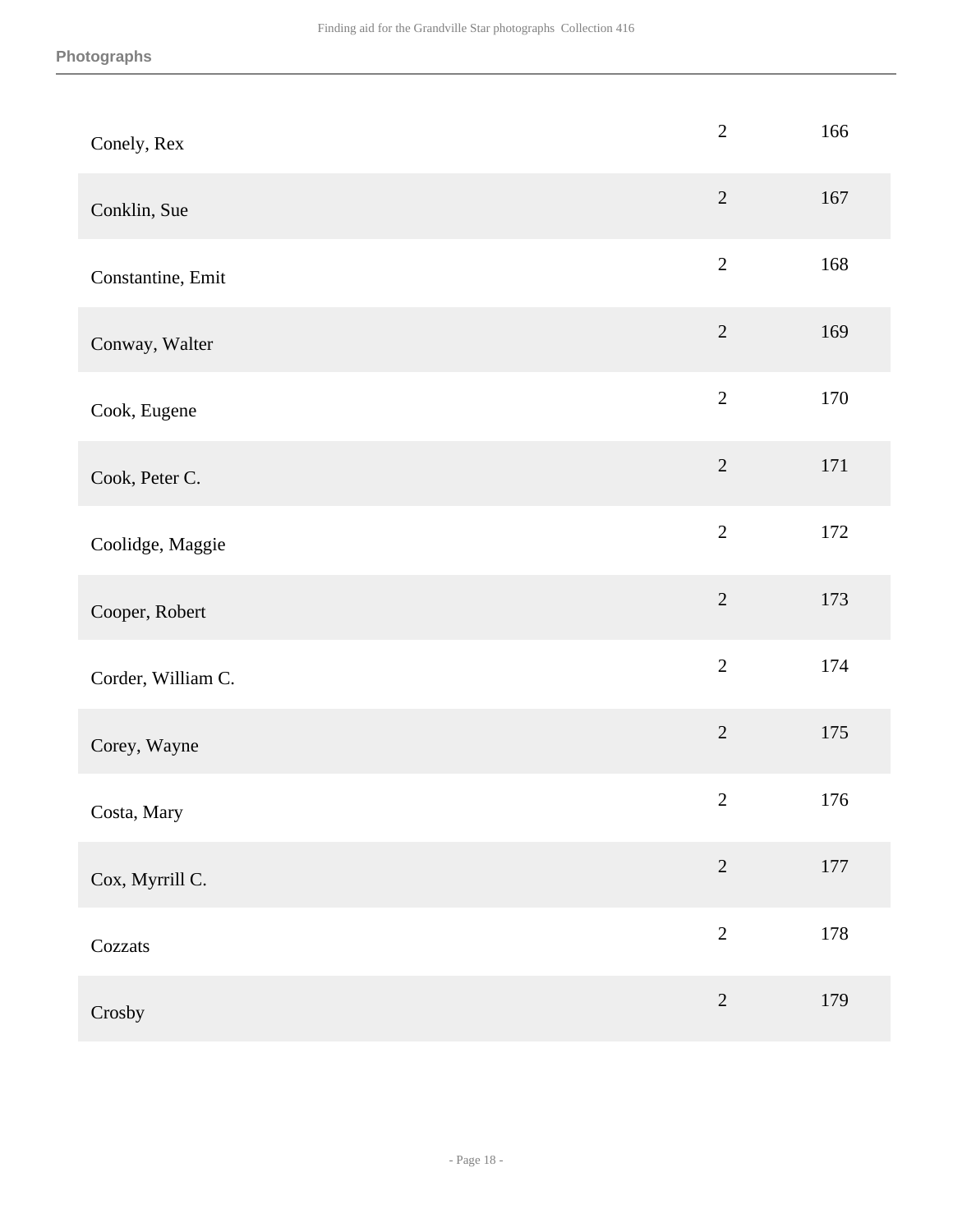| Cuellar, Arthur B.    | $\mathbf{2}$   | 180 |
|-----------------------|----------------|-----|
| Currie, Frank J. Rev. | $\overline{2}$ | 181 |
| D'Archangel, Thomas   | $\overline{2}$ | 182 |
| Daley, Pat            | $\sqrt{2}$     | 183 |
| Dalman, Howard        | $\overline{2}$ | 184 |
| Danerman, Herbert G.  | $\overline{2}$ | 185 |
| Datema, Jerry F.      | $\overline{2}$ | 186 |
| Dausman, Jerome       | $\overline{2}$ | 187 |
| Daverman, Robert      | $\overline{2}$ | 188 |
| Davidson              | $\sqrt{2}$     | 189 |
| Davidson, Earl E.     | $\overline{2}$ | 190 |
| Davidson, Harold      | $\sqrt{2}$     | 191 |
| Davis, Robert         | $\sqrt{2}$     | 192 |
| Davis, Thomas         | $\sqrt{2}$     | 193 |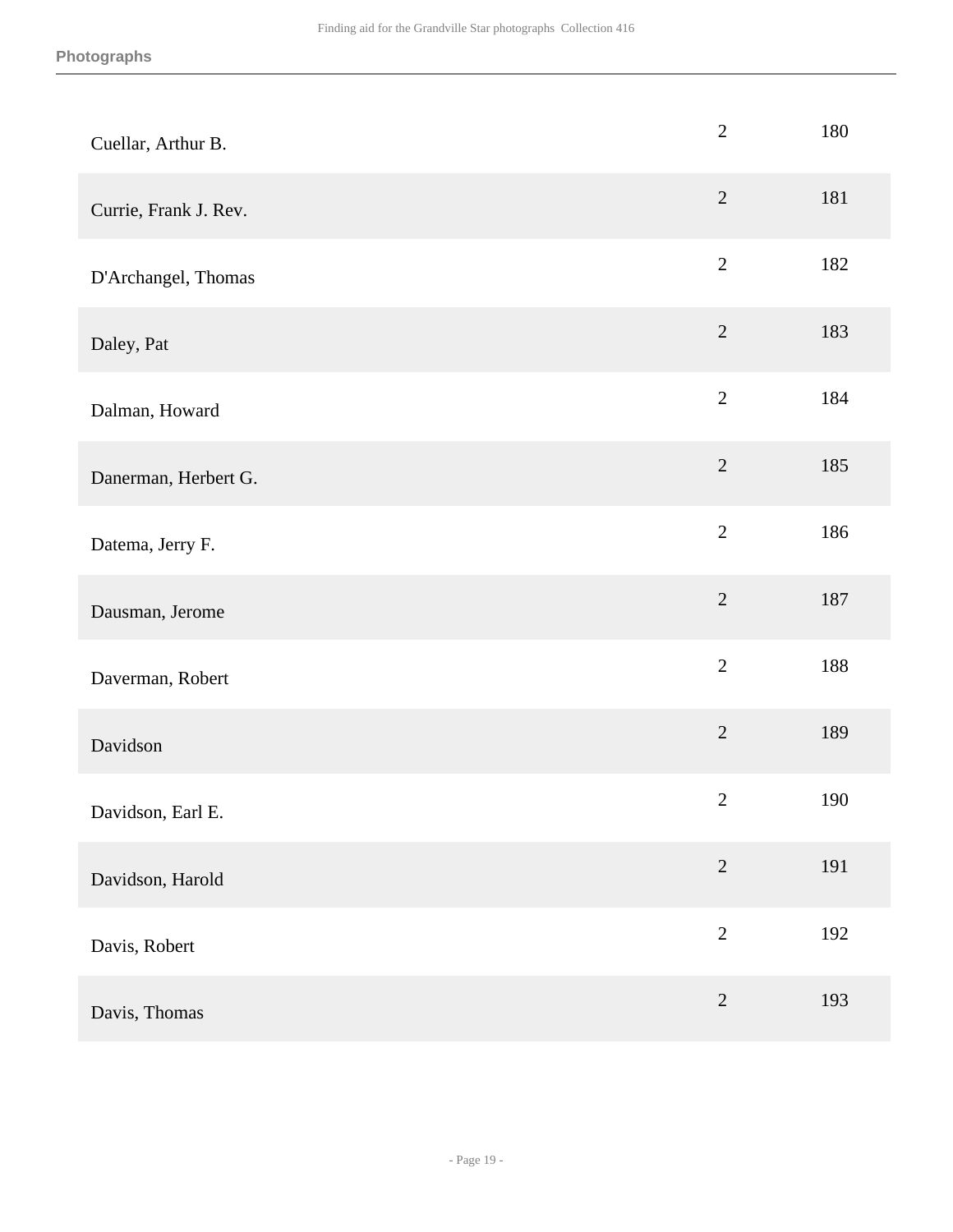| Davison, E.W.      | $\overline{2}$ | 194     |
|--------------------|----------------|---------|
| Davison, Edward F. | $\overline{2}$ | 195     |
| Deal               | $\overline{2}$ | 196     |
| DeBoer, Jerry      | $\sqrt{2}$     | 197     |
| Dehaan, Ross       | $\overline{2}$ | 198     |
| Deike, Joseph      | $\sqrt{2}$     | 199     |
| DeJager, R.        | $\overline{2}$ | 200     |
| DeJong, Linda      | $\sqrt{2}$     | 201     |
| DeJonge, Willard   | $\overline{2}$ | $202\,$ |
| DeJourno, Philip   | $\overline{2}$ | 203     |
| Dekker, Seaman     | $\sqrt{2}$     | 204     |
| DeLisie, J.A.      | $\overline{2}$ | 205     |
| Delmoni, Arturo    | $\overline{2}$ | 206     |
| DeMeester, Lois    | $\sqrt{2}$     | 207     |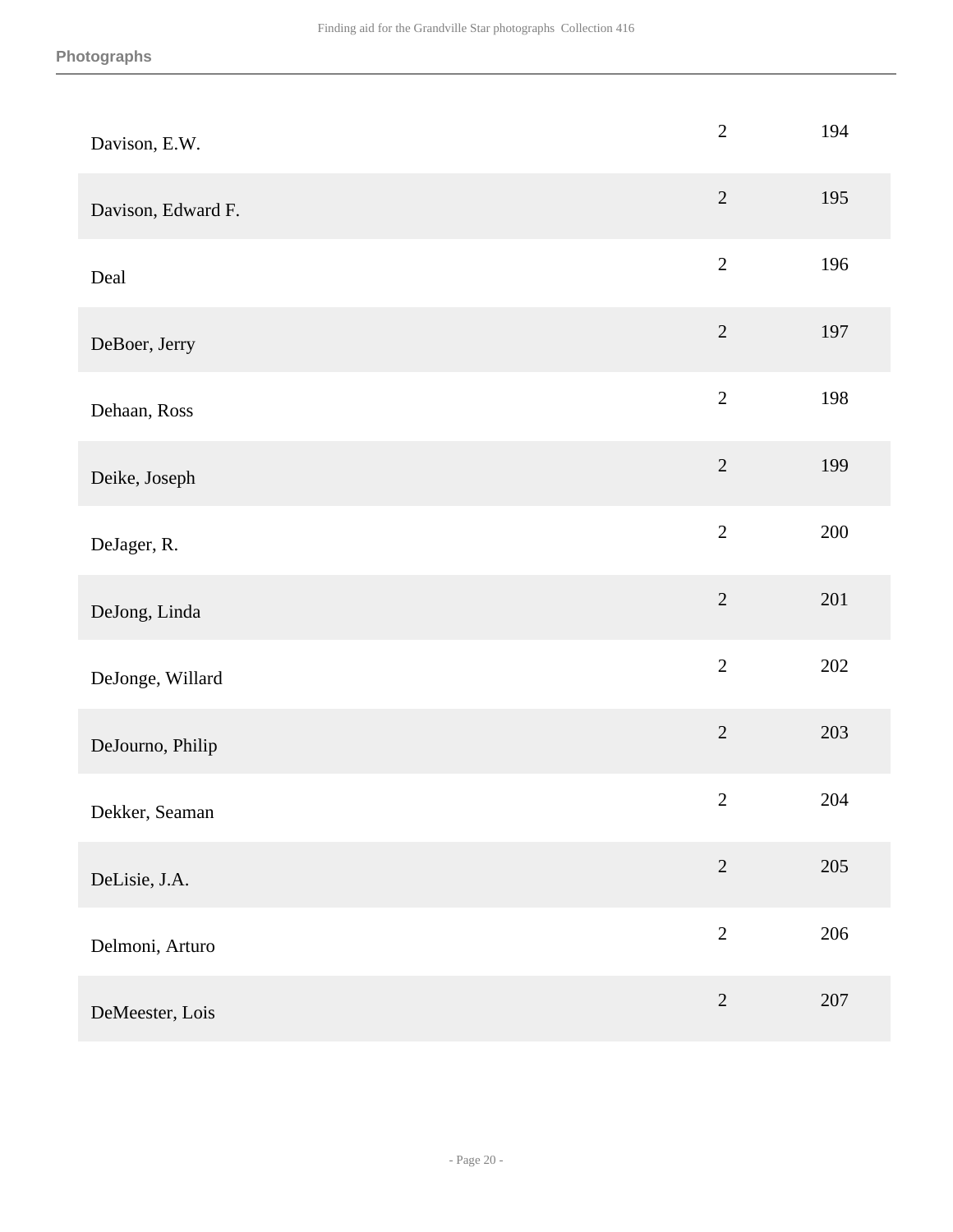| Dempsey, James Rev. | $\overline{2}$ | 208 |
|---------------------|----------------|-----|
| Dempsey, William C. | $\overline{2}$ | 209 |
| Depetno, Don        | $\overline{2}$ | 210 |
| DeRuiter, Albert    | $\overline{2}$ | 211 |
| DeStigter, Melvin   | $\overline{2}$ | 212 |
| Deurwaarder, Janice | $\sqrt{2}$     | 213 |
| Devercaux, James    | $\overline{2}$ | 214 |
| DeVos, Richard M.   | $\overline{2}$ | 215 |
| DeVries, Fred Dr.   | $\overline{2}$ | 216 |
| DeVries, John H.    | $\overline{2}$ | 217 |
| DeVries, John Rev.  | $\mathbf{2}$   | 218 |
| DeVries, Marvin Dr. | $\sqrt{2}$     | 219 |
| DeWaard             | $\overline{2}$ | 220 |
| DeWitt              | $\overline{2}$ | 221 |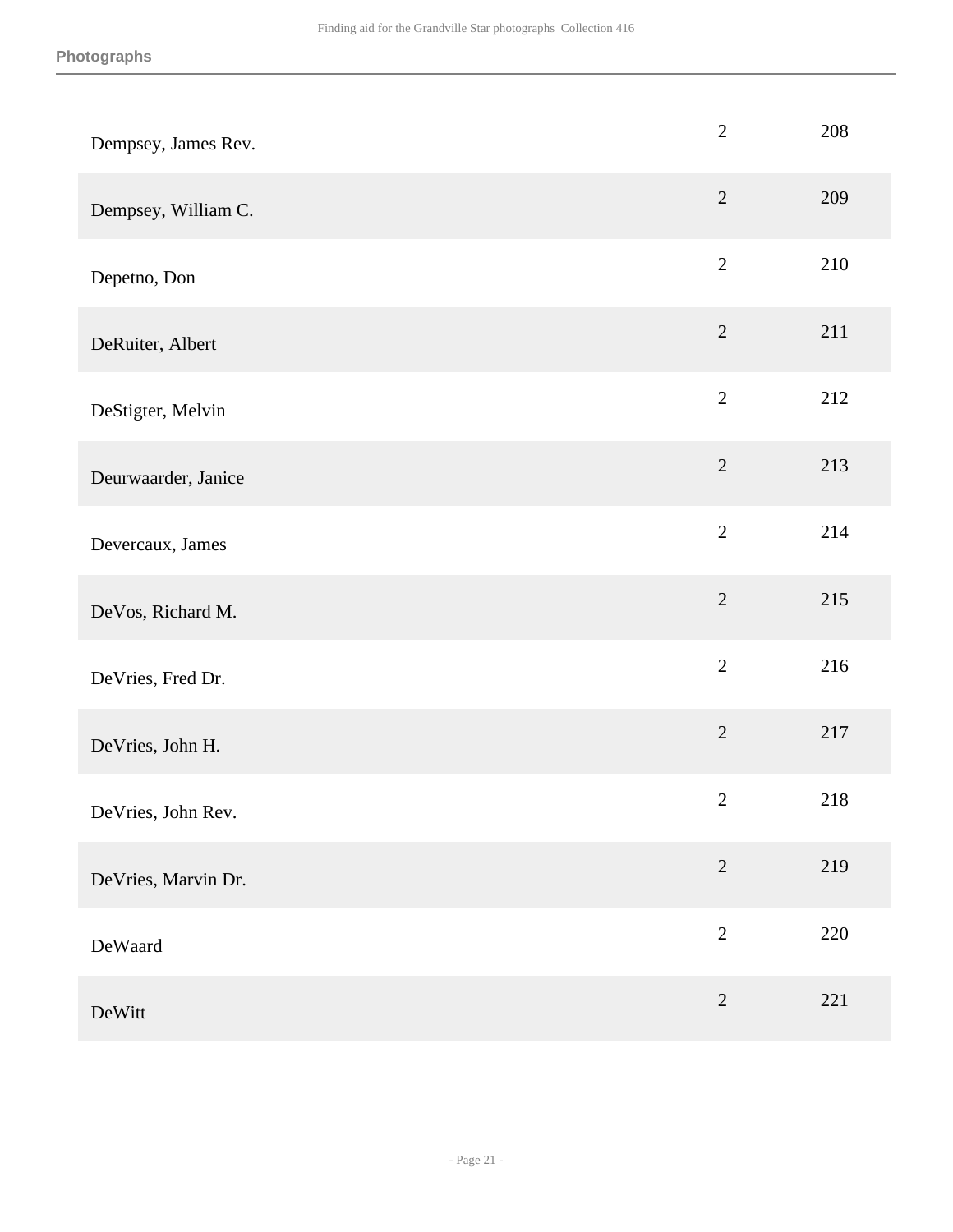| DeWitt, Warren D.   | $\overline{2}$ | 222 |
|---------------------|----------------|-----|
| Deyoung, Kenneth    | $\overline{2}$ | 223 |
| Deyoung, Sidney     | $\sqrt{2}$     | 224 |
| Dionne, Guy         | $\overline{2}$ | 225 |
| Dodgson, Michael G. | $\sqrt{2}$     | 226 |
| Doner, Chuck        | $\overline{2}$ | 227 |
| Doorn, Sherwin      | $\overline{2}$ | 228 |
| Doren, Bill         | $\overline{2}$ | 229 |
| Douglas, Hal        | $\overline{2}$ | 230 |
| Douthitt            | $\overline{2}$ | 231 |
| Downs, Hugh         | $\mathbf{2}$   | 232 |
| Doyle, Chas         | $\sqrt{2}$     | 233 |
| Doyle, Robert J.    | $\overline{2}$ | 234 |
| Droski              | $\sqrt{2}$     | 235 |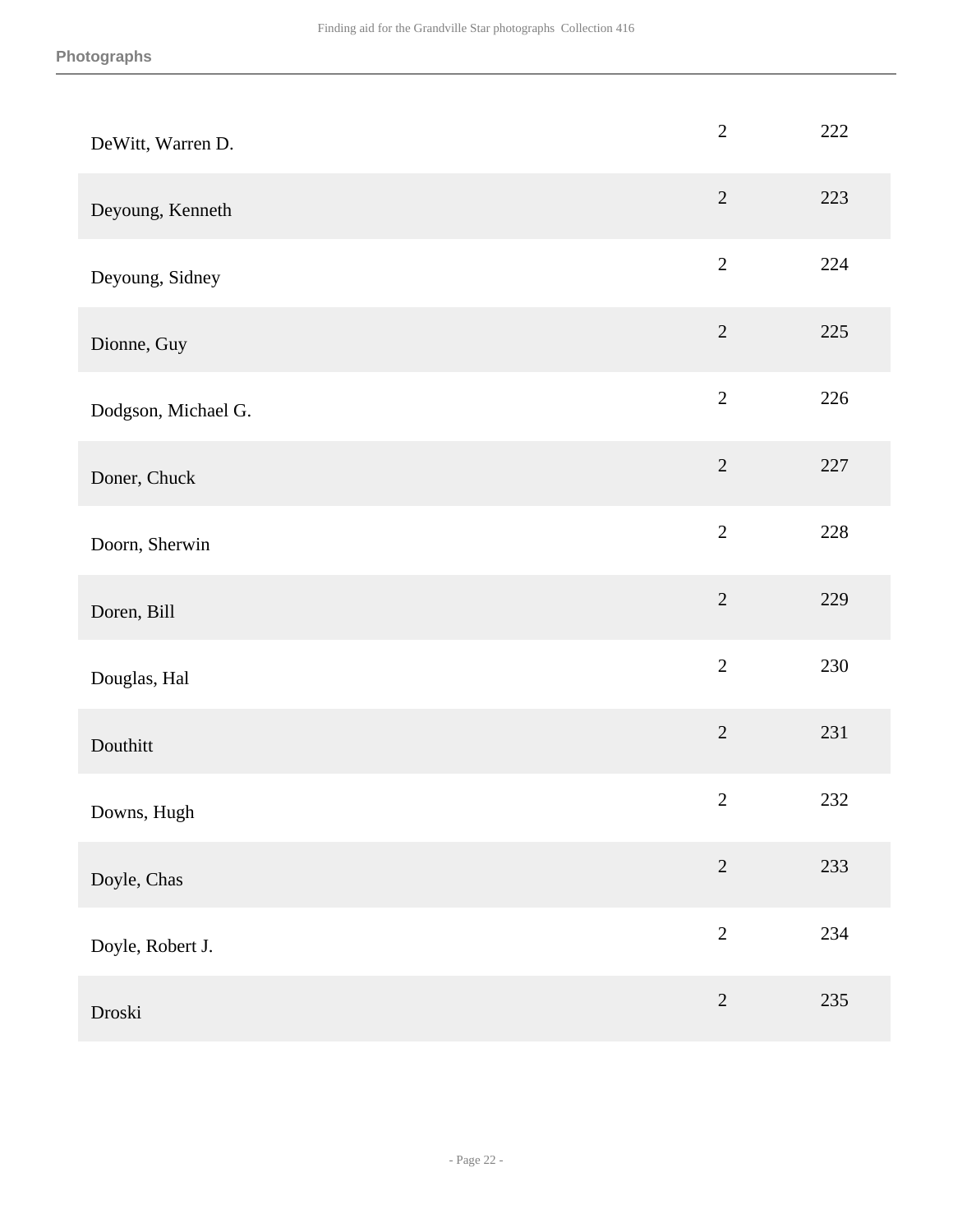| Dryer, Richard     | $\overline{2}$ | 236 |
|--------------------|----------------|-----|
| Dubiel, Edward P.  | $\overline{2}$ | 237 |
| Dubiel, Edward S.  | $\overline{2}$ | 238 |
| Dufek, Bill        | $\sqrt{2}$     | 239 |
| Dumond, Frank      | $\overline{2}$ | 240 |
| Dunbar, Willis Dr. | $\overline{2}$ | 241 |
| Durand             | $\overline{2}$ | 242 |
| Dustman            | $\overline{2}$ | 243 |
| Dutcher, Alice     | $\overline{2}$ | 244 |
| Dutcher, Minor     | $\overline{2}$ | 245 |
| Dwyer, John W.     | $\mathbf{2}$   | 246 |
| Dyke, William      | $\overline{2}$ | 247 |
| Dykehouse, Pfc.    | $\overline{2}$ | 248 |
| Dyksterhouse, Ray  | $\sqrt{2}$     | 249 |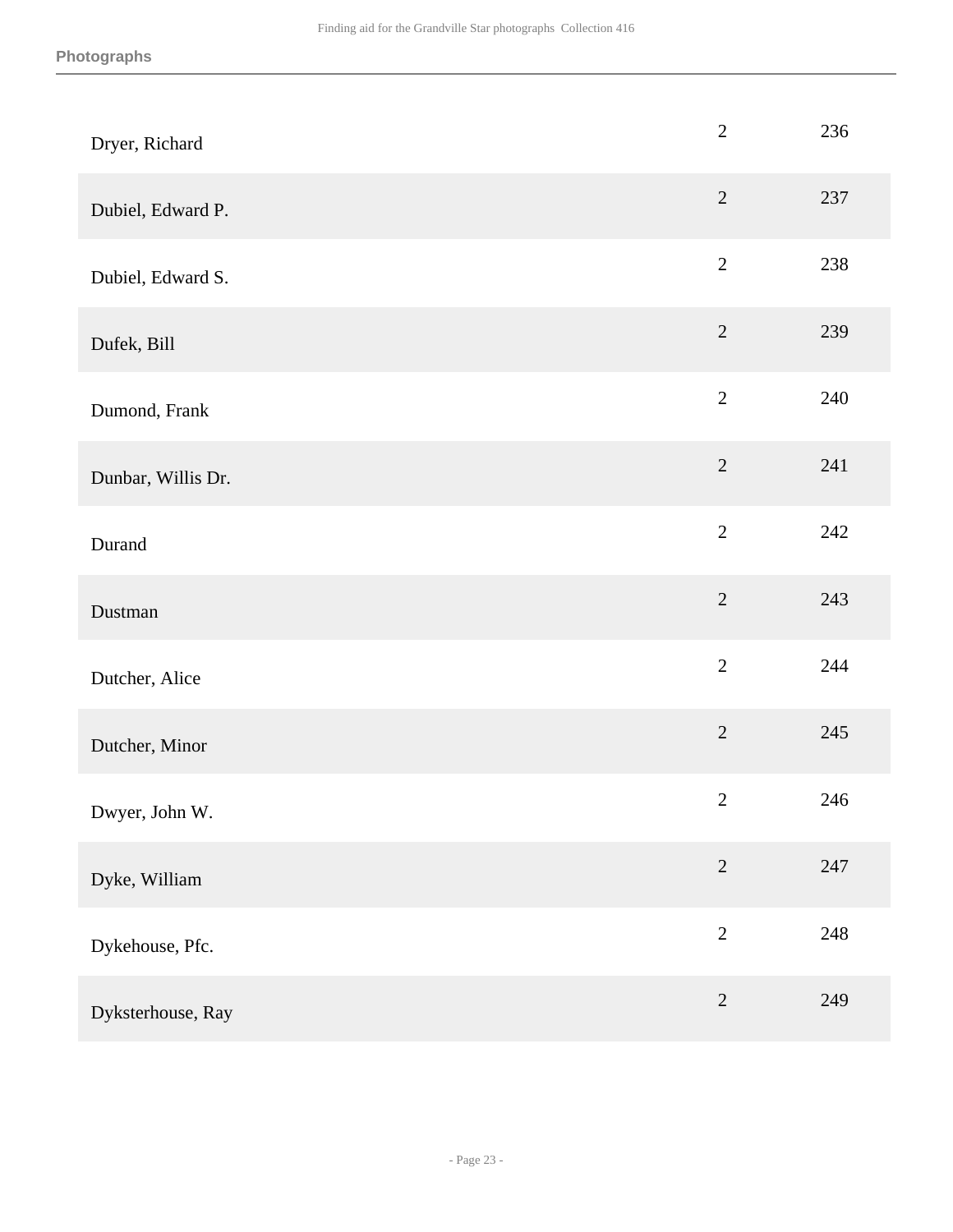| Dykstra                    | $\overline{2}$              | 250 |
|----------------------------|-----------------------------|-----|
| Dykstra, C.                | $\sqrt{2}$                  | 251 |
| Dykstra, Ervin             | $\sqrt{2}$                  | 252 |
| Dykstra, Mike              | $\overline{2}$              | 253 |
| Earlyswine, Clare R.       | 3                           | 254 |
| East Choir                 | $\mathfrak{Z}$              | 255 |
| Edison, Patricia           | $\mathfrak{Z}$              | 256 |
| Edwards, Bob               | 3                           | 257 |
| Egley, Robert C.           | 3                           | 258 |
| Eisenberg, Frederick Rabbi | $\mathfrak{Z}$              | 259 |
| Eleveld, Bob               | $\ensuremath{\mathfrak{Z}}$ | 260 |
| Elkins, Larry              | 3                           | 261 |
| Ellens, Brian              | $\mathfrak{Z}$              | 262 |
| Elliott, Chalmers          | $\mathfrak{Z}$              | 263 |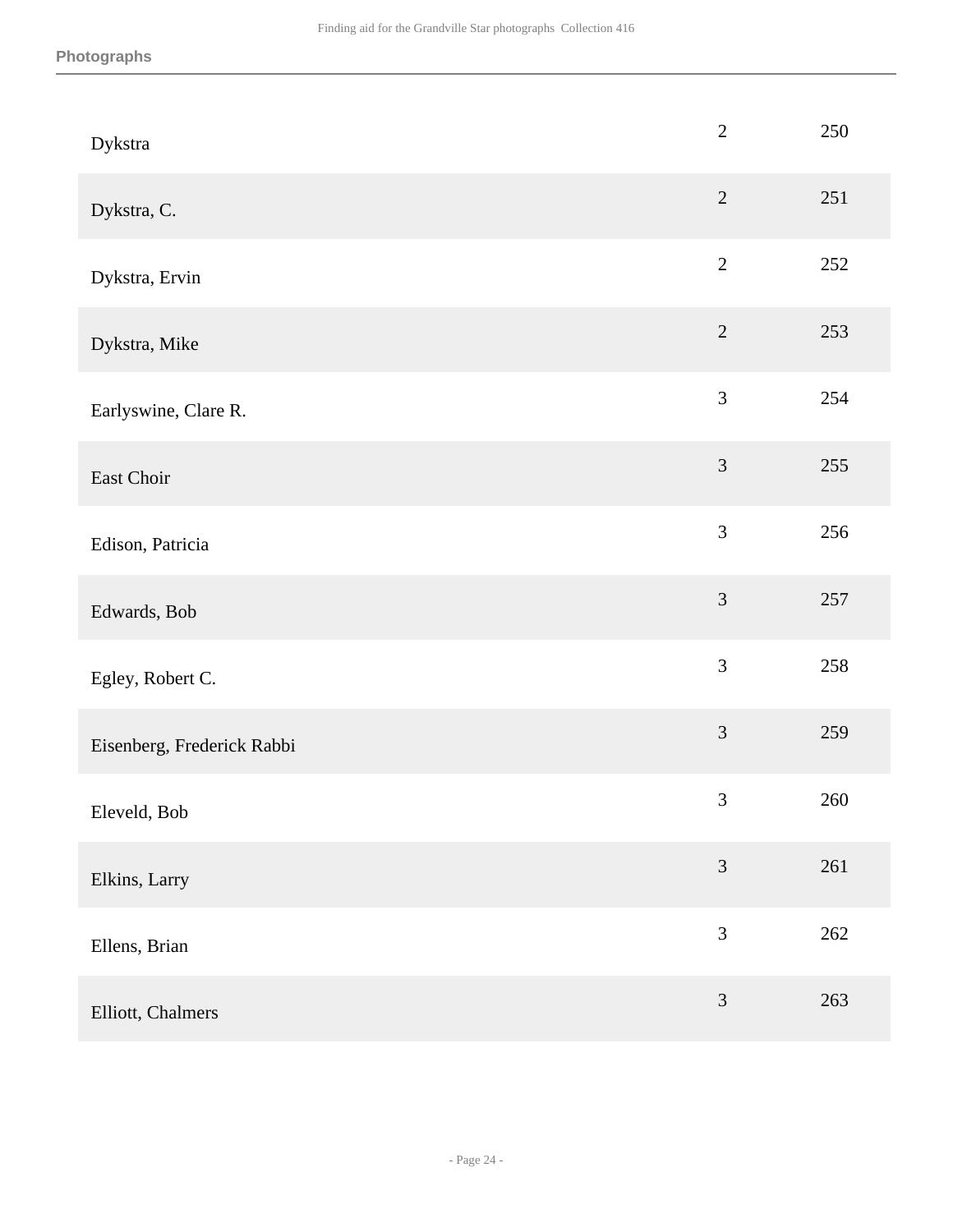| Elliott, William Lee | $\mathfrak{Z}$ | 264     |
|----------------------|----------------|---------|
| Elvy, U.S.N.         | 3              | 265     |
| Enos, Debbie         | $\mathfrak{Z}$ | 266     |
| Enright, Kenneth     | $\mathfrak{Z}$ | 267     |
| Evans, Evelyn        | $\mathfrak{Z}$ | 268     |
| Ford, Gerald R.      | $\mathfrak{Z}$ | 269     |
| Gabeline, Alton G.   | 3              | 270     |
| Gallert, Fred        | 3              | 271     |
| Garlington           | $\mathfrak{Z}$ | 272     |
| Georgian Villa       | $\mathfrak{Z}$ | 273     |
| Gerber, Dan          | $\mathfrak{Z}$ | 274     |
| Germain              | $\mathfrak{Z}$ | $275\,$ |
| Gibson, Virginia     | $\mathfrak{Z}$ | 276     |
| Gielow, James        | 3              | 277     |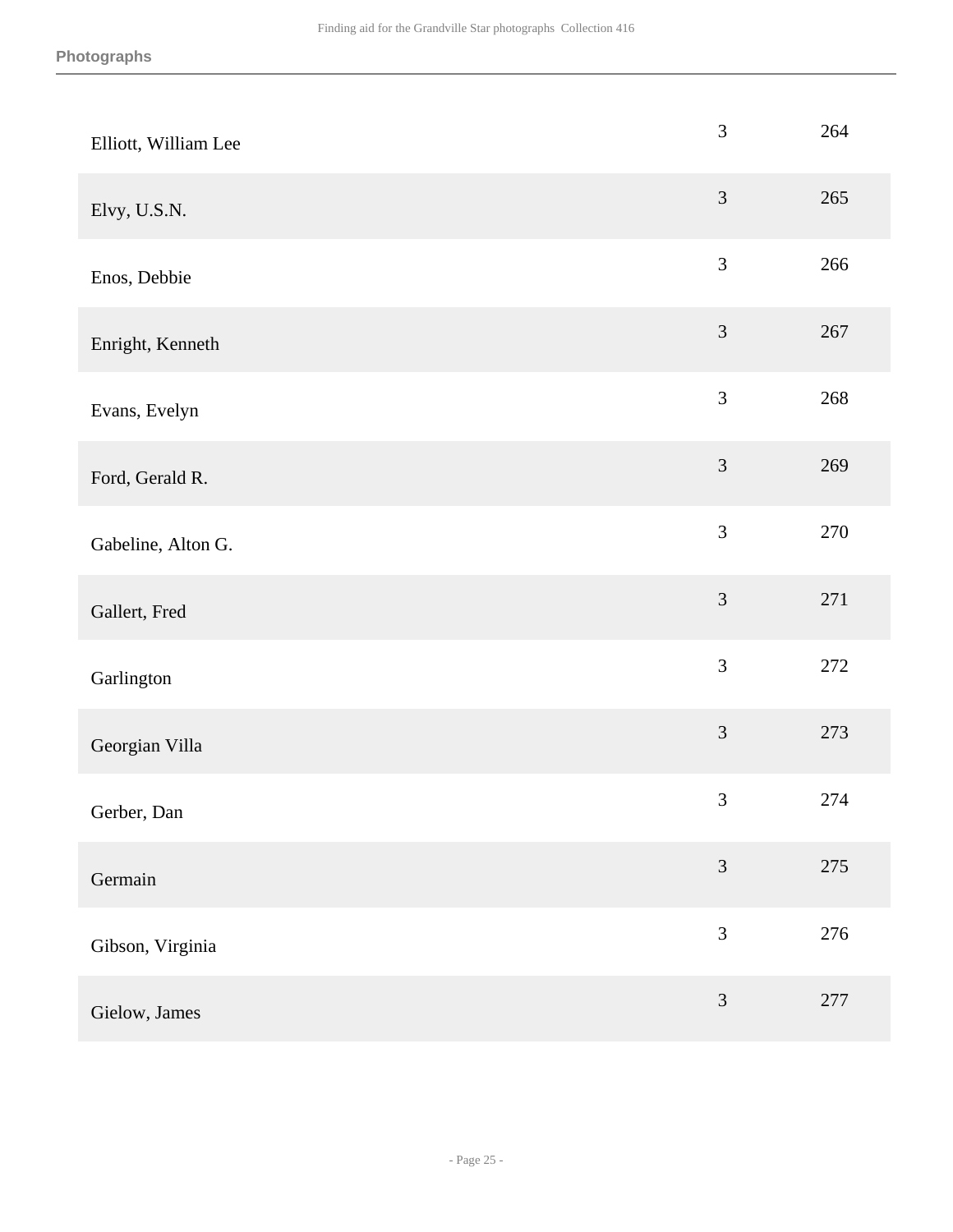| Gilchrist, Kenneth  | 3              | 278 |
|---------------------|----------------|-----|
| Gillett, Dick       | 3              | 279 |
| Gilmore, John       | $\mathfrak{Z}$ | 280 |
| Goddard, Edward D.  | $\mathfrak{Z}$ | 281 |
| Godwin, Sally       | $\mathfrak{Z}$ | 282 |
| Goldovsky, Boris    | $\mathfrak{Z}$ | 283 |
| Goodwin, Dave       | 3              | 284 |
| Gordon, B.L.        | $\mathfrak{Z}$ | 285 |
| Gottfried, Edgar F. | $\mathfrak{Z}$ | 286 |
| Gould, Gordon R.    | $\mathfrak{Z}$ | 287 |
| Graceland           | $\mathfrak{Z}$ | 288 |
| Graf, Ernest        | $\mathfrak{Z}$ | 289 |
| Graut, Andy J.      | 3              | 290 |
| Gray, Burr          | $\mathfrak{Z}$ | 291 |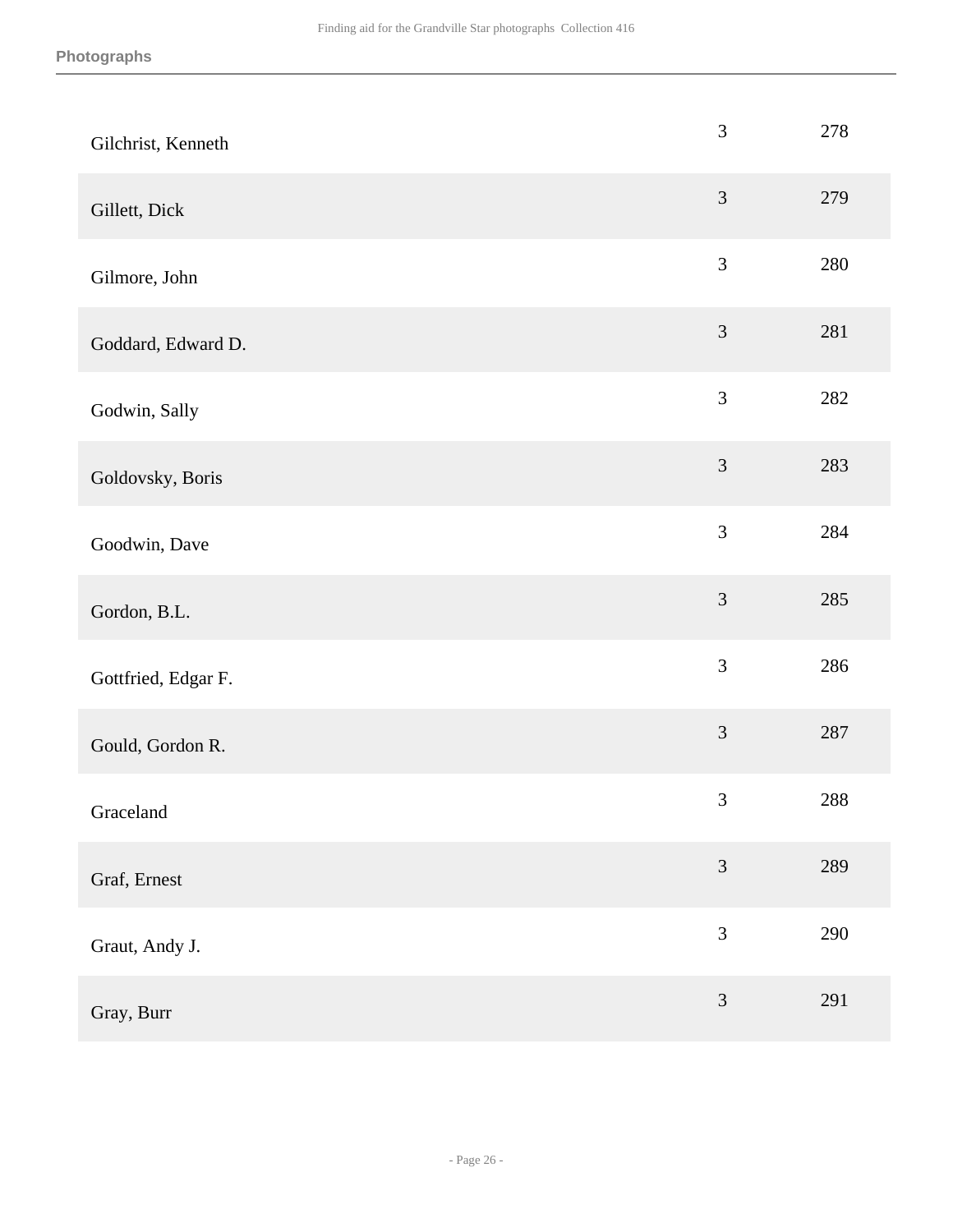| Gray, Elesha II      | $\mathfrak{Z}$ | 292 |
|----------------------|----------------|-----|
| Gray, Joseph M. M.   | $\mathfrak{Z}$ | 293 |
| Greene, Guy          | $\mathfrak{Z}$ | 294 |
| Greenspane, Dennis   | $\mathfrak{Z}$ | 295 |
| Gregg, Charles       | 3              | 296 |
| Grice, Robert G.     | $\mathfrak{Z}$ | 297 |
| Griffes, Ernest      | 3              | 298 |
| Griffioen, Jill      | $\mathfrak{Z}$ | 299 |
| Griffith, Doug       | $\mathfrak{Z}$ | 300 |
| Gritter, Richard     | $\mathfrak{Z}$ | 301 |
| Groendyke, Marvin    | $\mathfrak{Z}$ | 302 |
| Groppi, James Father | $\mathfrak{Z}$ | 303 |
| Groskopf's           | $\mathfrak{Z}$ | 304 |
| Grover, Richard      | $\mathfrak{Z}$ | 305 |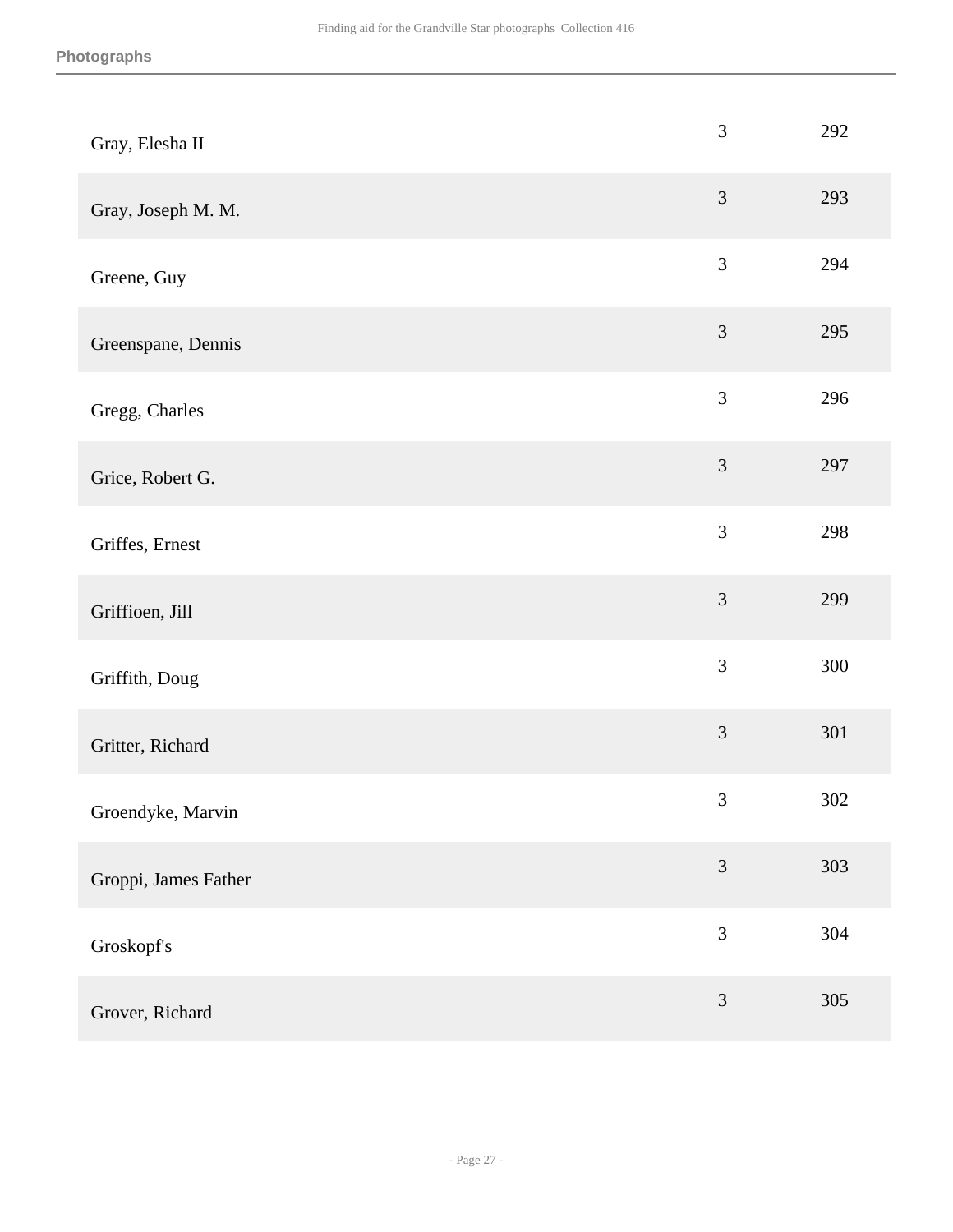| Guelzo, Jene        | $\mathfrak{Z}$ | 306 |
|---------------------|----------------|-----|
| Gunther, Father     | $\mathfrak{Z}$ | 307 |
| Haack, Robert       | $\mathfrak{Z}$ | 308 |
| Haan, Bob           | $\mathfrak{Z}$ | 309 |
| Haan, Orville       | $\mathfrak{Z}$ | 310 |
| Haga                | $\mathfrak{Z}$ | 311 |
| Hains, John Rev.    | 3              | 312 |
| Hale, James         | $\mathfrak{Z}$ | 313 |
| Halliday            | $\mathfrak{Z}$ | 314 |
| Hamp, Melissa       | 3              | 315 |
| Hamp, Sarah         | $\mathfrak{Z}$ | 316 |
| Handlogten          | $\mathfrak{Z}$ | 317 |
| Hansen, Thorval     | $\mathfrak{Z}$ | 318 |
| Hardebeck, Lorraine | $\mathfrak{Z}$ | 319 |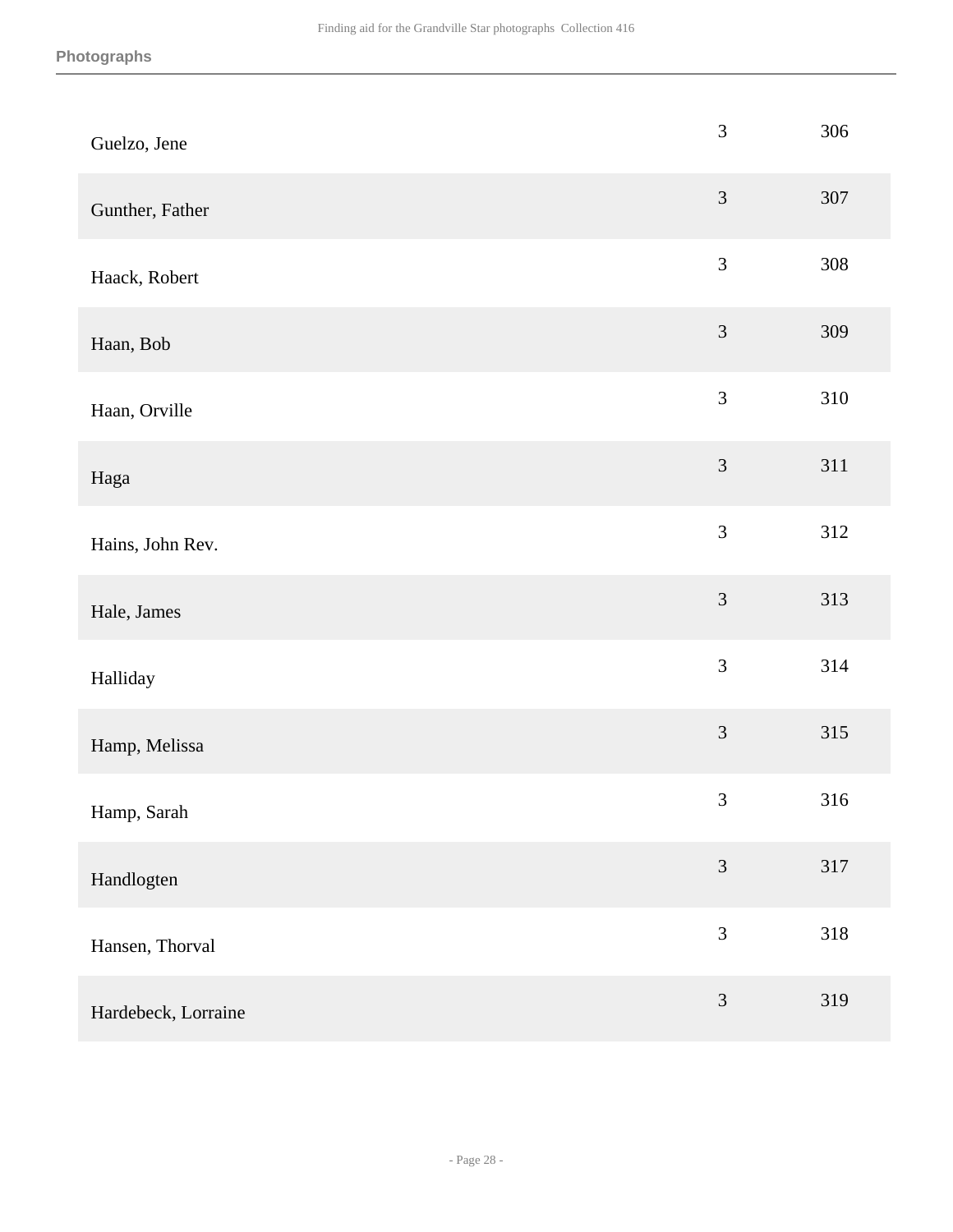| Hardy, Kenneth      | 3              | 320 |
|---------------------|----------------|-----|
| Hare, James H.      | 3              | 321 |
| Harfley, Jack       | $\mathfrak{Z}$ | 322 |
| Harris, Donald L.   | $\mathfrak{Z}$ | 323 |
| Hartger, Richard W. | 3              | 324 |
| Hartman, David E.   | $\mathfrak{Z}$ | 325 |
| Hartman, Lloyd      | 3              | 326 |
| Hathaway, William   | 3              | 327 |
| Haynes, Roger       | $\mathfrak{Z}$ | 328 |
| Heeringa            | 3              | 329 |
| Heiye, Pastor       | $\mathfrak{Z}$ | 330 |
| Helmbolt            | $\mathfrak{Z}$ | 331 |
| Henderson, Fred     | 3              | 332 |
| Henfer, Wayne       | $\mathfrak{Z}$ | 333 |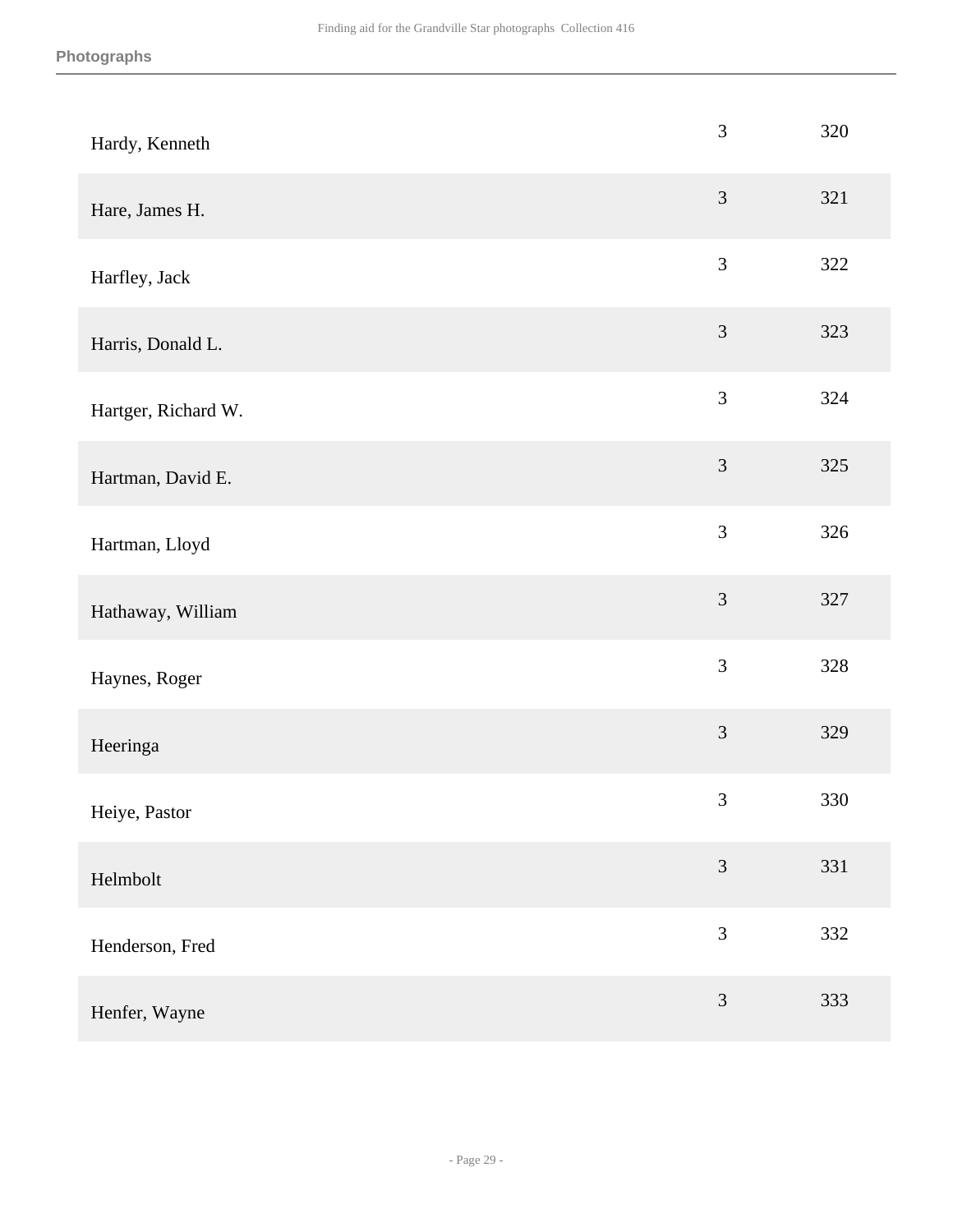| Henley               | $\mathfrak{Z}$ | 334 |
|----------------------|----------------|-----|
| Hershey, David E.    | $\mathfrak{Z}$ | 335 |
| Hettiger, William N. | $\mathfrak{Z}$ | 336 |
| Hewitt, Ted          | $\mathfrak{Z}$ | 337 |
| Heyboer, Joe         | $\mathfrak{Z}$ | 338 |
| Hickey               | $\mathfrak{Z}$ | 339 |
| Hikade, Claude       | $\overline{3}$ | 340 |
| Hill                 | 3              | 341 |
| Hill, Betsy          | $\mathfrak{Z}$ | 342 |
| Hill, Douglas J.     | $\overline{3}$ | 343 |
| Hill, Michael P.     | $\mathfrak{Z}$ | 344 |
| Hillerman, Doug      | $\mathfrak{Z}$ | 345 |
| Hilton, Ann          | 3              | 346 |
| Hilton, Charles      | $\mathfrak{Z}$ | 347 |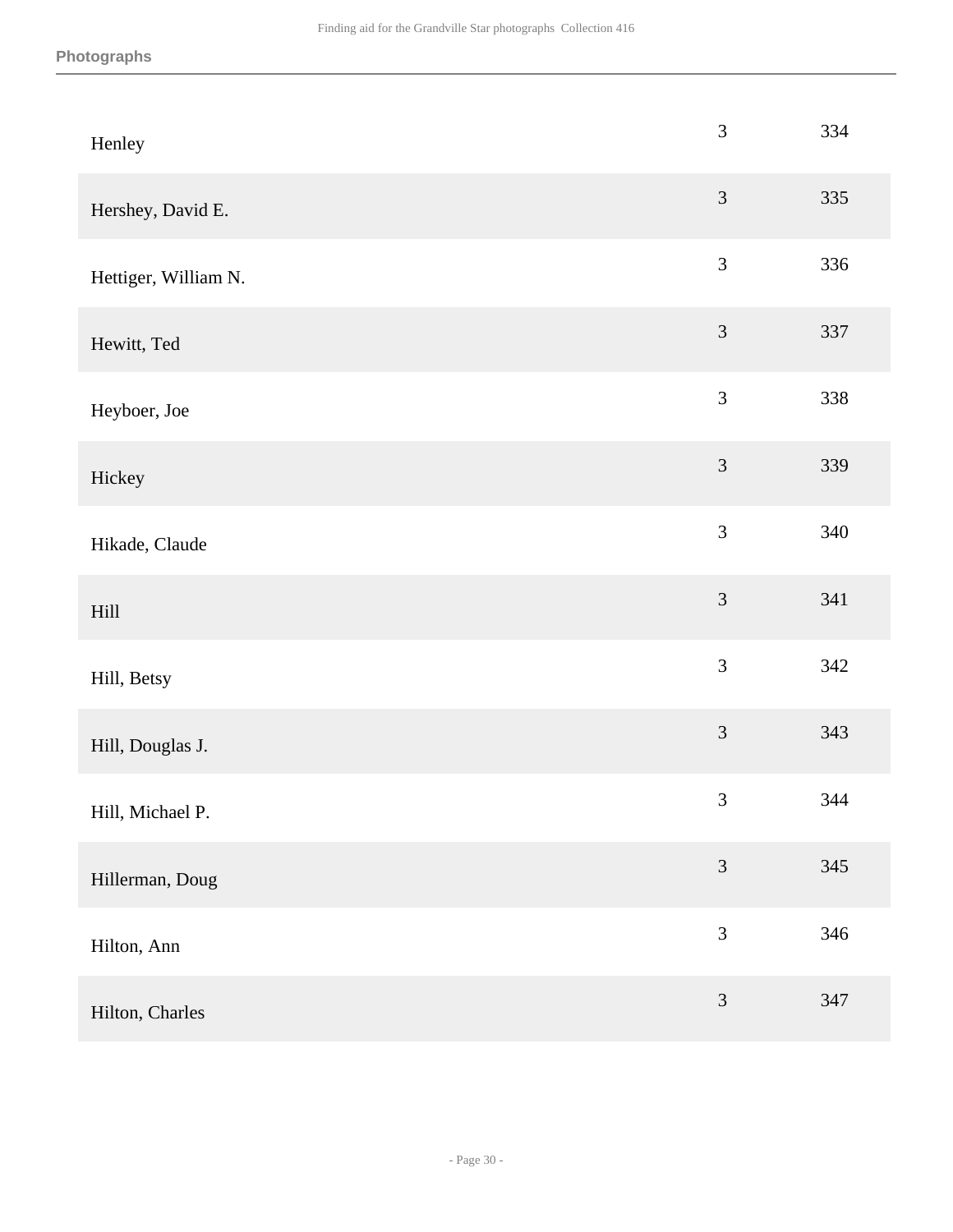| Hinman, Jeff            | $\mathfrak{Z}$ | 348 |
|-------------------------|----------------|-----|
| Hinton, Richard         | $\mathfrak{Z}$ | 349 |
| Hoekje, John C.         | $\mathfrak{Z}$ | 350 |
| Hoffius, Stuart Hon.    | $\mathfrak{Z}$ | 351 |
| Hogan, Hank             | 3              | 352 |
| Hogan, Jack             | $\mathfrak{Z}$ | 353 |
| Holmquist               | $\overline{3}$ | 354 |
| Holten, Nelson          | $\mathfrak{Z}$ | 355 |
| Holwerda, Ray           | $\mathfrak{Z}$ | 356 |
| Homminga, Wellington F. | $\mathfrak{Z}$ | 357 |
| Hope, Bob               | $\mathfrak 3$  | 358 |
| Host, Jos               | $\overline{3}$ | 359 |
| Houran, Clair           | 3              | 360 |
| Hoverton                | $\mathfrak{Z}$ | 361 |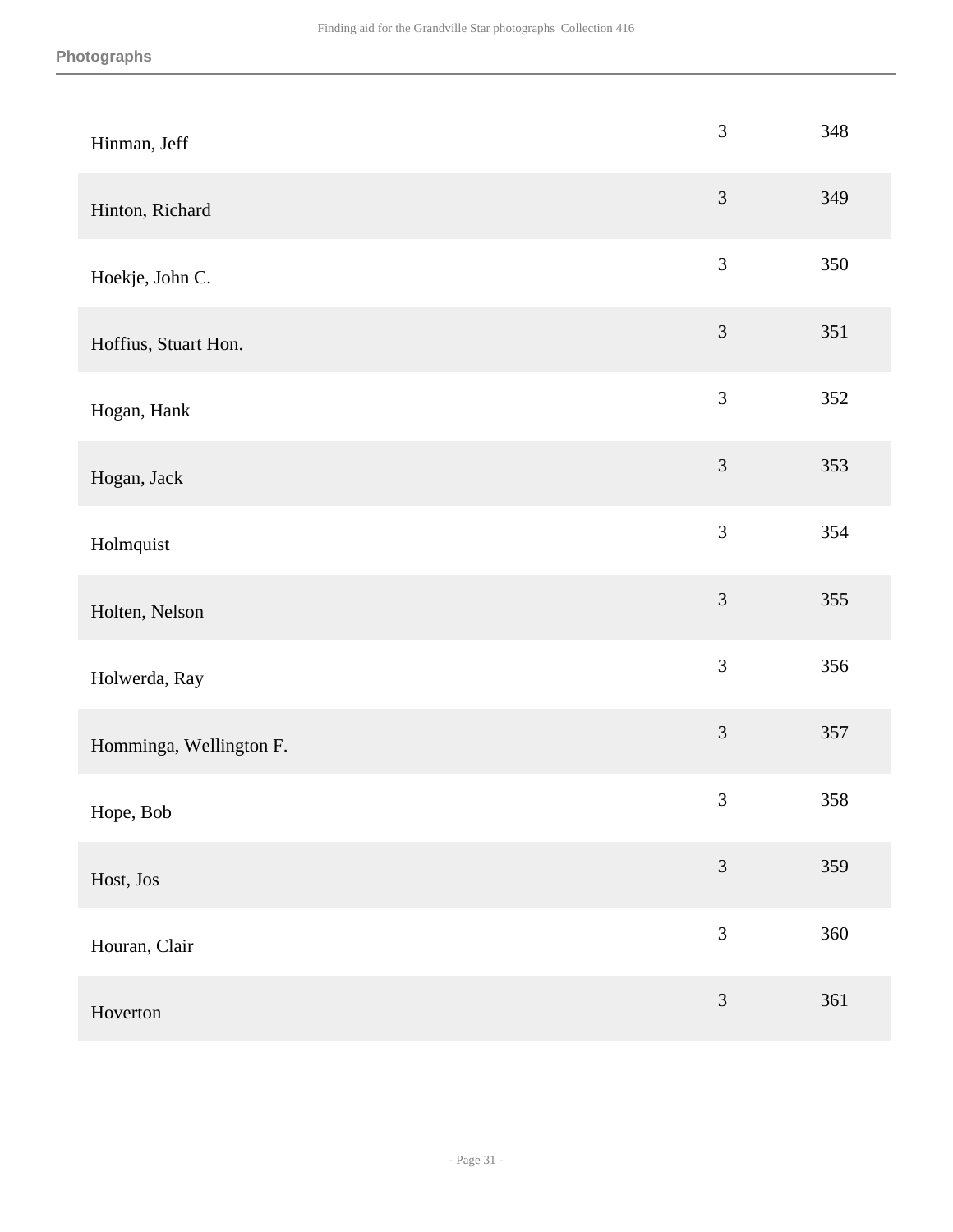| Howard              | 3              | 362 |
|---------------------|----------------|-----|
| Hruby, Norbert Dr.  | $\mathfrak{Z}$ | 363 |
| Hubbard, Millicent  | $\mathfrak{Z}$ | 364 |
| Hudson, Orimal      | $\mathfrak{Z}$ | 365 |
| Huizenga, Gordon B. | $\mathfrak{Z}$ | 366 |
| Huizenga, Humphrey  | 3              | 367 |
| Hurt, Will          | 3              | 368 |
| Idema, Jane         | $\mathfrak{Z}$ | 369 |
| Idema, Marilyn      | 3              | 370 |
| Irwin, William H.   | $\mathfrak{Z}$ | 371 |
| Ishalr, Sawivo T.   | $\mathfrak{Z}$ | 372 |
| Isler, Barb         | 3              | 373 |
| Isler, George       | 3              | 374 |
| Jackson, Homer      | $\mathfrak{Z}$ | 375 |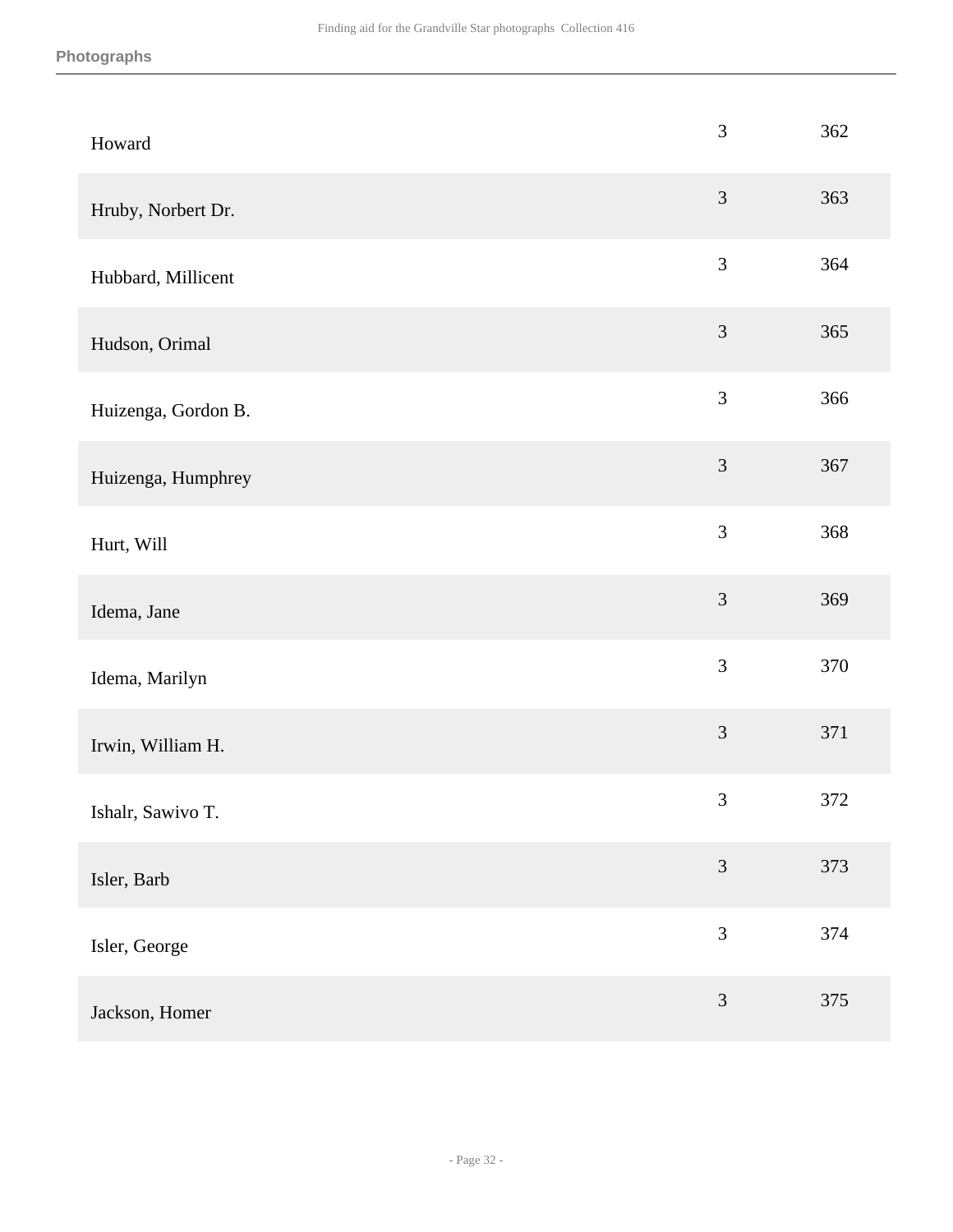| Jacokes, Lee             | 3              | 376 |
|--------------------------|----------------|-----|
| Jacqmain, Jack L.        | 3              | 377 |
| Jaffas, Christian S.     | 3              | 378 |
| Japstrum, Deffie (?)     | $\mathfrak{Z}$ | 379 |
| Jeltes, John S.          | 3              | 380 |
| Jennings, Dick           | 3              | 381 |
| Jentzen, Jeff            | 3              | 382 |
| Johnsen, Albert          | 3              | 383 |
| Johnson, Clarence Family | 3              | 384 |
| Johnson, Kenneth M.      | 3              | 385 |
| Johnston, Richard G.     | $\mathfrak{Z}$ | 386 |
| Jonker, Bernard          | $\mathfrak{Z}$ | 387 |
| Joon, Rudolph H.         | $\mathfrak{Z}$ | 388 |
| Kawashimu, Hiroshi       | $\overline{4}$ | 389 |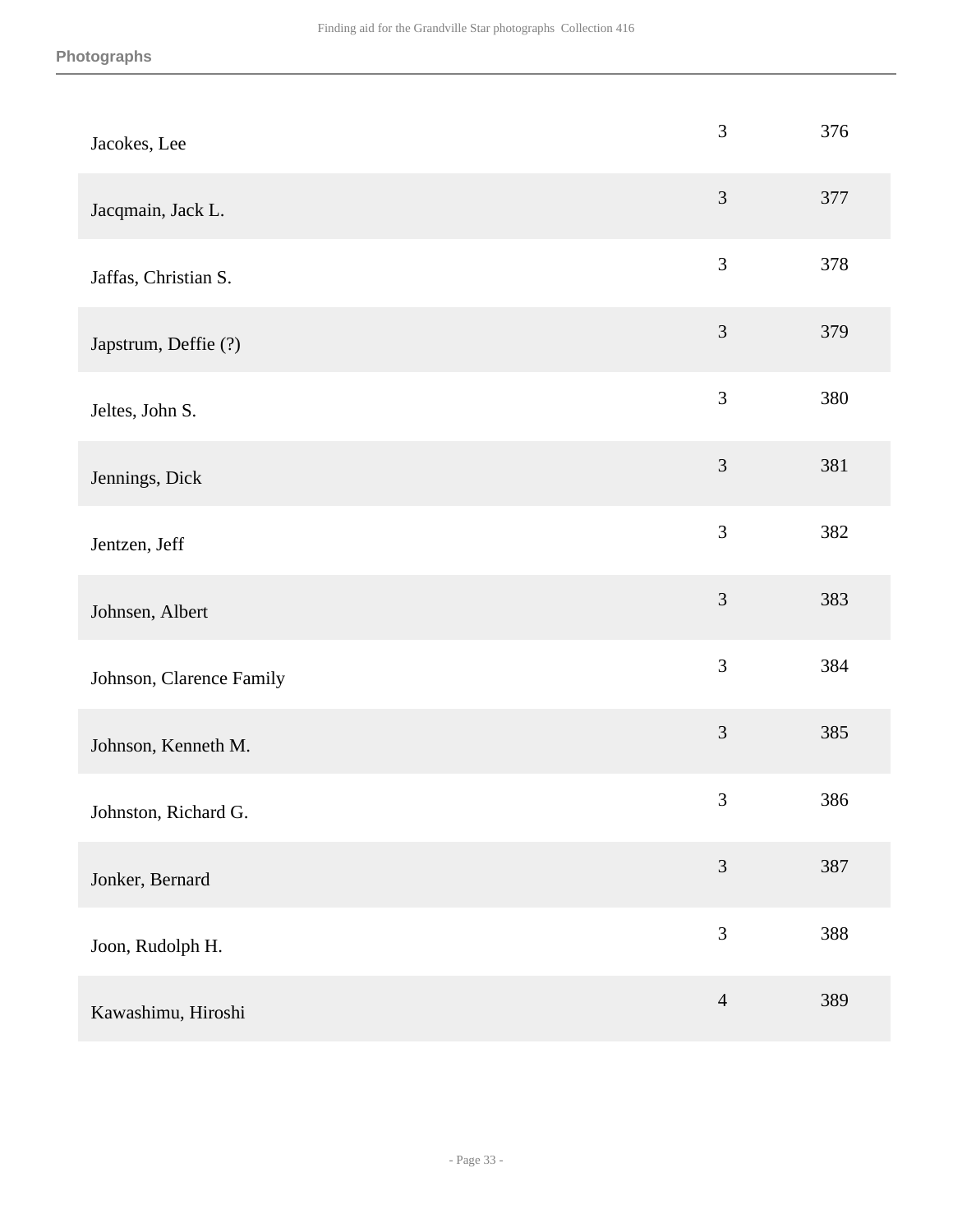| Kearly, Ted                 | $\overline{4}$ | 390 |
|-----------------------------|----------------|-----|
| Keech, Ray                  | $\overline{4}$ | 391 |
| Keller, Dr.                 | $\overline{4}$ | 392 |
| Keller, Robert              | $\overline{4}$ | 393 |
| Kelley, Stanley W.          | $\overline{4}$ | 394 |
| Kemp Investment             | $\overline{4}$ | 395 |
| Kemp, Jim                   | $\overline{4}$ | 396 |
| Kenowa Hills Public Schools | $\overline{4}$ | 397 |
| Kiel                        | $\overline{4}$ | 398 |
| Killian, Thomas A.          | $\overline{4}$ | 399 |
| Kinkema, David              | $\overline{4}$ | 400 |
| Kinsolving, Rev.            | $\overline{4}$ | 401 |
| Kiser, Richard              | $\overline{4}$ | 402 |
| Klifman, Henry Jr.          | $\overline{4}$ | 403 |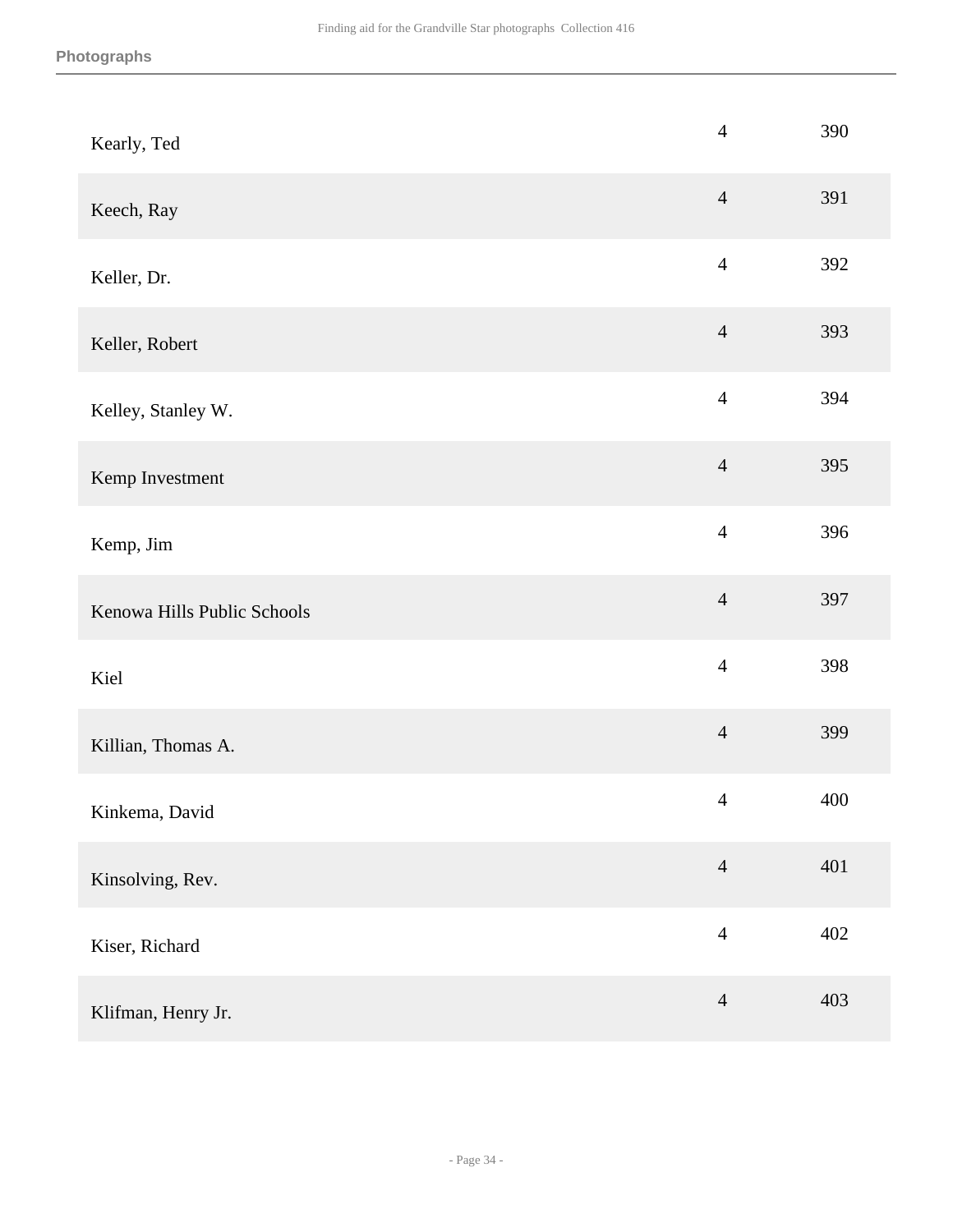| Klynstra, Kenneth E. | $\overline{4}$ | 404     |
|----------------------|----------------|---------|
| Knack, Wallson G.    | $\overline{4}$ | 405     |
| Knape                | $\overline{4}$ | 406     |
| Knape, Donald J.     | $\overline{4}$ | 407     |
| Knape, G.F., Dr.     | $\overline{4}$ | 408     |
| Knoblock, R.         | $\overline{4}$ | 409     |
| Knol, Gerard         | $\overline{4}$ | 410     |
| Kolderman            | $\overline{4}$ | 411     |
| Koon                 | $\overline{4}$ | 412     |
| Kovats, Daniel       | $\overline{4}$ | 413     |
| Kowski, Kory         | $\overline{4}$ | 414     |
| Koyol                | $\overline{4}$ | 415     |
| Krause, Jack         | $\overline{4}$ | 416     |
| Kroes, Roger         | $\overline{4}$ | $417\,$ |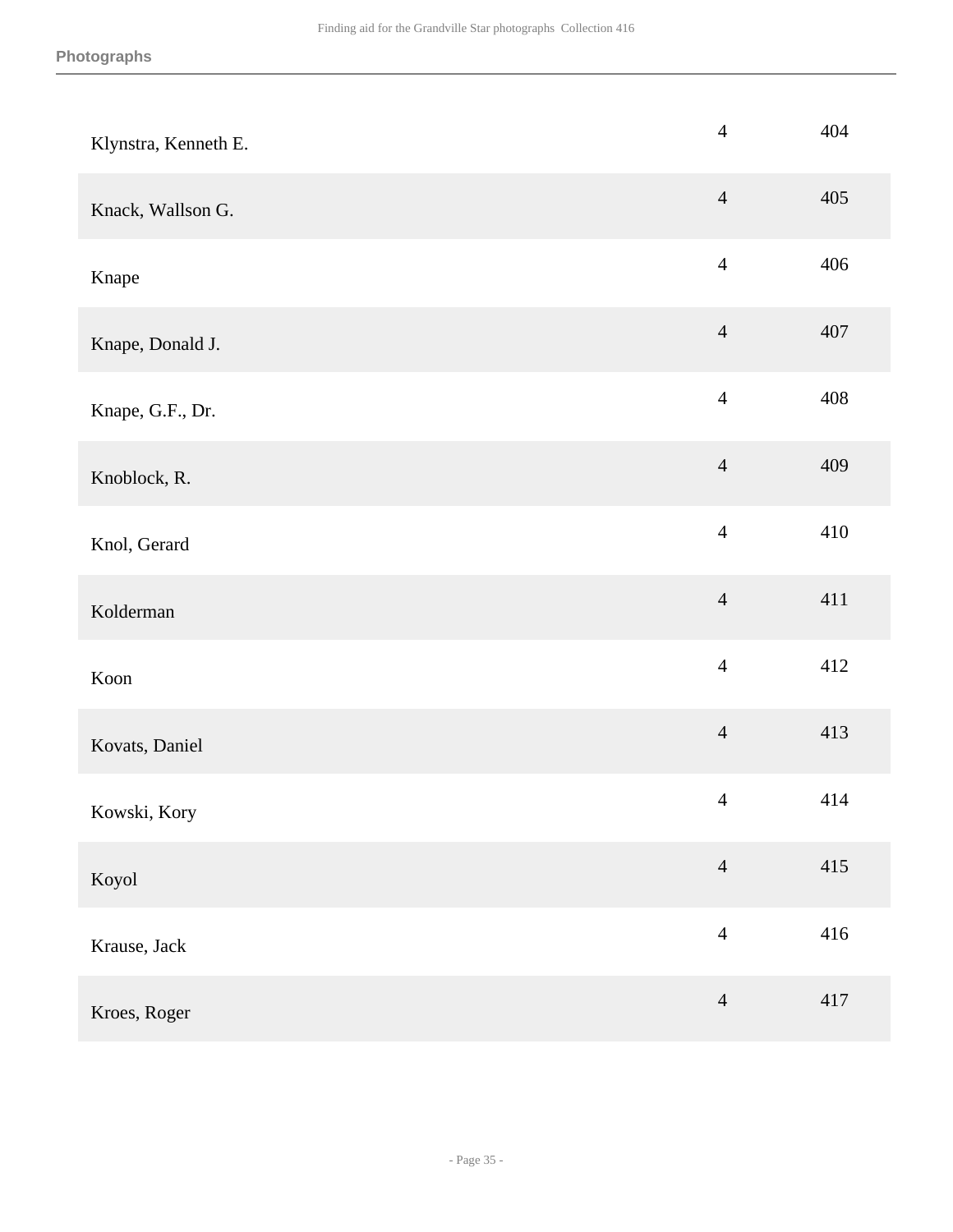| Krug                 | $\overline{4}$ | 418 |
|----------------------|----------------|-----|
| Kruis, Walter        | $\overline{4}$ | 419 |
| Kutsche              | $\overline{4}$ | 420 |
| Kuzee, Ray Sr.       | $\overline{4}$ | 421 |
| Lafferty             | $\overline{4}$ | 422 |
| Lamberts, Peter      | $\overline{4}$ | 423 |
| Lamoreaux, Tom       | $\overline{4}$ | 424 |
| Lane, John F.        | $\overline{4}$ | 425 |
| Lane, Kenneth        | $\overline{4}$ | 426 |
| Langenfeld, Nicholas | $\overline{4}$ | 427 |
| Lantinga, Fred       | $\overline{4}$ | 428 |
| Lantinga, Jerry      | $\overline{4}$ | 429 |
| Lawrence             | $\overline{4}$ | 430 |
| Lawson, Jo Anne      | $\overline{4}$ | 431 |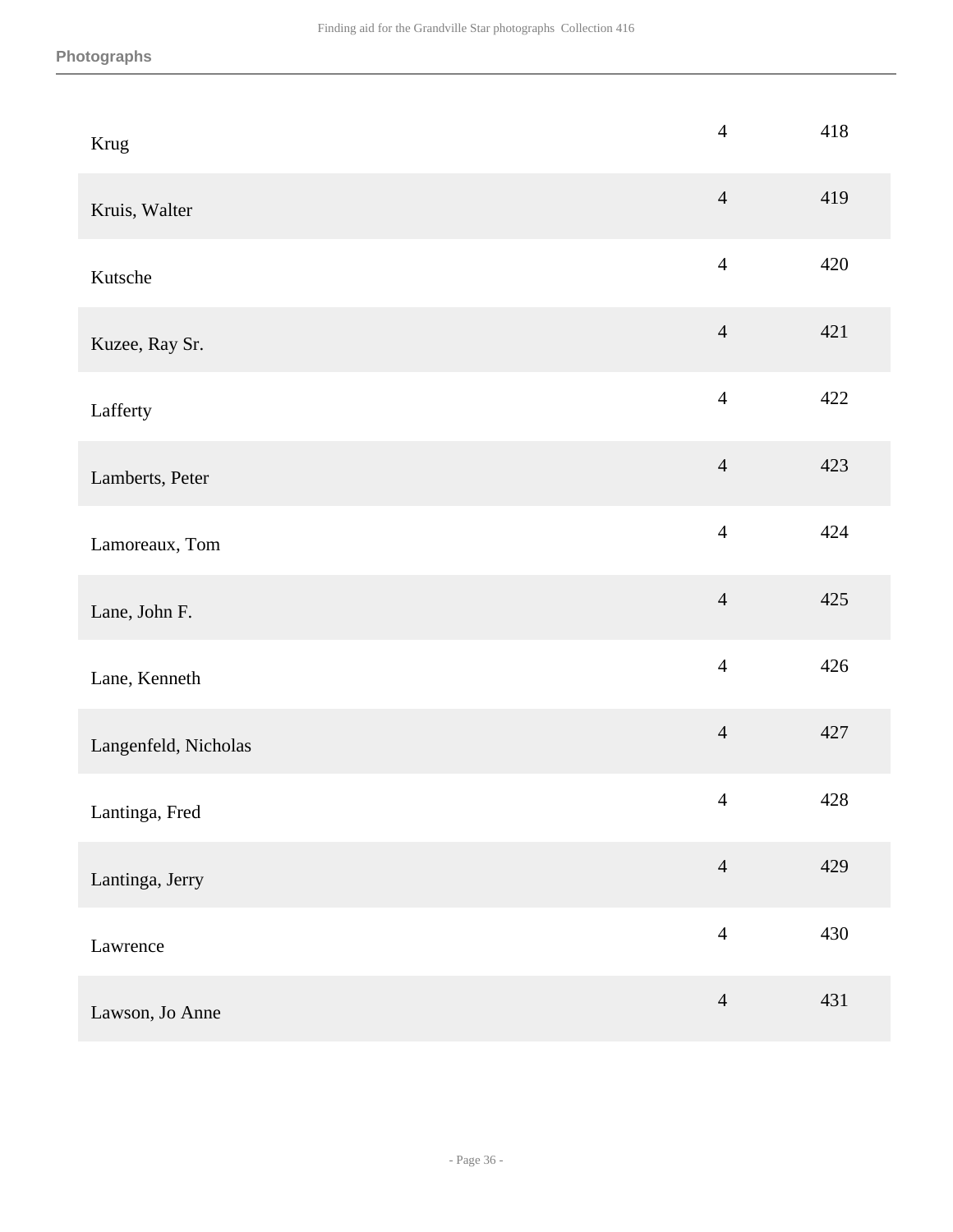| Lawyn, Charles     | $\overline{4}$ | 432 |
|--------------------|----------------|-----|
| Lee, Albert B.     | $\overline{4}$ | 433 |
| Letts, John Judge  | $\overline{4}$ | 434 |
| Lien, Lawrence     | $\overline{4}$ | 435 |
| Lilly, Sheryl      | $\overline{4}$ | 436 |
| Lind, John Sgt.    | $\overline{4}$ | 437 |
| Lindland, Lloyd N. | $\overline{4}$ | 438 |
| Lloyd              | $\overline{4}$ | 439 |
| Loeks, Jack        | $\overline{4}$ | 440 |
| Loughrin, Richard  | $\overline{4}$ | 441 |
| Lubbers, Arend D.  | $\overline{4}$ | 442 |
| Lundquist, Sally   | $\overline{4}$ | 443 |
| Lydens             | $\overline{4}$ | 444 |
| Lynch, Dick        | $\overline{4}$ | 445 |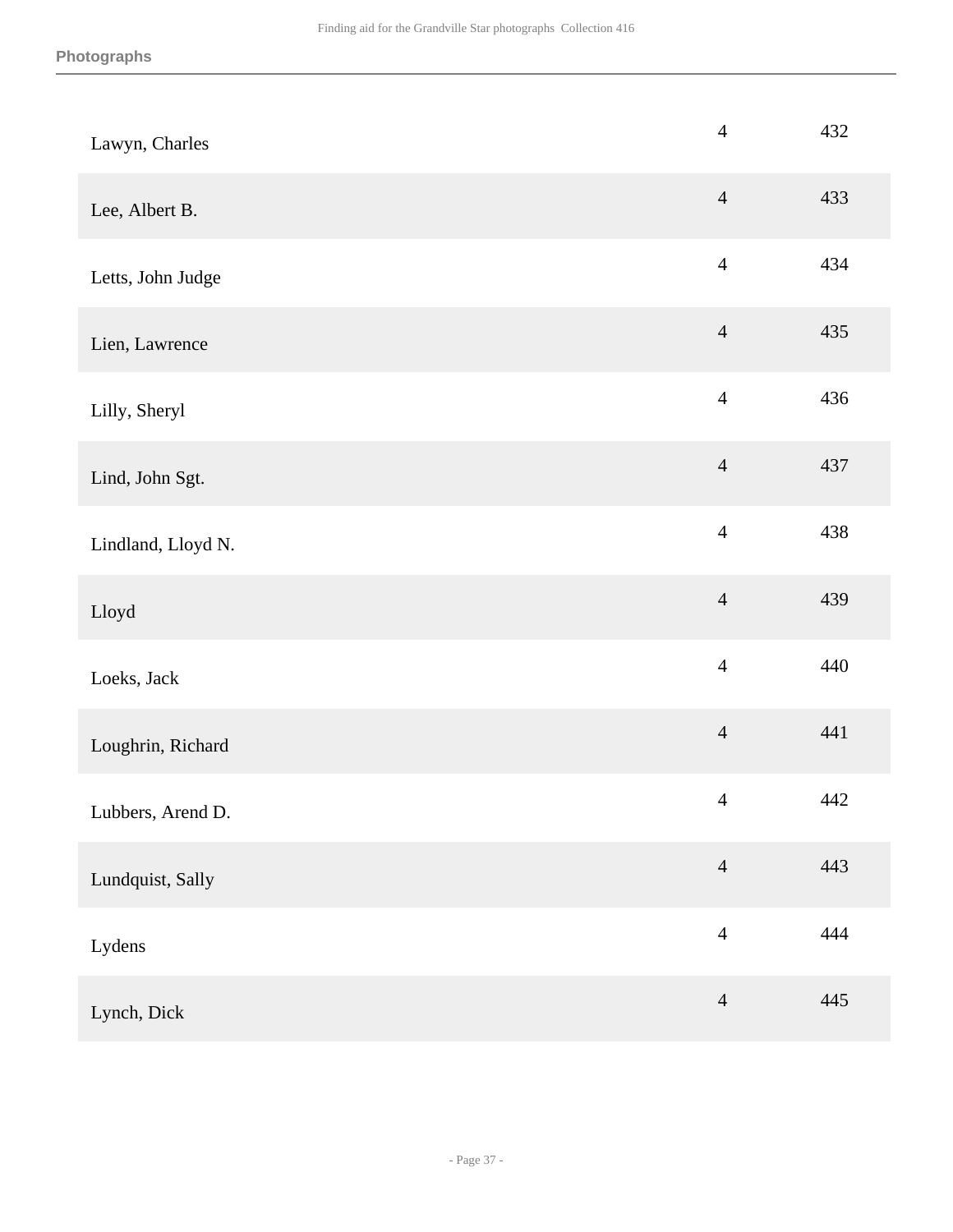| Lynch, Joseph           | $\overline{4}$ | 446 |
|-------------------------|----------------|-----|
| Maccardini, Reno J.     | $\overline{4}$ | 447 |
| MacIntosh, Dennis       | $\overline{4}$ | 448 |
| MacLean, James          | $\overline{4}$ | 449 |
| Madden, Dave            | $\overline{4}$ | 450 |
| Madden, Richard, Father | $\overline{4}$ | 451 |
| Mahoney, M.             | $\overline{4}$ | 452 |
| Malesta                 | $\overline{4}$ | 453 |
| Martin, Coby            | $\overline{4}$ | 454 |
| Martin, John B.         | $\overline{4}$ | 455 |
| Martin, R.L.            | $\overline{4}$ | 456 |
| Marvin, Merrill         | $\overline{4}$ | 457 |
| Masten, Zelda           | $\overline{4}$ | 458 |
| Masters, David          | $\overline{4}$ | 459 |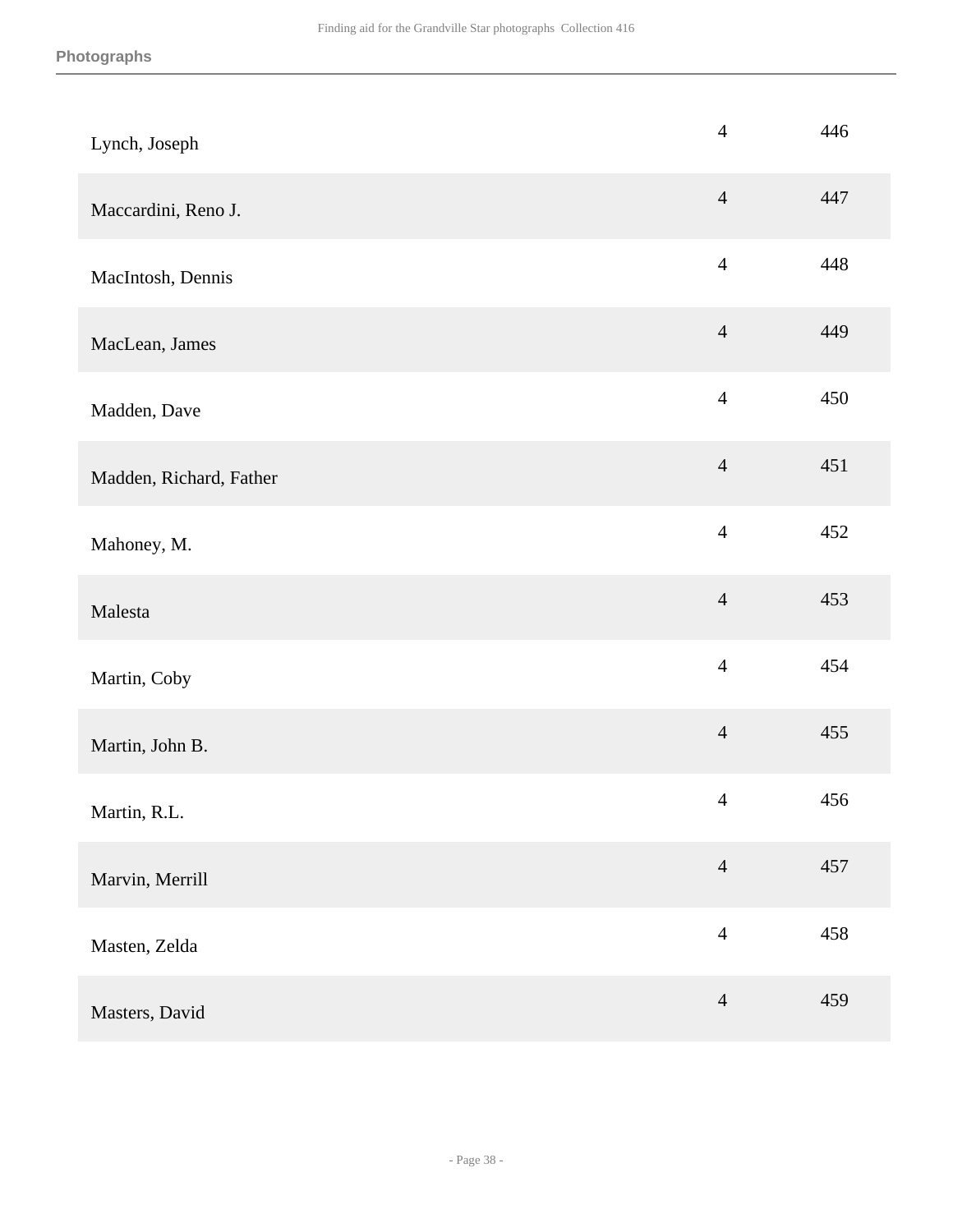| Mathews, Buck       | $\overline{4}$ | 460 |
|---------------------|----------------|-----|
| Matthews, R.L., Dr. | $\overline{4}$ | 461 |
| Matthews, Roger A.  | $\overline{4}$ | 462 |
| Mauchman, W.M.      | $\overline{4}$ | 463 |
| Mauske, Richard     | $\overline{4}$ | 464 |
| McBride, Jon        | $\overline{4}$ | 465 |
| McCallum, Chas      | $\overline{4}$ | 466 |
| McCarrick, Ed.      | $\overline{4}$ | 467 |
| McClain, Alma       | $\overline{4}$ | 468 |
| McDonald, James Guy | $\overline{4}$ | 469 |
| McDuffee, Father    | $\overline{4}$ | 470 |
| McGookey, James     | $\overline{4}$ | 471 |
| McGowan, Steve      | $\overline{4}$ | 472 |
| McKay, John         | $\overline{4}$ | 473 |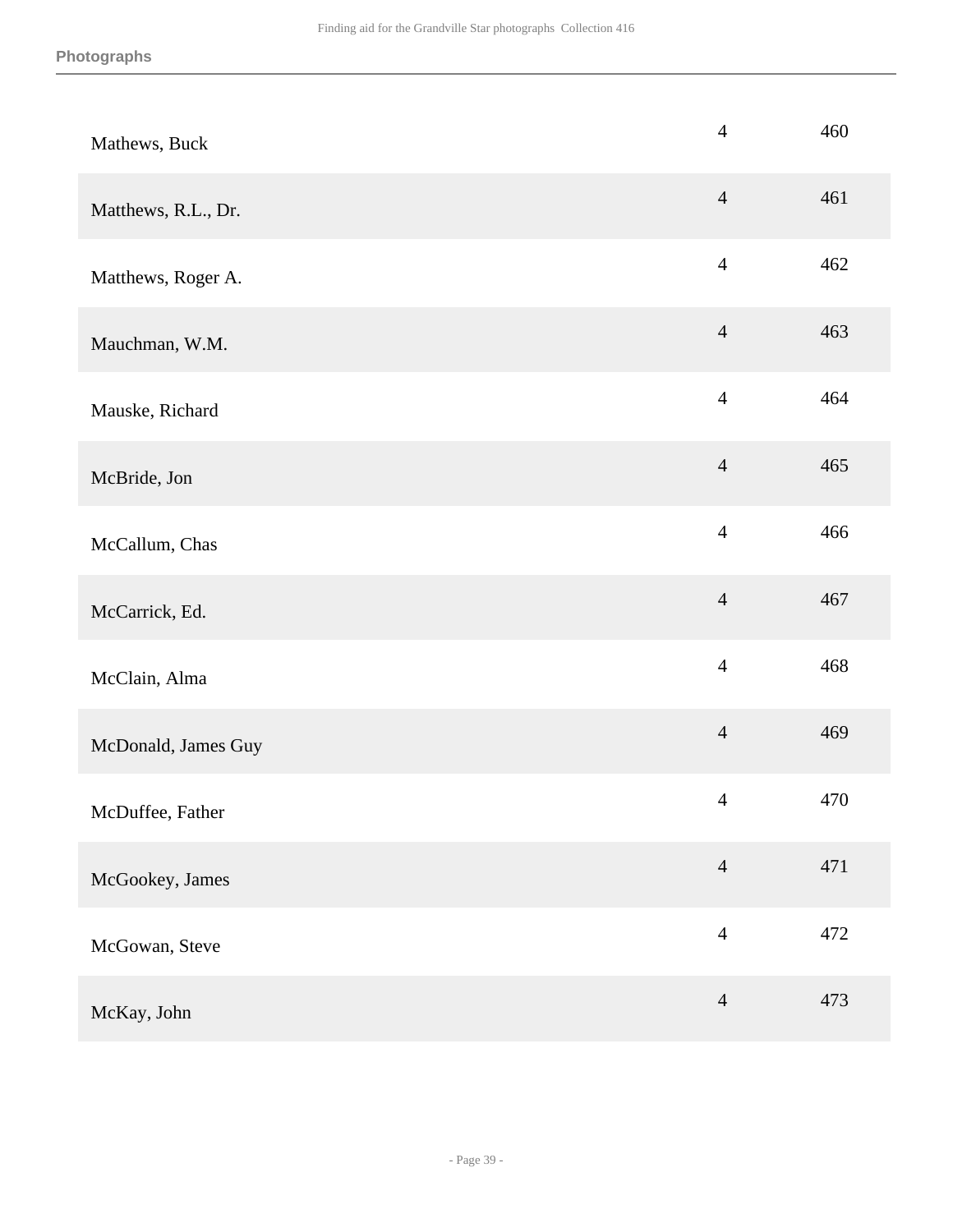| McLaughlin, W.T. | $\overline{4}$ | 474 |
|------------------|----------------|-----|
| McLouth, Lyman   | $\overline{4}$ | 475 |
| McMann           | $\overline{4}$ | 476 |
| McUmber, Richard | $\overline{4}$ | 477 |
| Mead, Joseph H.  | $\overline{4}$ | 478 |
| Meenen, Peter    | $\overline{4}$ | 479 |
| Meeuwsen, Vernon | $\overline{4}$ | 480 |
| Meijer, Fred     | $\overline{4}$ | 481 |
| Meka, Jean       | $\overline{4}$ | 482 |
| Meyer, Richard   | $\overline{4}$ | 483 |
| Meyers, Carl     | $\overline{4}$ | 484 |
| Michaels         | $\overline{4}$ | 485 |
| Michaels, Don    | $\overline{4}$ | 486 |
| Milla, Donald E. | $\overline{4}$ | 487 |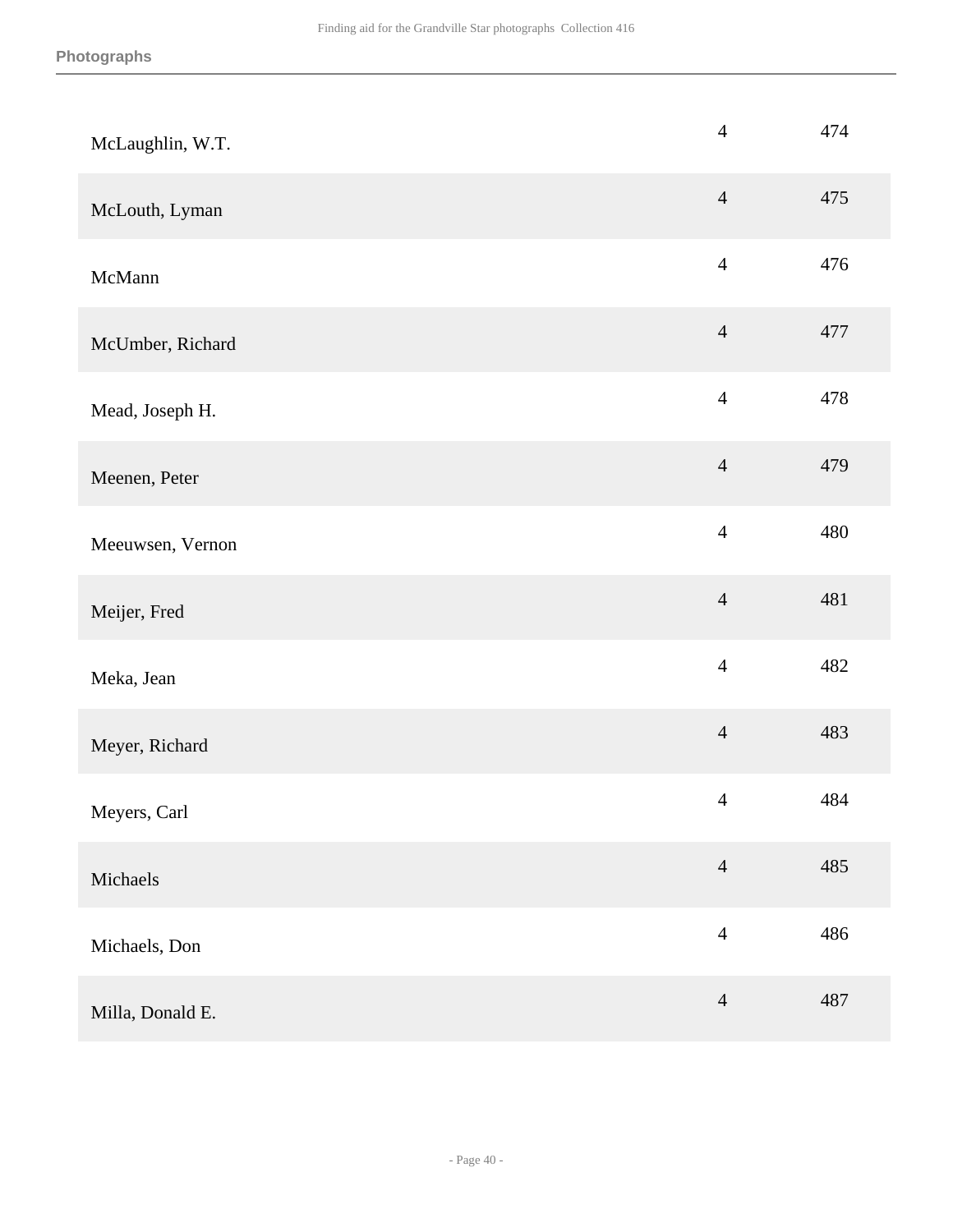| Millan, Gregory       | $\overline{4}$ | 488 |
|-----------------------|----------------|-----|
| Miller, Eddie         | $\overline{4}$ | 489 |
| Miller, Virginia      | $\overline{4}$ | 490 |
| Miller, William J.    | $\overline{4}$ | 491 |
| Mollhagen, G.E.       | $\overline{4}$ | 492 |
| Montenson, G.D.       | $\overline{4}$ | 493 |
| Mook, G.W., Dr.       | $\overline{4}$ | 494 |
| Moore, Timothy M.     | $\overline{4}$ | 495 |
| Muller, Thomas M.     | $\overline{4}$ | 496 |
| Mumma, William        | $\overline{4}$ | 497 |
| Murphy, Richard D.    | $\overline{4}$ | 498 |
| Nadolsky, Sidney      | $\overline{4}$ | 499 |
| Nalbandian, Robert M. | $\overline{4}$ | 500 |
| Nawrocki, Francis     | $\overline{4}$ | 501 |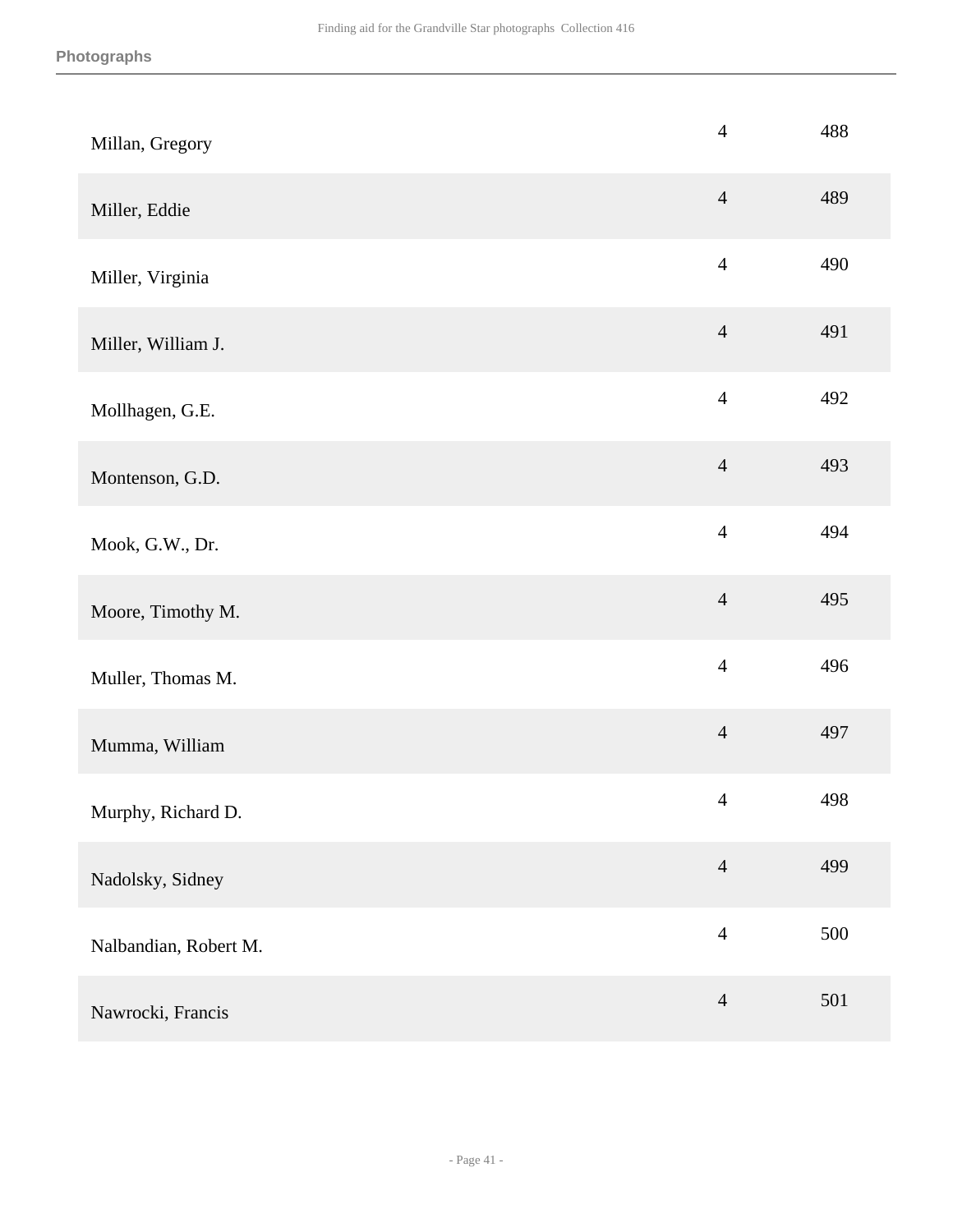| Nederhood, Joel, Dr.  | $\overline{4}$ | 502 |
|-----------------------|----------------|-----|
| Neff, Robert L.       | $\overline{4}$ | 503 |
| Neidlinger, Gerald E. | $\overline{4}$ | 504 |
| Nelson, Karen         | $\overline{4}$ | 505 |
| Nelson, Paul          | $\overline{4}$ | 506 |
| Nelson, Wilbur        | $\overline{4}$ | 507 |
| Newberg, Dean         | $\overline{4}$ | 508 |
| Newman, Thomas        | $\overline{4}$ | 509 |
| Newst, Russell        | $\overline{4}$ | 510 |
| Neymeiyer             | $\overline{4}$ | 511 |
| Nicholas, Clare       | $\overline{4}$ | 512 |
| Nickel, Mike          | $\overline{4}$ | 513 |
| Nieboer, K.W.         | $\overline{4}$ | 514 |
| Niedenthal, Craig     | $\overline{4}$ | 515 |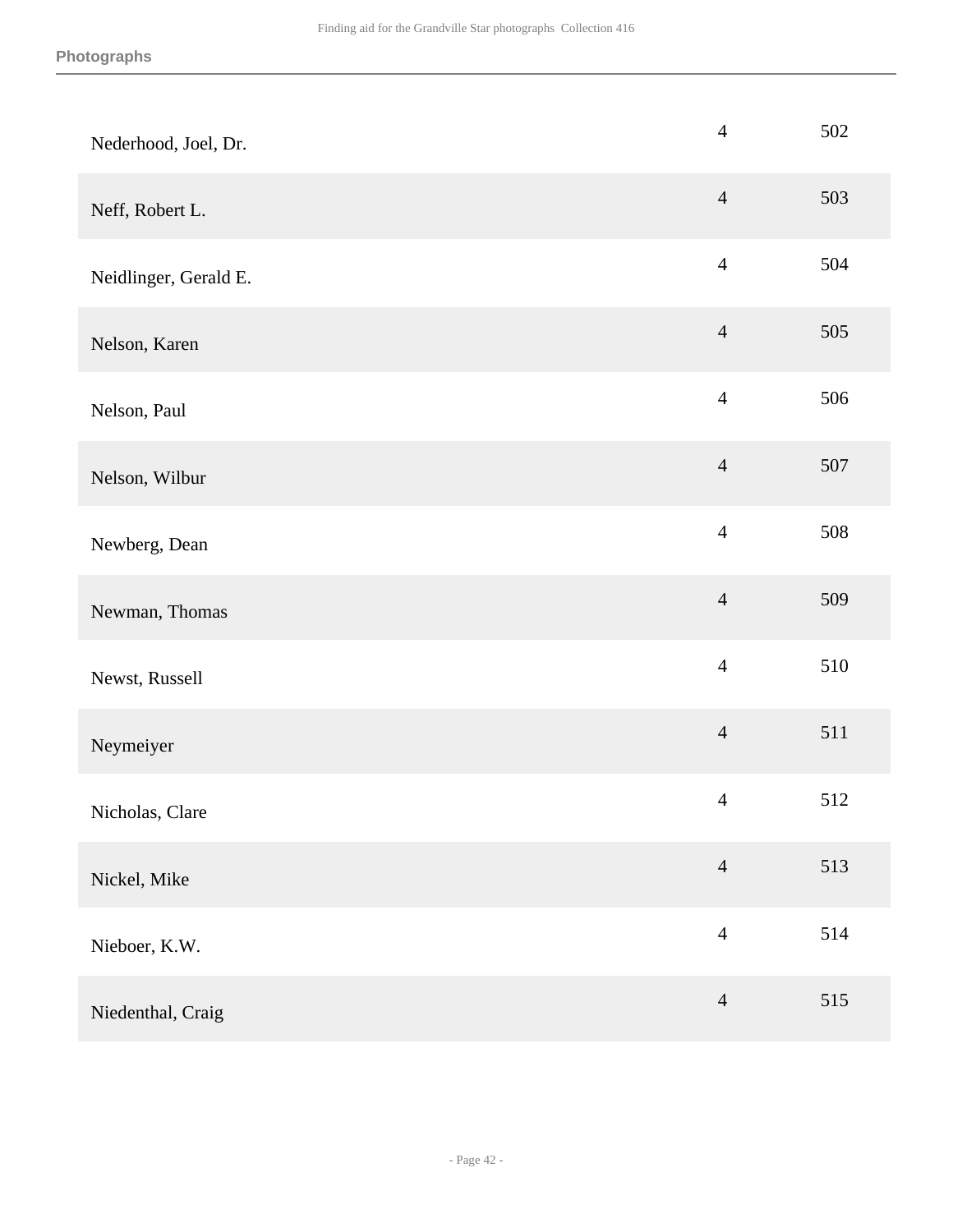| Norgrove, Walter    | $\overline{4}$ | 516 |
|---------------------|----------------|-----|
| Norris, Jeff        | $\overline{4}$ | 517 |
| Nylander, Evelyn    | $\overline{4}$ | 518 |
| Ochsankehl          | $\overline{4}$ | 519 |
| Ohlman, Bev         | $\overline{4}$ | 520 |
| Olert, Sue          | $\overline{4}$ | 521 |
| Olson, Paul         | $\overline{4}$ | 522 |
| Oosterhouse, Max    | $\overline{4}$ | 523 |
| Oosterhouse, Phil   | $\overline{4}$ | 524 |
| Oosting, Steve      | $\overline{4}$ | 525 |
| Ostenson, Rev.      | $\overline{4}$ | 526 |
| Owen, Ed            | $\overline{4}$ | 527 |
| Paganelli, Santi M. | $\sqrt{5}$     | 528 |
| Palmer, Bruce       | $\mathfrak{S}$ | 529 |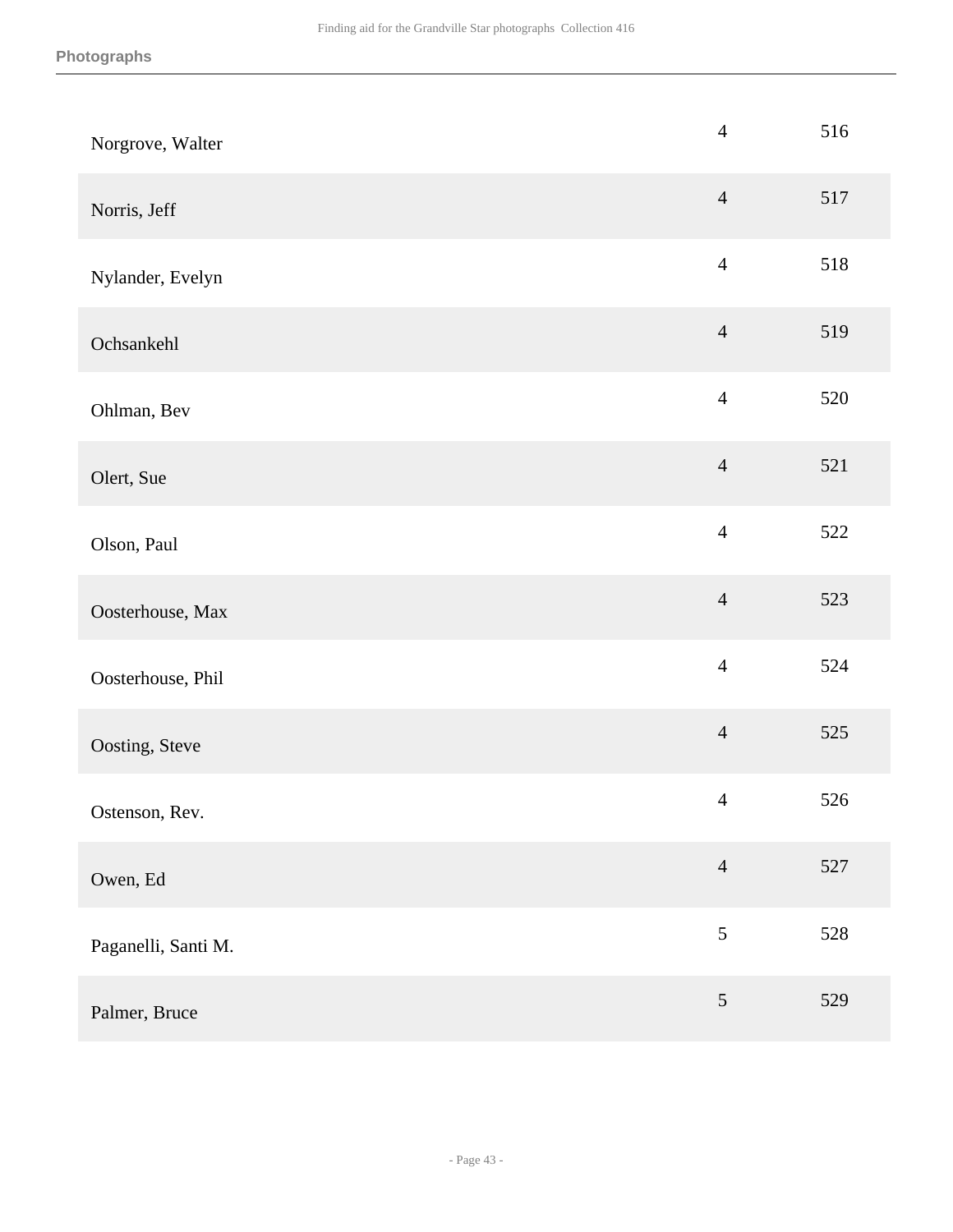| Palmer, Walter C.     | $\sqrt{5}$     | 530 |
|-----------------------|----------------|-----|
| Panapolos, Chris      | $\mathfrak{S}$ | 531 |
| Pangborn, Don         | $\mathfrak{S}$ | 532 |
| Paolucci, R.V.        | $\sqrt{5}$     | 533 |
| Parini, J.A.          | $\mathfrak{S}$ | 534 |
| Parsons, Ronald       | $\mathfrak{S}$ | 535 |
| Pasma, Ted            | 5              | 536 |
| Patty, Henri          | $\sqrt{5}$     | 537 |
| Paul, Robert G.       | $\mathfrak{S}$ | 538 |
| Paulemenos, A.        | $\sqrt{5}$     | 539 |
| Peckham, Mary         | $\sqrt{5}$     | 540 |
| Perschbacher, John M. | $\mathfrak{S}$ | 541 |
| Peters, Mrs.          | $\mathfrak{S}$ | 542 |
| Peterson, A.E., Dr.   | $\sqrt{5}$     | 543 |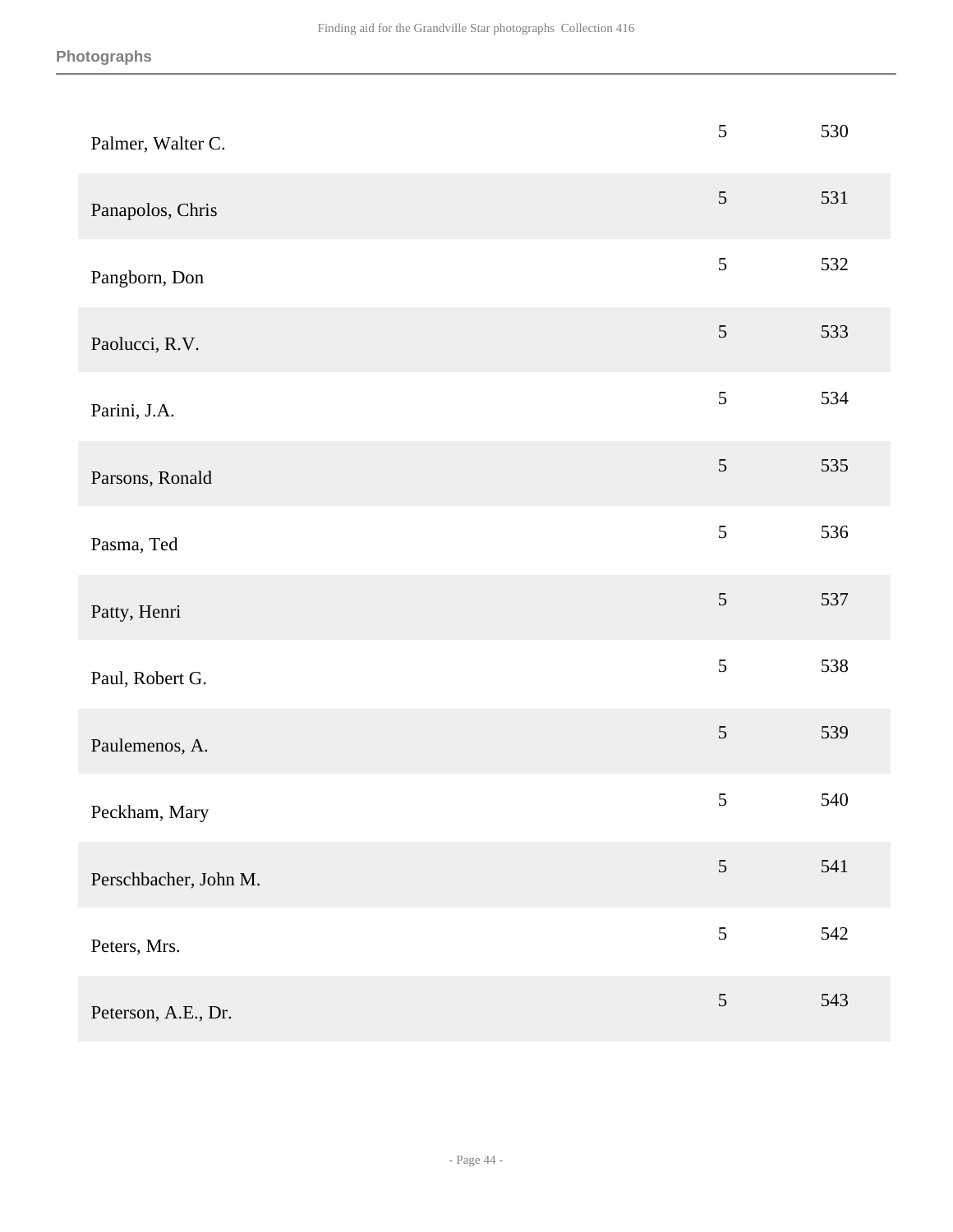| Petter, W.J.        | $\sqrt{5}$     | 544 |
|---------------------|----------------|-----|
| Philips, Donald     | $\mathfrak{S}$ | 545 |
| Pierce, Watson      | 5              | 546 |
| Pierson, Dan        | $\mathfrak{S}$ | 547 |
| Pilczuk, Terry      | 5              | 548 |
| Pins, Richard E.    | $\mathfrak{S}$ | 549 |
| Plooster, Gary L.   | $\mathfrak{S}$ | 550 |
| Plummer, W., Dr.    | $\mathfrak{S}$ | 551 |
| Poltrock, T.        | 5              | 552 |
| Polus, Walter       | $\mathfrak{S}$ | 553 |
| Popma, Ruth         | $\sqrt{5}$     | 554 |
| Powell              | $\mathfrak{S}$ | 555 |
| Preston, Randall R. | $\mathfrak{S}$ | 556 |
| Prins, Jacob        | $\mathfrak{S}$ | 557 |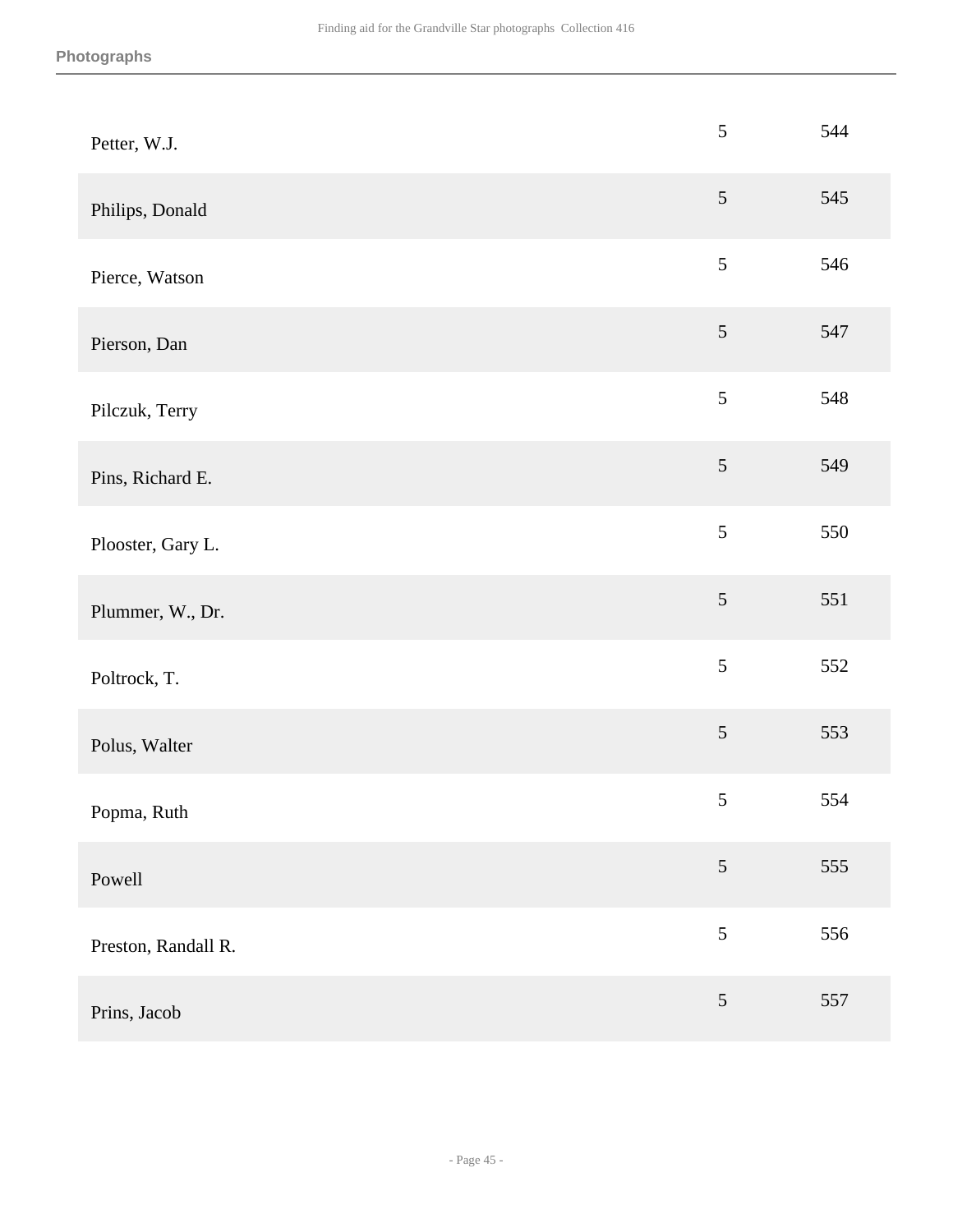| Profit, Floyd            | 5               | 558 |
|--------------------------|-----------------|-----|
| Quigley, Helen           | $5\overline{)}$ | 559 |
| Ramey, Wes               | 5               | 560 |
| Randall, John V.         | $5\overline{)}$ | 561 |
| Rankin, Kenny            | 5               | 562 |
| Ras, Larry               | $\mathfrak{S}$  | 563 |
| Rawlings, Jerry          | 5               | 564 |
| Redden, Chas T.          | $\mathfrak s$   | 565 |
| Redings, Geo T.          | 5               | 566 |
| Remien, Herbert          | $5\overline{)}$ | 567 |
| Remington, Roger A., Dr. | $\mathfrak s$   | 568 |
| Rent, Andy               | $5\overline{)}$ | 569 |
| Rescorla, William C.     | 5               | 570 |
| Rhodes                   | $\sqrt{5}$      | 571 |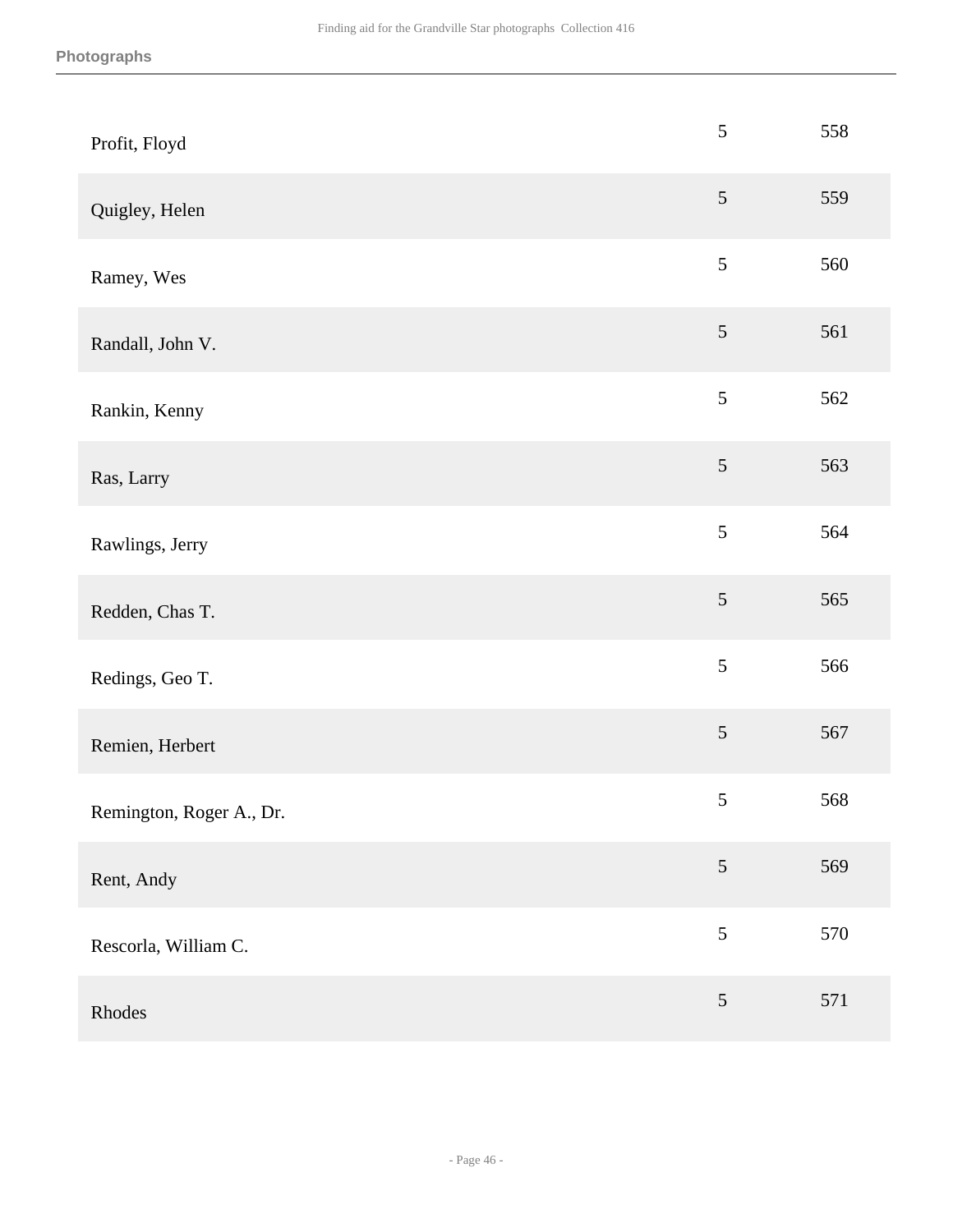| Rhodes, Bill      | $\sqrt{5}$     | 572 |
|-------------------|----------------|-----|
| Rich, Buddy       | $\sqrt{5}$     | 573 |
| Richards, Alan P. | 5              | 574 |
| Richards, Bob     | $\mathfrak{S}$ | 575 |
| Richardson, R.W.  | 5              | 576 |
| Ringwald          | $\sqrt{5}$     | 577 |
| Rinkema, Ed       | 5              | 578 |
| Rinkus, Fran      | 5              | 579 |
| Robberson, Tom    | 5              | 580 |
| Robin, Mark       | 5              | 581 |
| Roe, Charles      | $\mathfrak s$  | 582 |
| Roe, Norman       | $\mathfrak{S}$ | 583 |
| Roh, Fred         | 5              | 584 |
| Romyn, Henry      | $\sqrt{5}$     | 585 |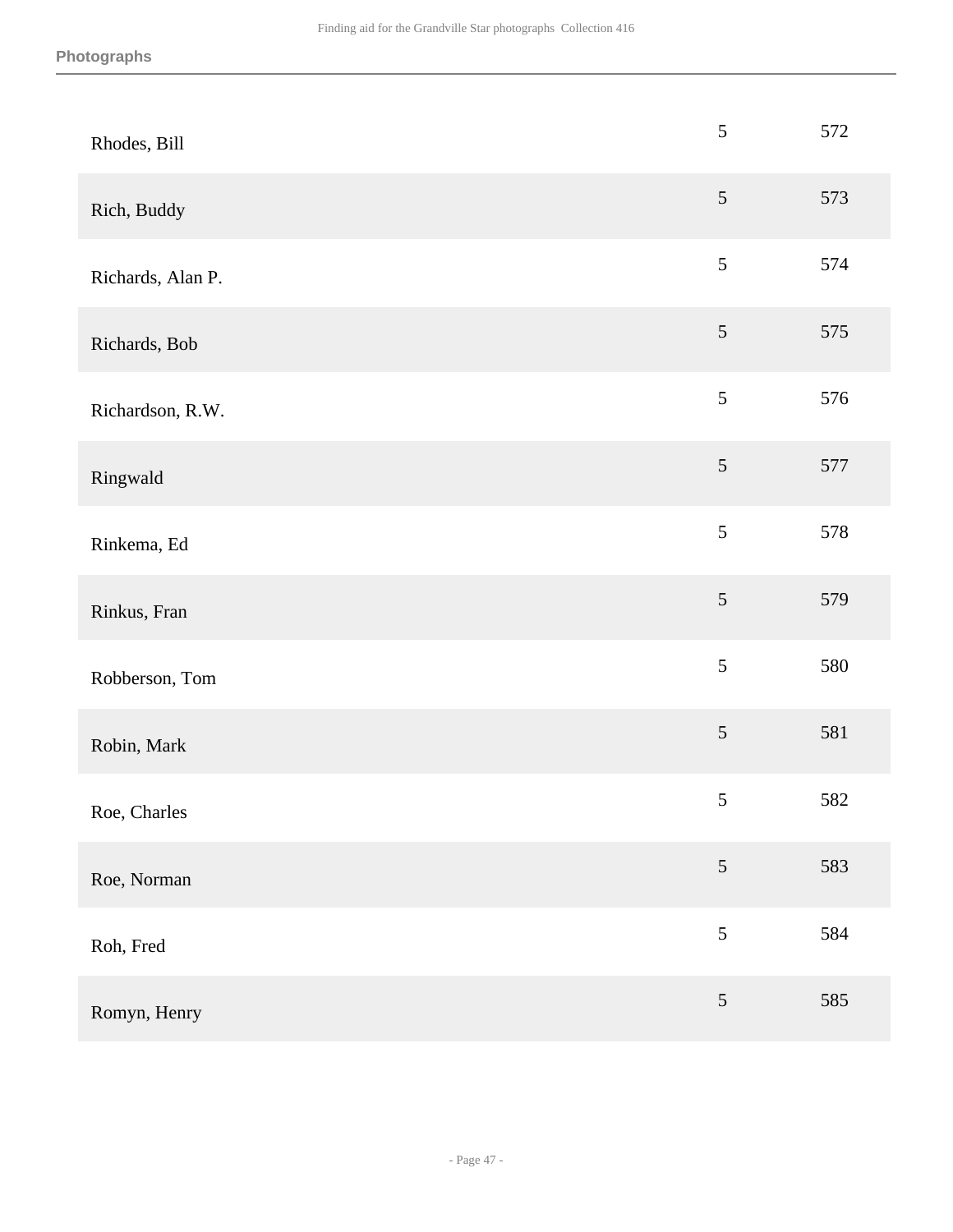| Rooker, James              | $\sqrt{5}$     | 586 |
|----------------------------|----------------|-----|
| Rosenberg, John            | 5              | 587 |
| Ross, Robert               | $\sqrt{5}$     | 588 |
| Ross, Wilbur               | $\sqrt{5}$     | 589 |
| Root                       | $\sqrt{5}$     | 590 |
| Ruczynski, Karen           | $\sqrt{5}$     | 591 |
| Ruggles, Terry             | 5              | 592 |
| Rummell, Jim               | 5              | 593 |
| Rumney, Helene V.          | $\sqrt{5}$     | 594 |
| Ruwitch, George            | $\sqrt{5}$     | 595 |
| Sabin, Harold              | 5              | 596 |
| Sainte-Marie, Buffy        | $\mathfrak{S}$ | 597 |
| Salmagundi Sidewalk Sale   | 5              | 598 |
| Schaafsma, Bernard R., Dr. | $\mathfrak{S}$ | 599 |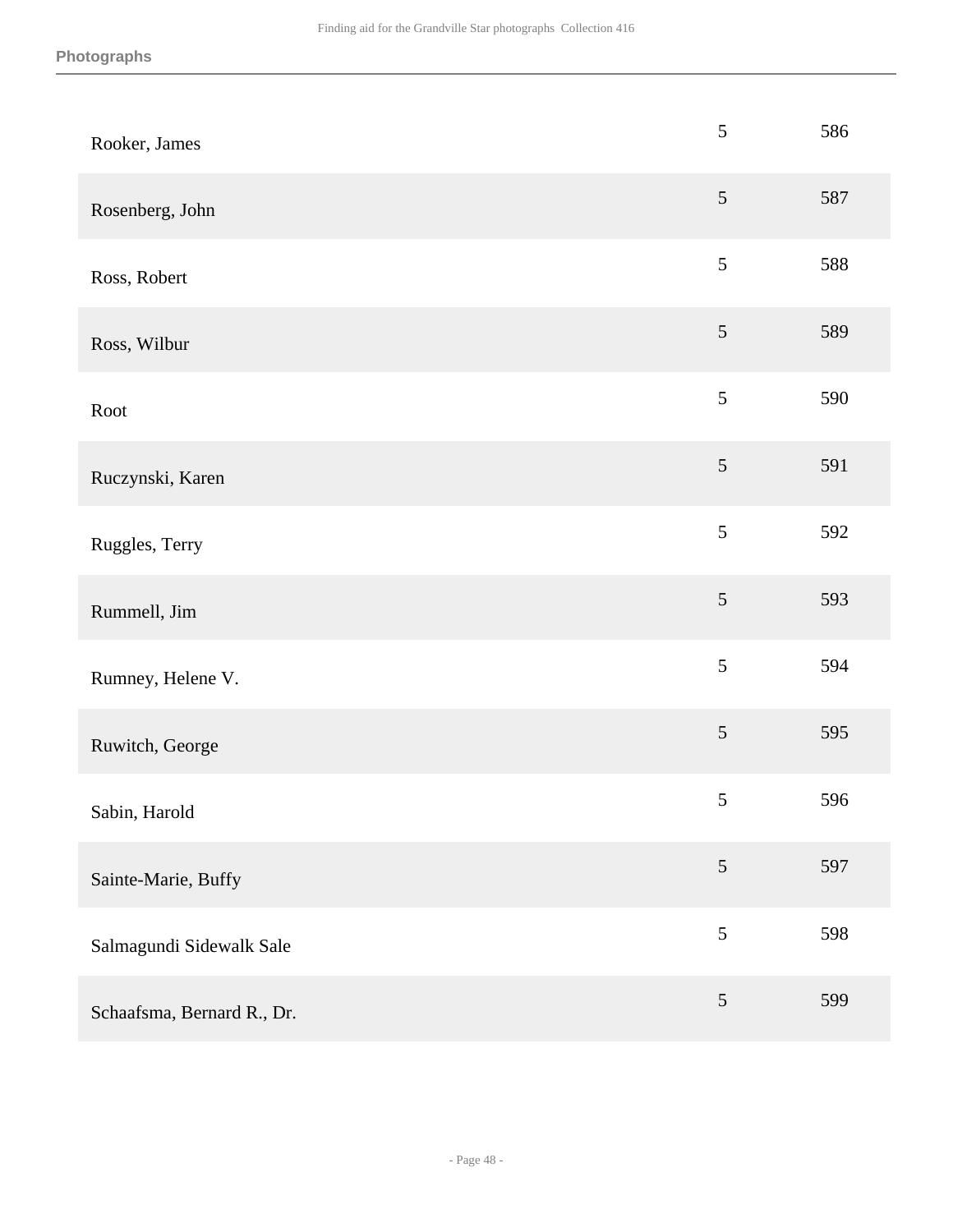| Scheppelmann, Tom       | 5               | 600 |
|-------------------------|-----------------|-----|
| Scheurle, Robert J.     | $\mathfrak{S}$  | 601 |
| Scheverton, Dick        | $\mathfrak{S}$  | 602 |
| Schiedler, Robert       | $\sqrt{5}$      | 603 |
| Schlesinger, Arthur     | 5               | 604 |
| Schmidt, Charline       | $\mathfrak{S}$  | 605 |
| Schmitt, Joe            | 5               | 606 |
| Schoepper, Albert, Col. | $\mathfrak s$   | 607 |
| Schoolenberg, John      | 5               | 608 |
| Schultz, Henry F.       | $\sqrt{5}$      | 609 |
| Schultz, Sinclair, Dr.  | $\mathfrak{S}$  | 610 |
| Schuur, Raymond         | $5\overline{)}$ | 611 |
| Schwartz                | 5               | 612 |
| Scripps, Douglas        | 5               | 613 |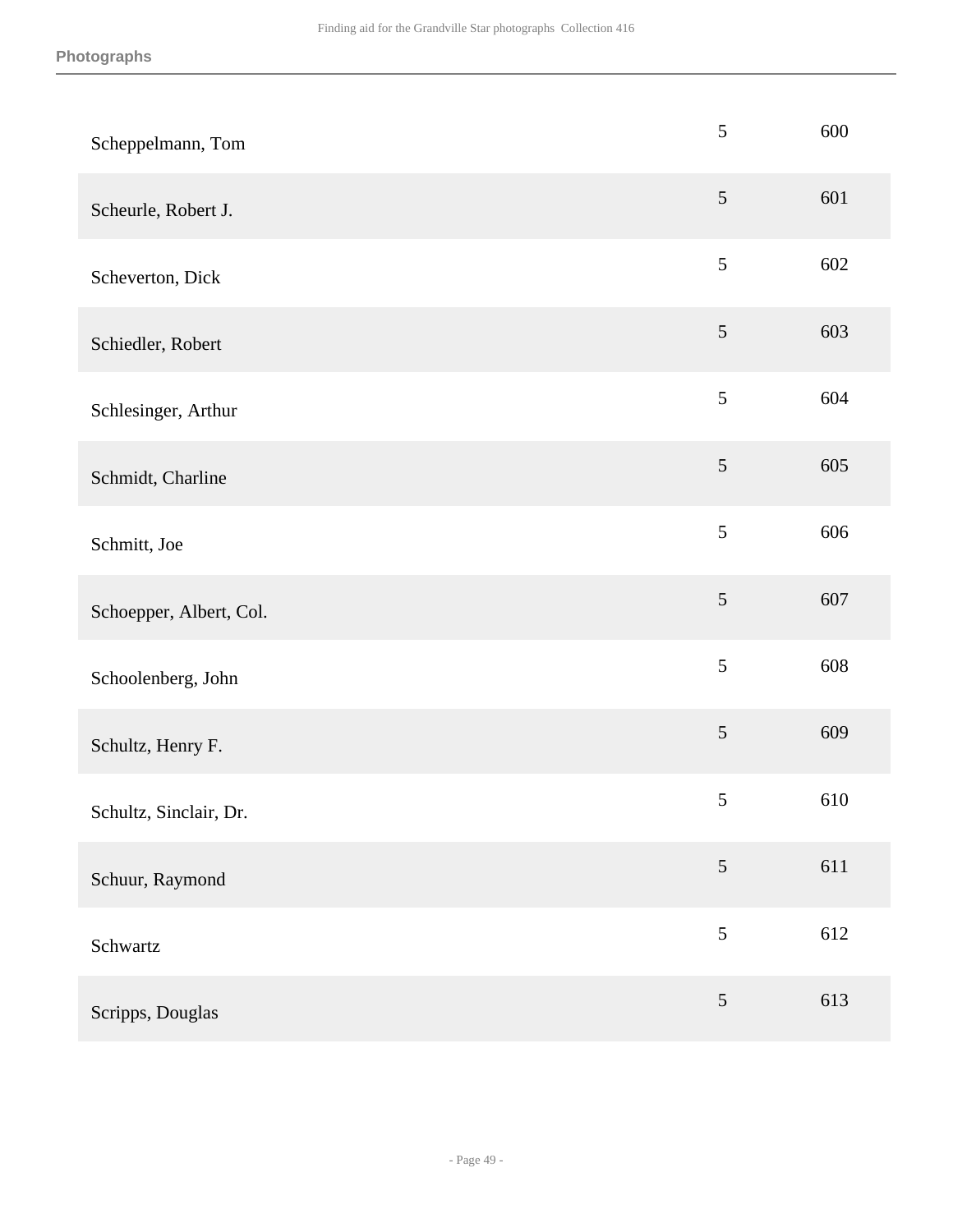| Seargent            | 5              | 614 |
|---------------------|----------------|-----|
| Sears, Harold       | $\mathfrak{S}$ | 615 |
| Sears, Peter M.     | $\sqrt{5}$     | 616 |
| Sebastian, James R. | $\sqrt{5}$     | 617 |
| Seibold, Paul       | 5              | 618 |
| Seida, Paul H.      | $\sqrt{5}$     | 619 |
| Seidman, Bill       | 5              | 620 |
| Seidman, Sally      | $\sqrt{5}$     | 621 |
| Seitsma, J.         | 5              | 622 |
| Shank, Sydney D.    | $\sqrt{5}$     | 623 |
| Shapiro, Ben        | $\sqrt{5}$     | 624 |
| Sheebert Club       | $\mathfrak{S}$ | 625 |
| Shoemaker, Ralph S. | $\sqrt{5}$     | 626 |
| Shuart, David E.    | $\sqrt{5}$     | 627 |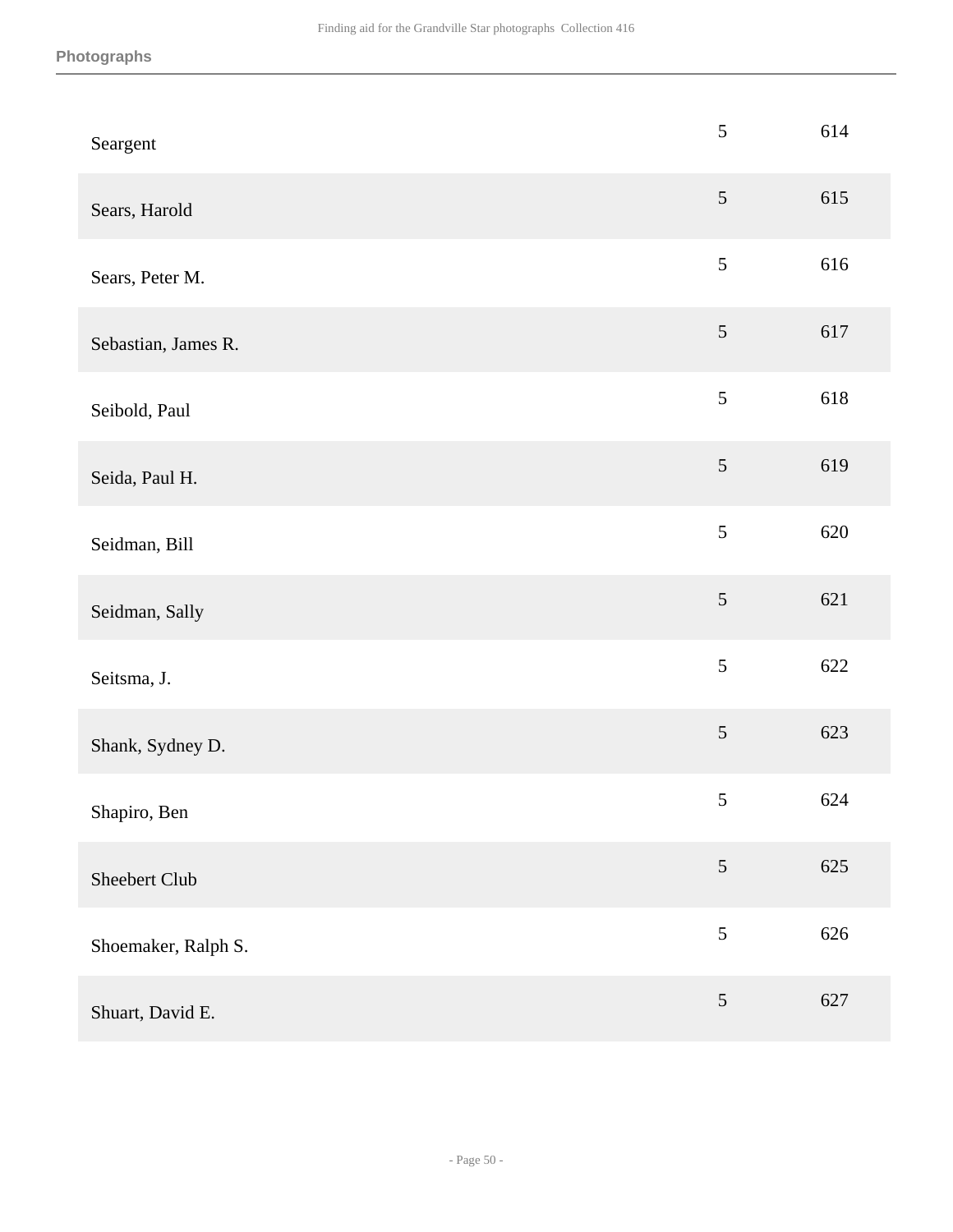| Siebold, Paul         | $\sqrt{5}$     | 628 |
|-----------------------|----------------|-----|
| Siegel, Tom           | $\sqrt{5}$     | 629 |
| Silveri, J.           | $\sqrt{5}$     | 630 |
| Simms, Ralph G.       | $\sqrt{5}$     | 631 |
| Simpkins, Richard C.  | $\mathfrak{S}$ | 632 |
| Sinclair, Harry       | $\sqrt{5}$     | 633 |
| Skiff, Eileen         | 5              | 634 |
| Slot, Janice S.       | $\sqrt{5}$     | 635 |
| Slyhouse, Gloria      | $\sqrt{5}$     | 636 |
| Slyhouse, Roger       | $\sqrt{5}$     | 637 |
| Smith, Burt           | $\sqrt{5}$     | 638 |
| Smith, Leon           | $\mathfrak{S}$ | 639 |
| Smith, Robert C., Dr. | $\mathfrak{S}$ | 640 |
| Snite, Mathias J.     | $\sqrt{5}$     | 641 |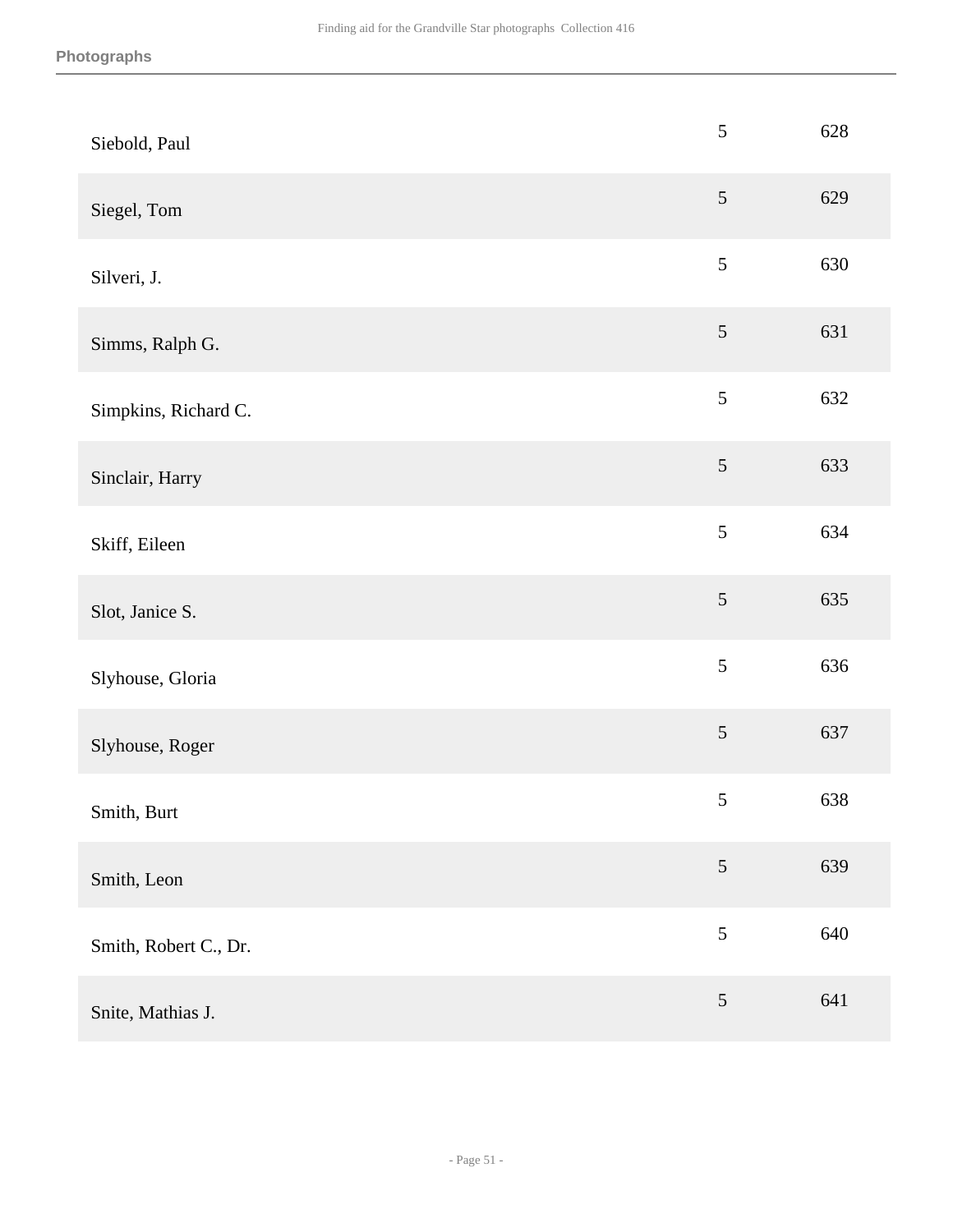| Snoek, L.            | $\sqrt{5}$      | 642 |
|----------------------|-----------------|-----|
| Solon, C. Richard    | $\mathfrak{S}$  | 643 |
| Sowle, Ted           | $\sqrt{5}$      | 644 |
| Spaanstva, Robert J. | 5               | 645 |
| Spalding             | 5               | 646 |
| Spalding, Jack S.    | 5               | 647 |
| Spanner              | 5               | 648 |
| Sparpana             | $\sqrt{5}$      | 649 |
| Spelman              | 5               | 650 |
| Spies, Frank         | 5               | 651 |
| Spitteler, Hugh A.   | $\mathfrak s$   | 652 |
| Sprenger, Thixton    | $5\overline{)}$ | 653 |
| Spruit, Florence     | 5               | 654 |
| Staebler, Neil       | $\sqrt{5}$      | 655 |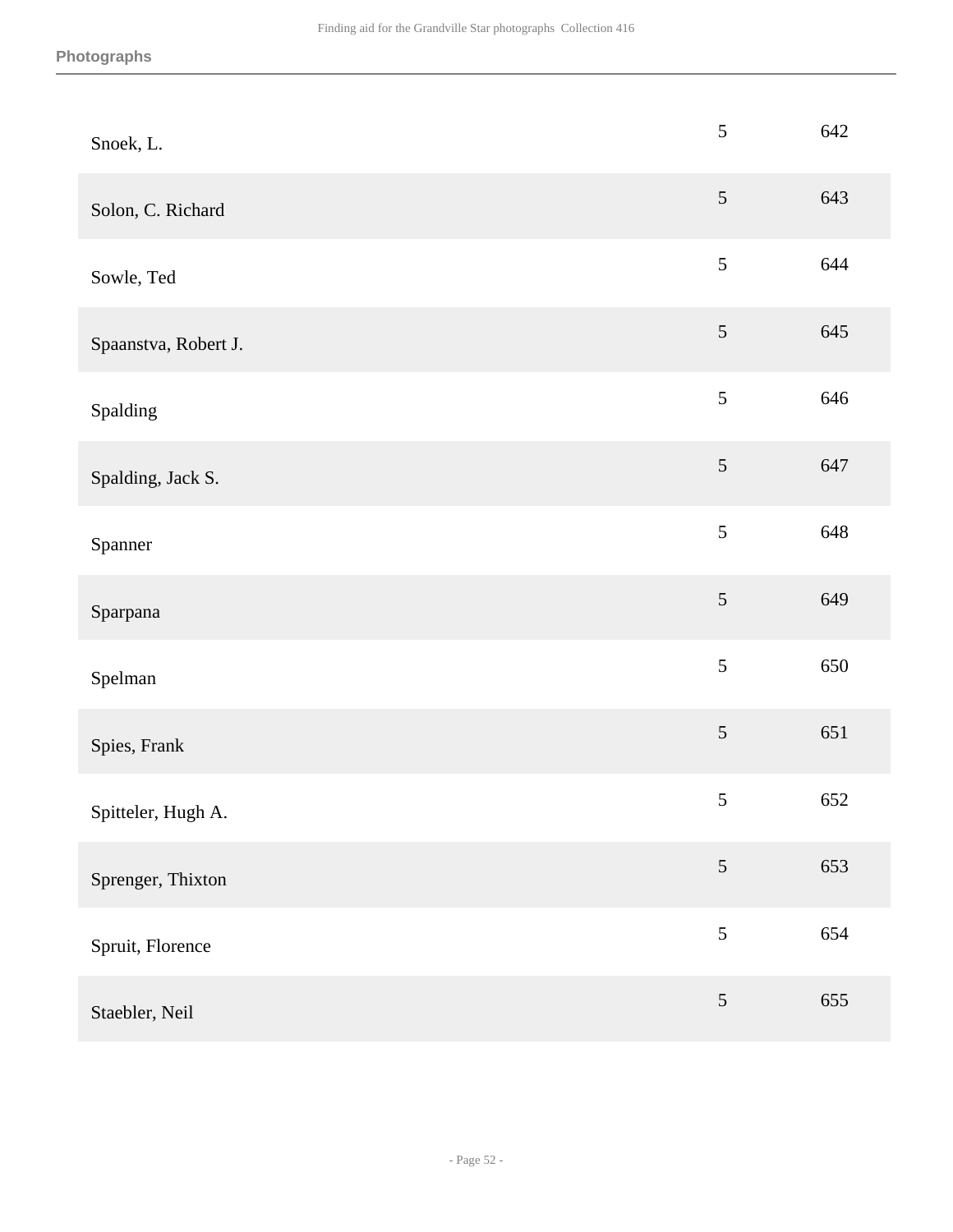| Stahr, Tom            | $\sqrt{5}$       | 656 |
|-----------------------|------------------|-----|
| Stancliff, Larry      | $\sqrt{5}$       | 657 |
| Stanton, Howard       | $\sqrt{5}$       | 658 |
| Starr, John G.        | $\sqrt{5}$       | 659 |
| Steinke, Robert F.    | $\sqrt{6}$       | 660 |
| Stekelee, John, Judge | $\sqrt{6}$       | 661 |
| Stiver, Jan           | 6                | 662 |
| Stoepker              | $\sqrt{6}$       | 663 |
| Stonebrook, William   | $\sqrt{6}$       | 664 |
| Stoppels              | $\sqrt{6}$       | 665 |
| Stoppels, June        | $\boldsymbol{6}$ | 666 |
| Streelman, Robert     | $\sqrt{6}$       | 667 |
| Streets, Carroll      | $\sqrt{6}$       | 668 |
| Stutts, J.B., Rev.    | $\sqrt{6}$       | 669 |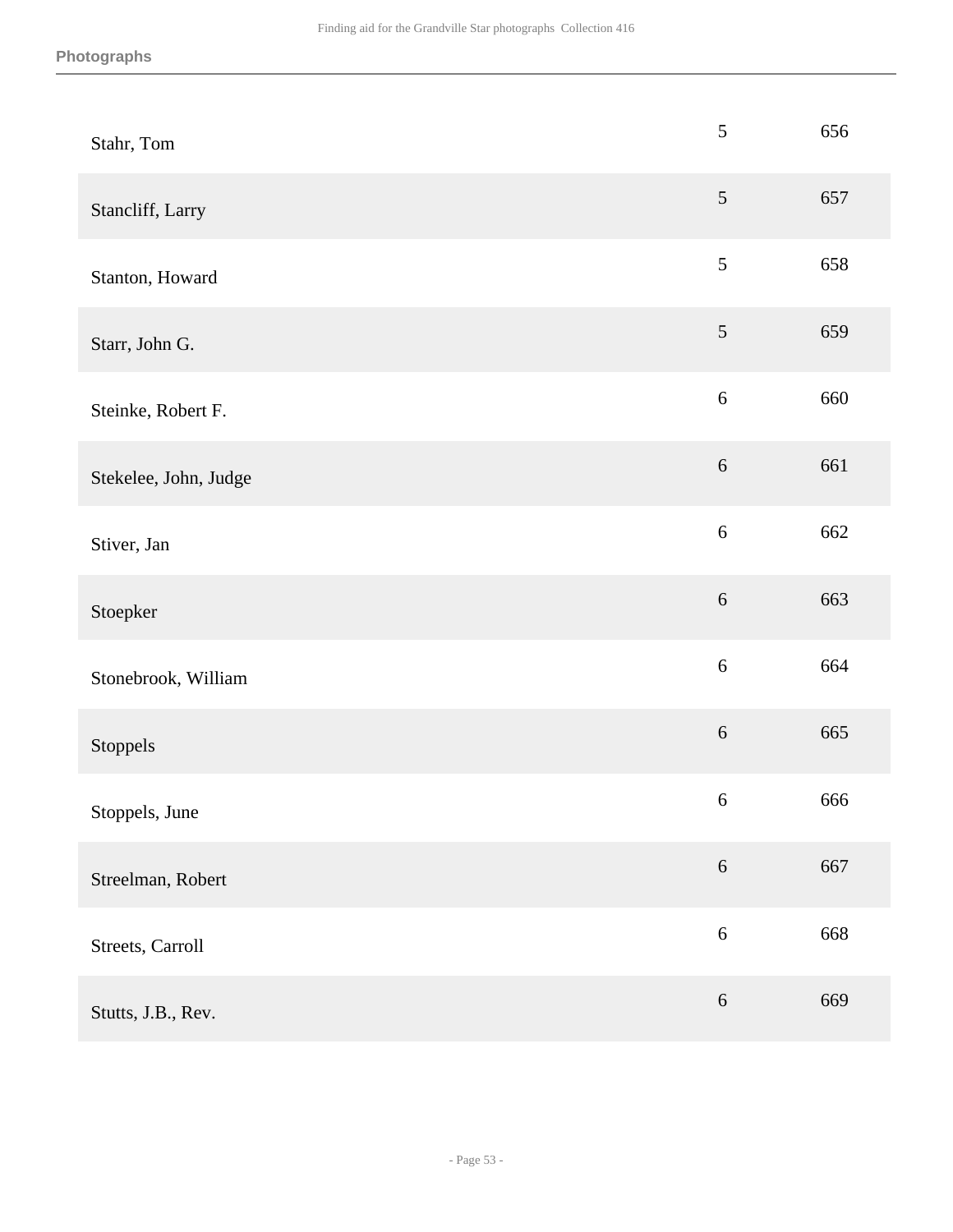| Swartz, Robert      | $\sqrt{6}$ | 670 |
|---------------------|------------|-----|
| Swinehart           | $6\,$      | 671 |
| Sytsma, Kathryn     | $\sqrt{6}$ | 672 |
| Szyszko, Gerald     | $\sqrt{6}$ | 673 |
| Talsma, Bob         | $\sqrt{6}$ | 674 |
| Tangenberg, Lee     | $\sqrt{6}$ | 675 |
| Tassell, Paul, Dr.  | $6\,$      | 676 |
| Taylor, Debbie      | $6\,$      | 677 |
| Teachout, Richard   | $\sqrt{6}$ | 678 |
| Tehean, Wesley B.   | $\sqrt{6}$ | 679 |
| Teichner, Martha    | $\sqrt{6}$ | 680 |
| TerBeest, Rev.      | $6\,$      | 681 |
| Terpstra, Stewart   | $\sqrt{6}$ | 682 |
| Terrell, Richard W. | $\sqrt{6}$ | 683 |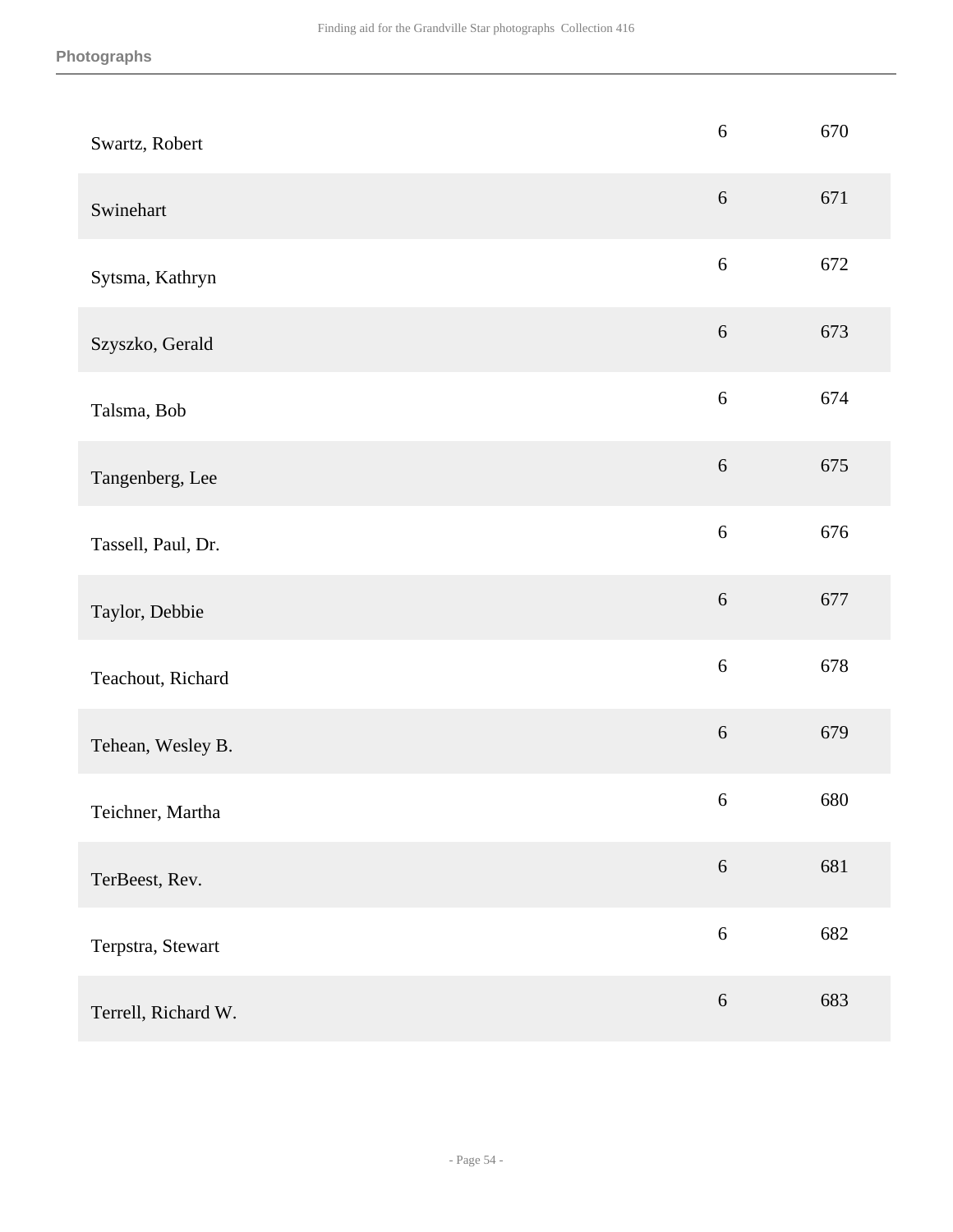| Tesha                 | $\sqrt{6}$ | 684 |
|-----------------------|------------|-----|
| Tholen, Fred          | $6\,$      | 685 |
| Thomas, Gordon        | $\sqrt{6}$ | 686 |
| Thompson, Charles R.  | $\sqrt{6}$ | 687 |
| Thompson, Charles W.  | $\sqrt{6}$ | 688 |
| Thompson, Ken         | $\sqrt{6}$ | 689 |
| Thompson, Tom         | $6\,$      | 690 |
| Tilma, Howard         | $\sqrt{6}$ | 691 |
| Tomaszewski, Kreig H. | $\sqrt{6}$ | 692 |
| Tonkel, J. Rock       | $\sqrt{6}$ | 693 |
| Trapp, Herb           | $\sqrt{6}$ | 694 |
| Treviso, Jane         | $6\,$      | 695 |
| Trowbridge, Geo       | $\sqrt{6}$ | 696 |
| Tucker, Max E., Rev.  | $\sqrt{6}$ | 697 |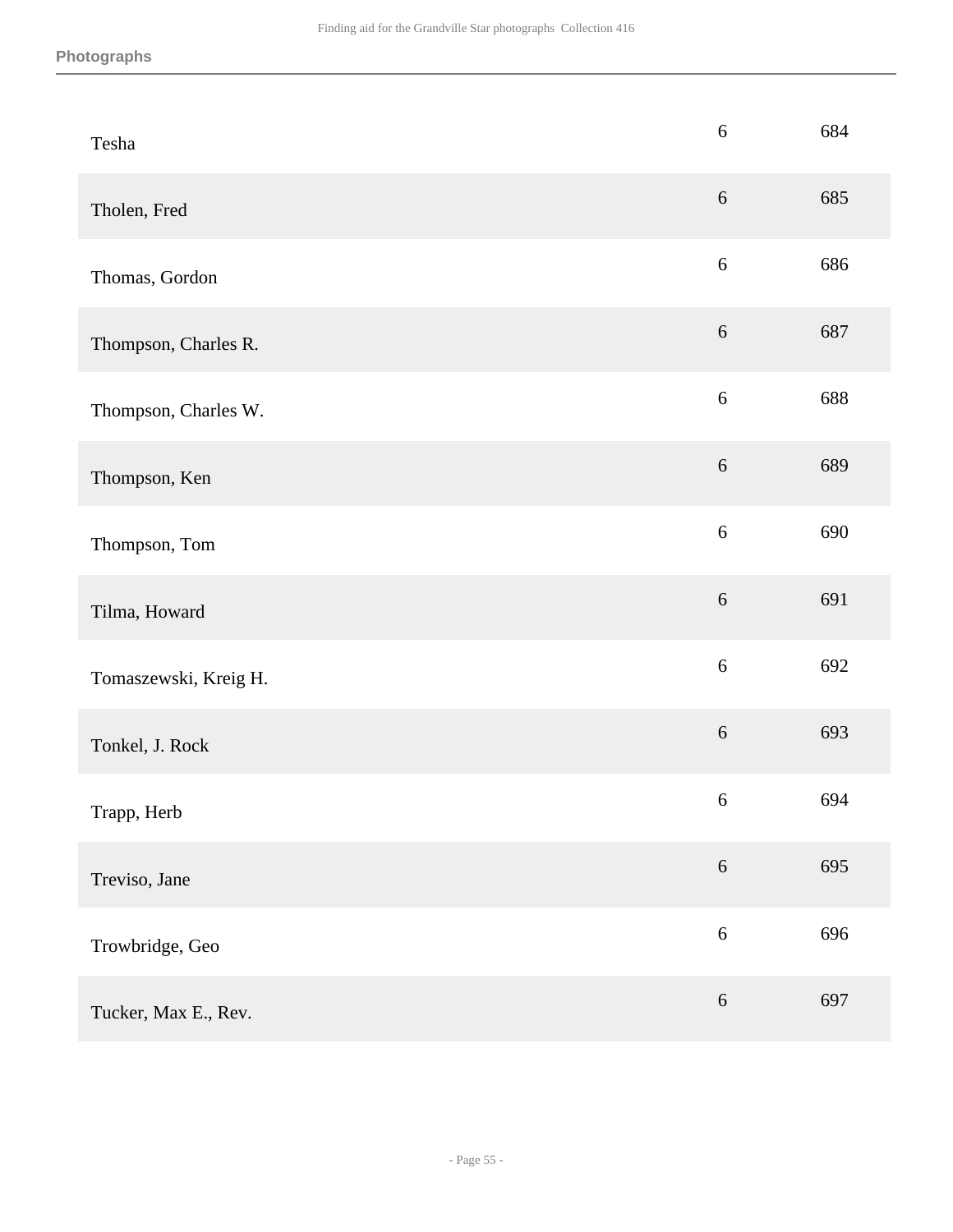| Tuttle                | $\sqrt{6}$ | 698 |
|-----------------------|------------|-----|
| Tyson, Chuck          | $\sqrt{6}$ | 699 |
| Udall, Stuart         | $\sqrt{6}$ | 700 |
| Ullery, Rolla         | $\sqrt{6}$ | 701 |
| Urad, Ed              | $\sqrt{6}$ | 702 |
| Ushiba, Nobuhiko      | $\sqrt{6}$ | 703 |
| Valenti, Mary Ann     | 6          | 704 |
| Van Allsburg, Margie  | $\sqrt{6}$ | 705 |
| Van Andel, Jay        | $\sqrt{6}$ | 706 |
| Van'tHoff, William K. | $\sqrt{6}$ | 707 |
| VandeBunte, Herman    | 6          | 708 |
| Vandenboom, Dan       | $\sqrt{6}$ | 709 |
| VandenHoek, Harold L. | $\sqrt{6}$ | 710 |
| VandePeerle, Neal     | $\sqrt{6}$ | 711 |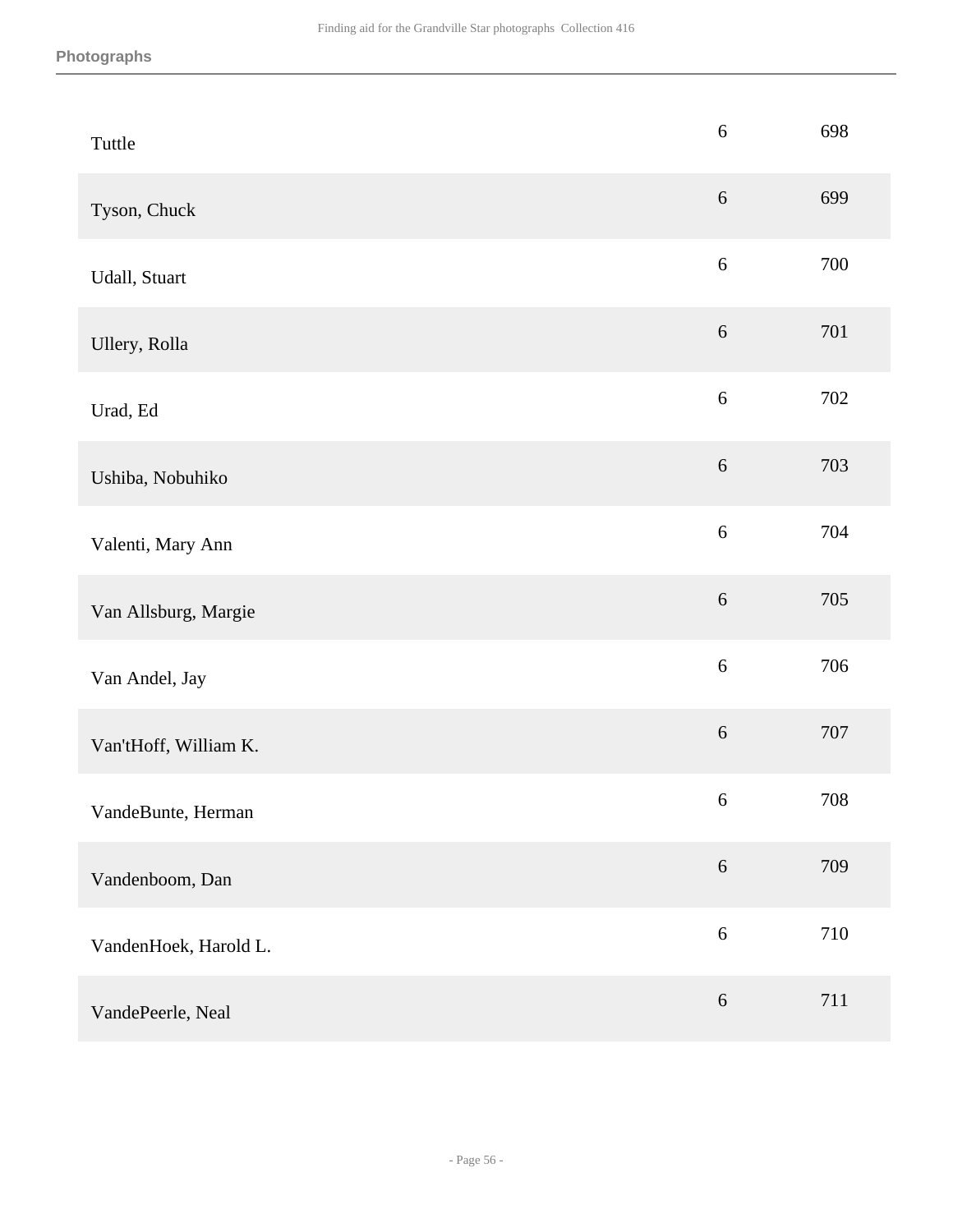| Vanderhoff, Frank D. | $6\,$            | 712 |
|----------------------|------------------|-----|
| Vanderlaan, Robert   | $6\,$            | 713 |
| VanderMolen, Richard | $\sqrt{6}$       | 714 |
| Vanderveen, Jerry    | $\sqrt{6}$       | 715 |
| Vanderveen, Richard  | $6\,$            | 716 |
| Vanderwerf, Dr.      | $6\,$            | 717 |
| Vanderwoude, Mike    | $6\,$            | 718 |
| VanDomelen, Nancy    | $\sqrt{6}$       | 719 |
| Vandyke, Dale        | $\sqrt{6}$       | 720 |
| VanFossen, Gerald    | $\sqrt{6}$       | 721 |
| VanHattem, Tom       | $\boldsymbol{6}$ | 722 |
| VanHouten, Ben       | $\sqrt{6}$       | 723 |
| VanHouten, William   | $6\,$            | 724 |
| VanKoevering         | $\sqrt{6}$       | 725 |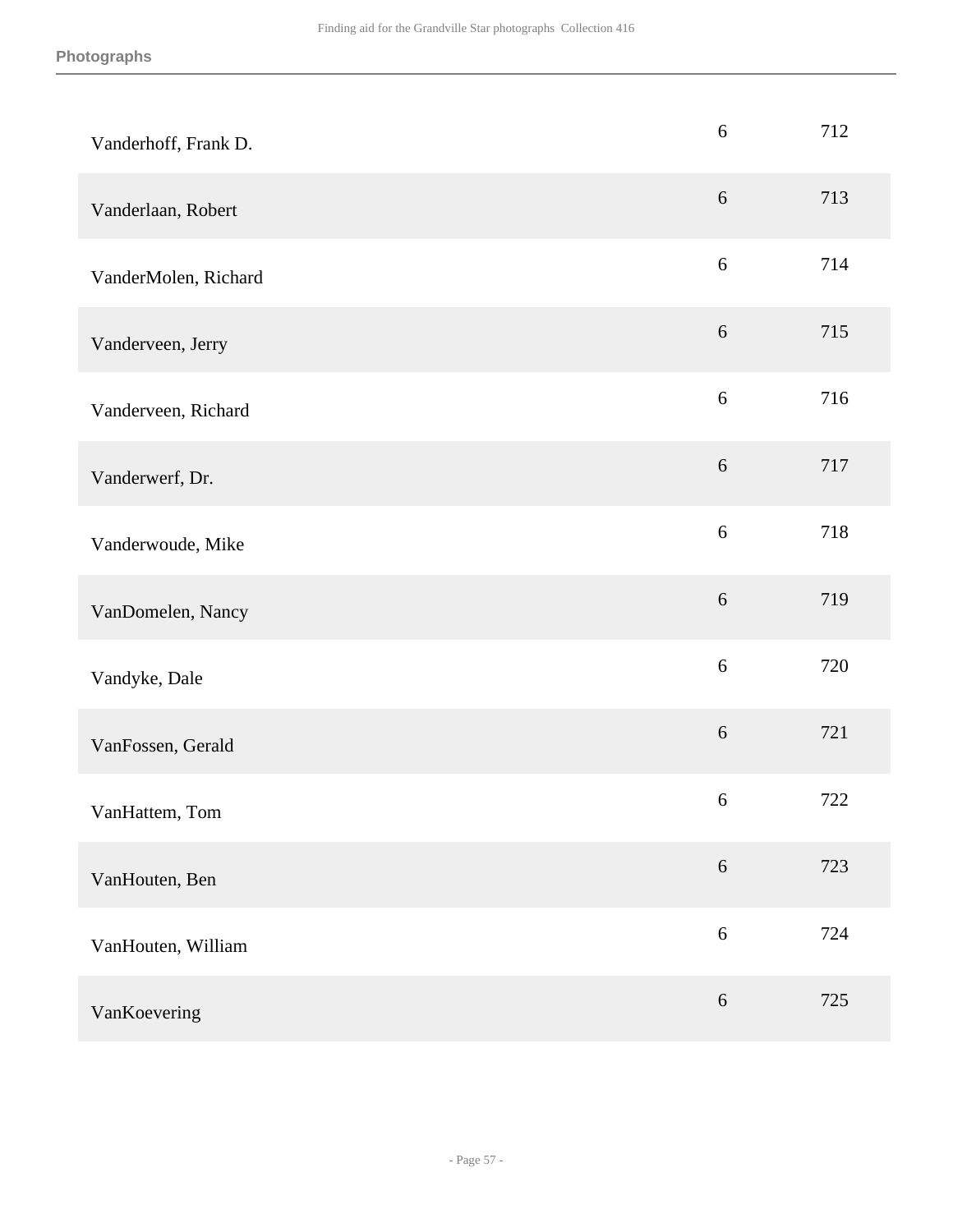| VanLaar, Breanne         | $6\,$      | 726 |
|--------------------------|------------|-----|
| Vanocur, Sander          | $6\,$      | 727 |
| VanRhee, Larry           | $6\,$      | 728 |
| VanSolkema               | $\sqrt{6}$ | 729 |
| VanStee, James F.        | $\sqrt{6}$ | 730 |
| VanVelsen, Dean          | $6\,$      | 731 |
| Veeck, Bill              | $6\,$      | 732 |
| Veenendall, Neal         | $\sqrt{6}$ | 733 |
| Veenstra, Ronald         | $\sqrt{6}$ | 734 |
| Venderbush, Kenneth, Dr. | $\sqrt{6}$ | 735 |
| Versalle, Richard        | $\sqrt{6}$ | 736 |
| Versluis (female)        | $\sqrt{6}$ | 737 |
| Versluis (male)          | $\sqrt{6}$ | 738 |
| Versluis, Philip         | $\sqrt{6}$ | 739 |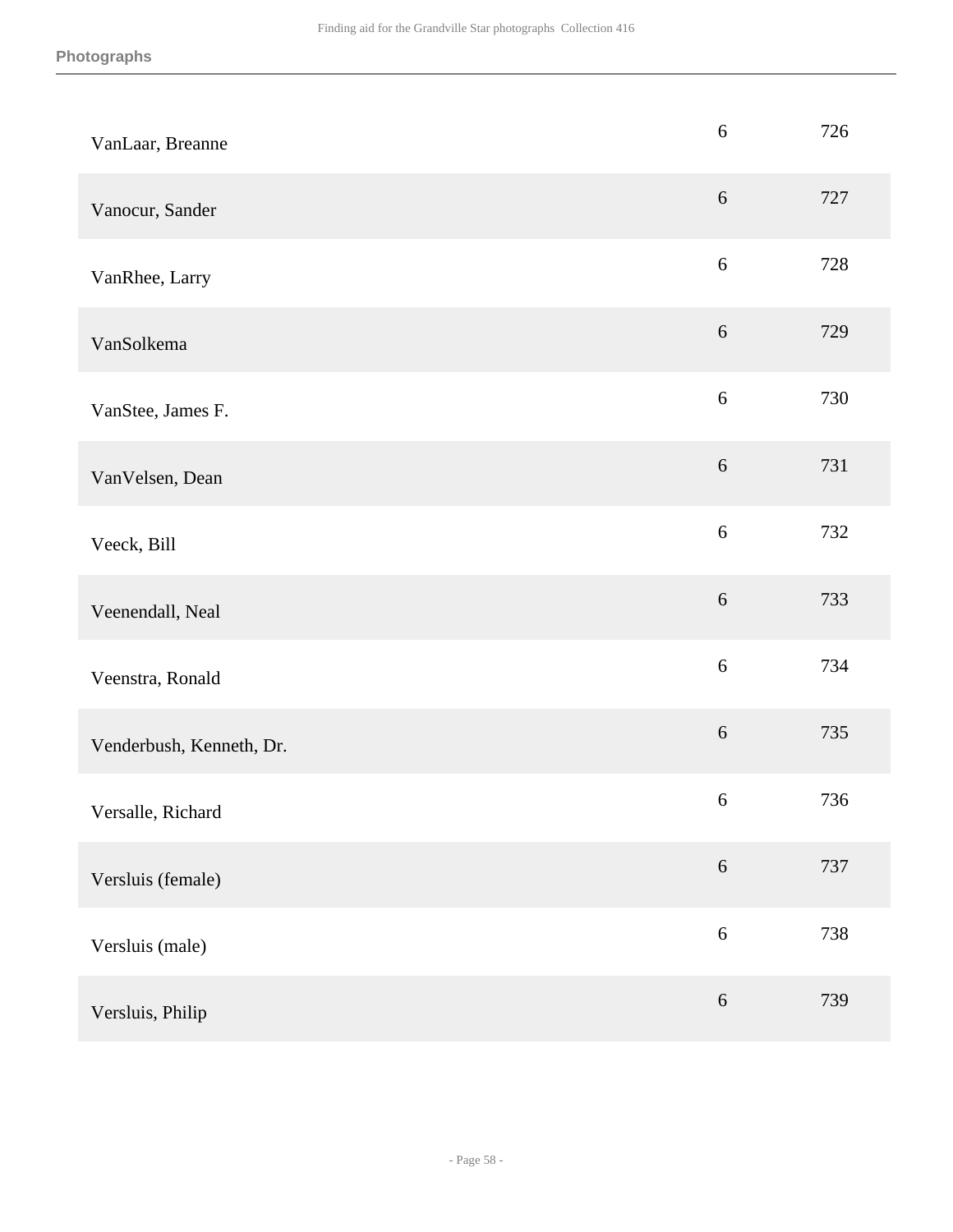| Vert, Robert       | $\sqrt{6}$ | 740 |
|--------------------|------------|-----|
| Visser             | $\sqrt{6}$ | 741 |
| Voight             | $\sqrt{6}$ | 742 |
| Volkema, Harold J. | $\sqrt{6}$ | 743 |
| Vos, Lou           | $\sqrt{6}$ | 744 |
| Waad, Peter        | $6\,$      | 745 |
| Waalkes, Jay L.    | $\sqrt{6}$ | 746 |
| Wade               | $\sqrt{6}$ | 747 |
| Wallace            | $\sqrt{6}$ | 748 |
| Wallace, Dave      | $\sqrt{6}$ | 749 |
| Walters, Glenn M.  | $\sqrt{6}$ | 750 |
| Walton, H.R.       | $6\,$      | 751 |
| Ward, Paul A.      | $\sqrt{6}$ | 752 |
| Wardrop, John      | $\sqrt{6}$ | 753 |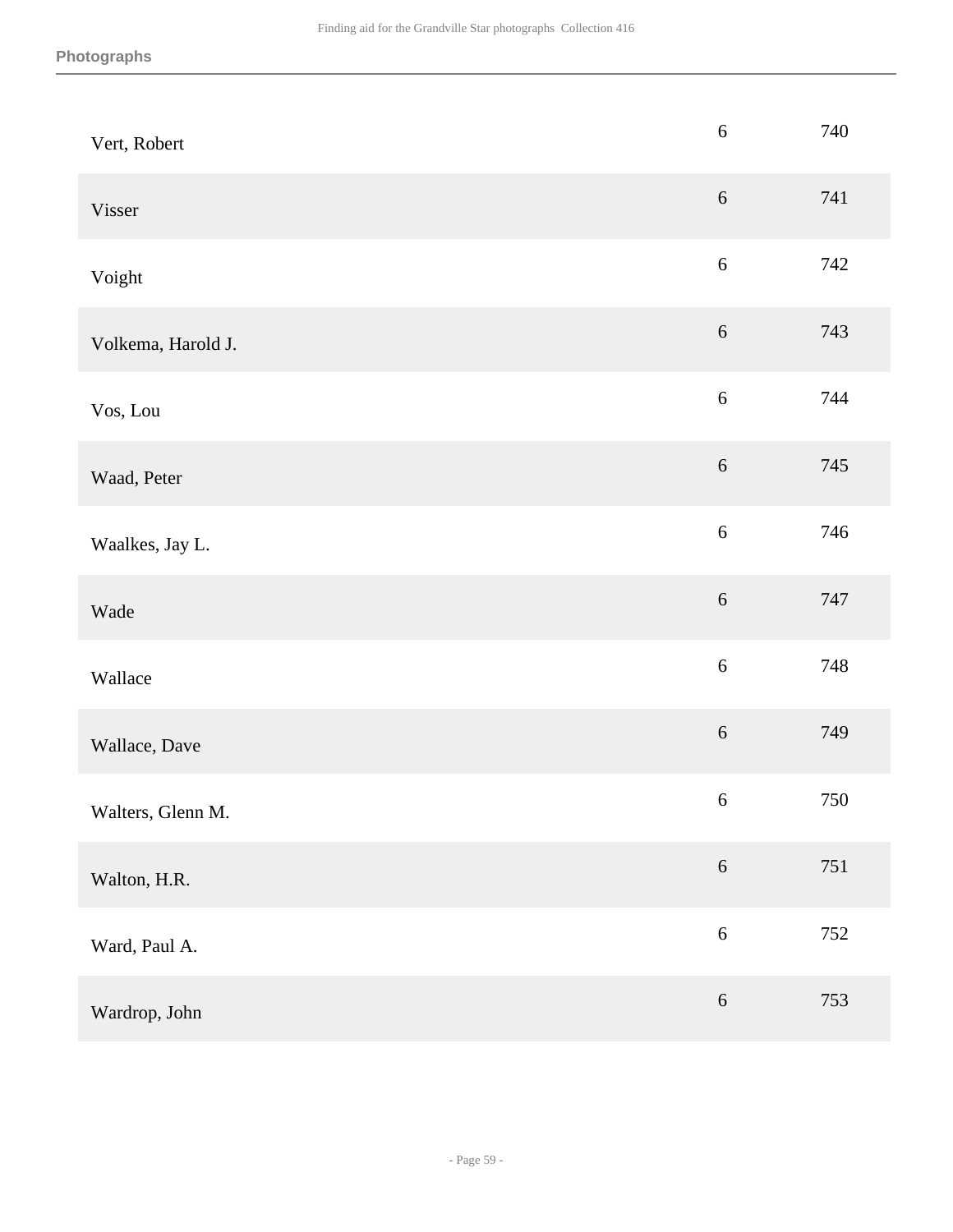| Waskiewicz, Ben                   | $\sqrt{6}$ | 754 |
|-----------------------------------|------------|-----|
| Wasson, Jeff                      | $\sqrt{6}$ | 755 |
| Waterman, Reed                    | $\sqrt{6}$ | 756 |
| Watkins, Birge                    | $\sqrt{6}$ | 757 |
| Watson                            | $\sqrt{6}$ | 758 |
| Weathers, Neil                    | $\sqrt{6}$ | 759 |
| Weemhoff                          | $6\,$      | 760 |
| Wege, Peter M.                    | 6          | 761 |
| Welmers                           | $\sqrt{6}$ | 762 |
| Wepman                            | $\sqrt{6}$ | 763 |
| Werner, Arnold                    | $\sqrt{6}$ | 764 |
| Wernette, Janet                   | $\sqrt{6}$ | 765 |
| West Michigan Tourist Association | $6\,$      | 766 |
| Westdale, Len Jr.                 | $\sqrt{6}$ | 767 |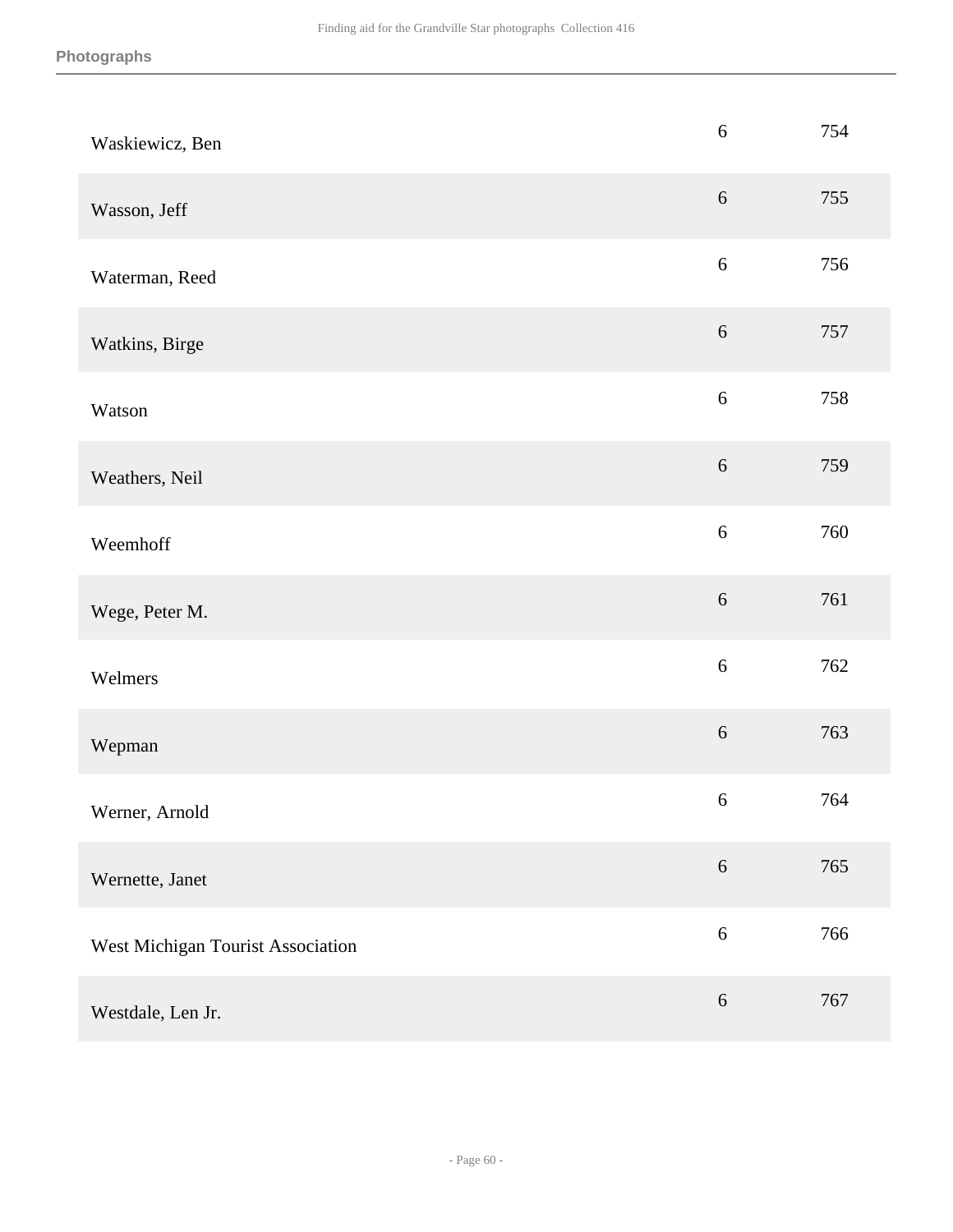| Wester, Chas         | $\sqrt{6}$       | 768 |
|----------------------|------------------|-----|
| Westgate, Russell E. | $\sqrt{6}$       | 769 |
| Wetherbee, Paul G.   | $\sqrt{6}$       | 770 |
| Wharton, Dolores     | $\sqrt{6}$       | 771 |
| White, Nancy         | $\sqrt{6}$       | 772 |
| White, Jo            | $\sqrt{6}$       | 773 |
| White, Roy           | $\sqrt{6}$       | 774 |
| Wielsma, John        | $\boldsymbol{7}$ | 775 |
| Wiersma              | $\boldsymbol{7}$ | 776 |
| Wiersum, Bill        | $\boldsymbol{7}$ | 777 |
| Wiest, Edward F.     | $\boldsymbol{7}$ | 778 |
| Wilder, Paul J.      | $\boldsymbol{7}$ | 779 |
| Wilkens, Len         | $\boldsymbol{7}$ | 780 |
| Willard              | $\boldsymbol{7}$ | 781 |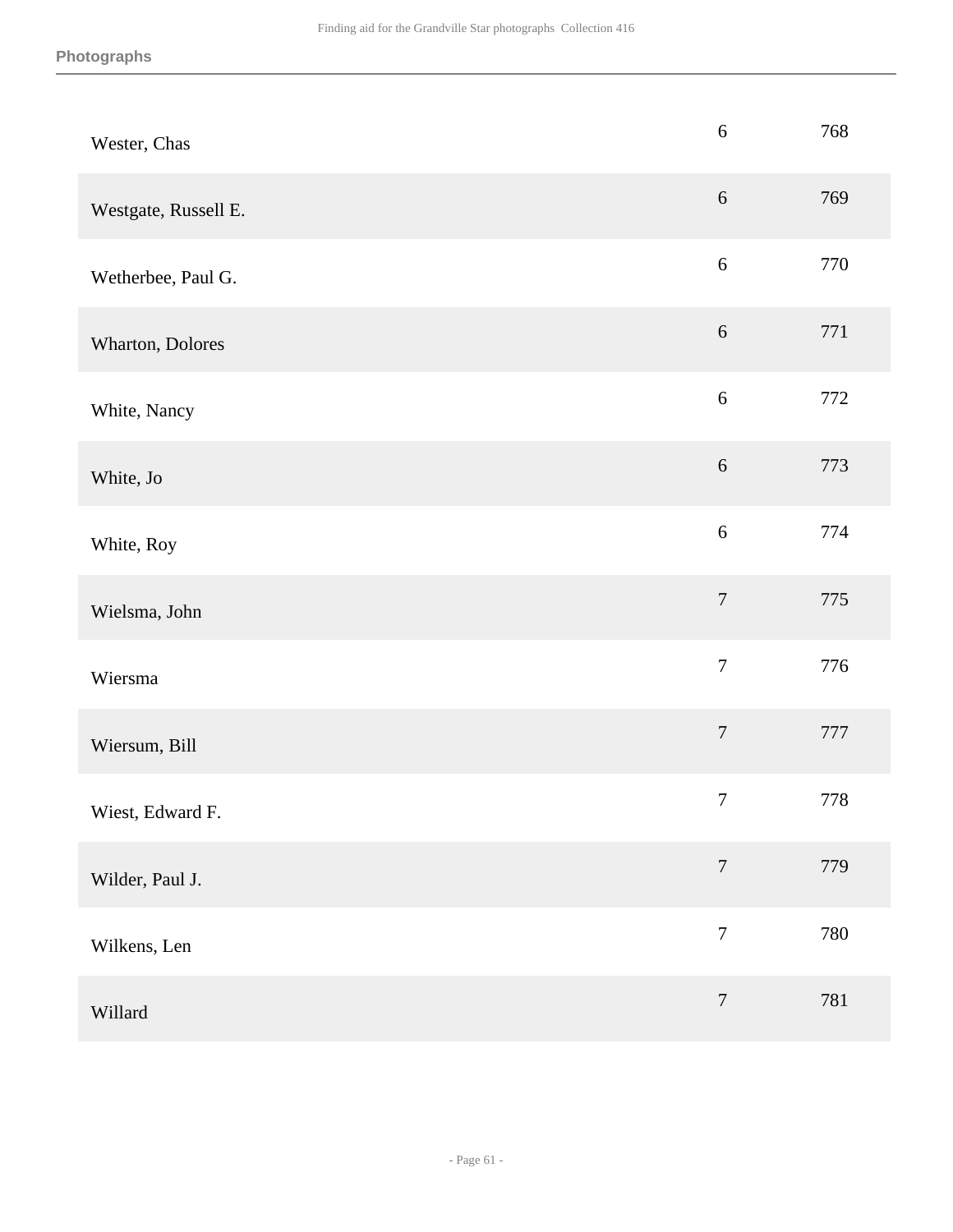| Wilson, Elaine M.  | $\overline{7}$   | 782 |
|--------------------|------------------|-----|
| Wilson, Larry      | $\overline{7}$   | 783 |
| Wilson, Milton     | $\boldsymbol{7}$ | 784 |
| Winkler            | $\boldsymbol{7}$ | 785 |
| Wise, Clarence     | $\boldsymbol{7}$ | 786 |
| Witham, Rich       | $\boldsymbol{7}$ | 787 |
| Witting, Paul H.   | $\boldsymbol{7}$ | 788 |
| Wolters, Gordon J. | $\boldsymbol{7}$ | 789 |
| Wonderland         | $\boldsymbol{7}$ | 790 |
| Woodland Travel    | $\boldsymbol{7}$ | 791 |
| Woons, George      | $\boldsymbol{7}$ | 792 |
| Wylie, Sally       | $\boldsymbol{7}$ | 793 |
| Yager, Leo J.      | $\boldsymbol{7}$ | 794 |
| Yankee's Place     | $\boldsymbol{7}$ | 795 |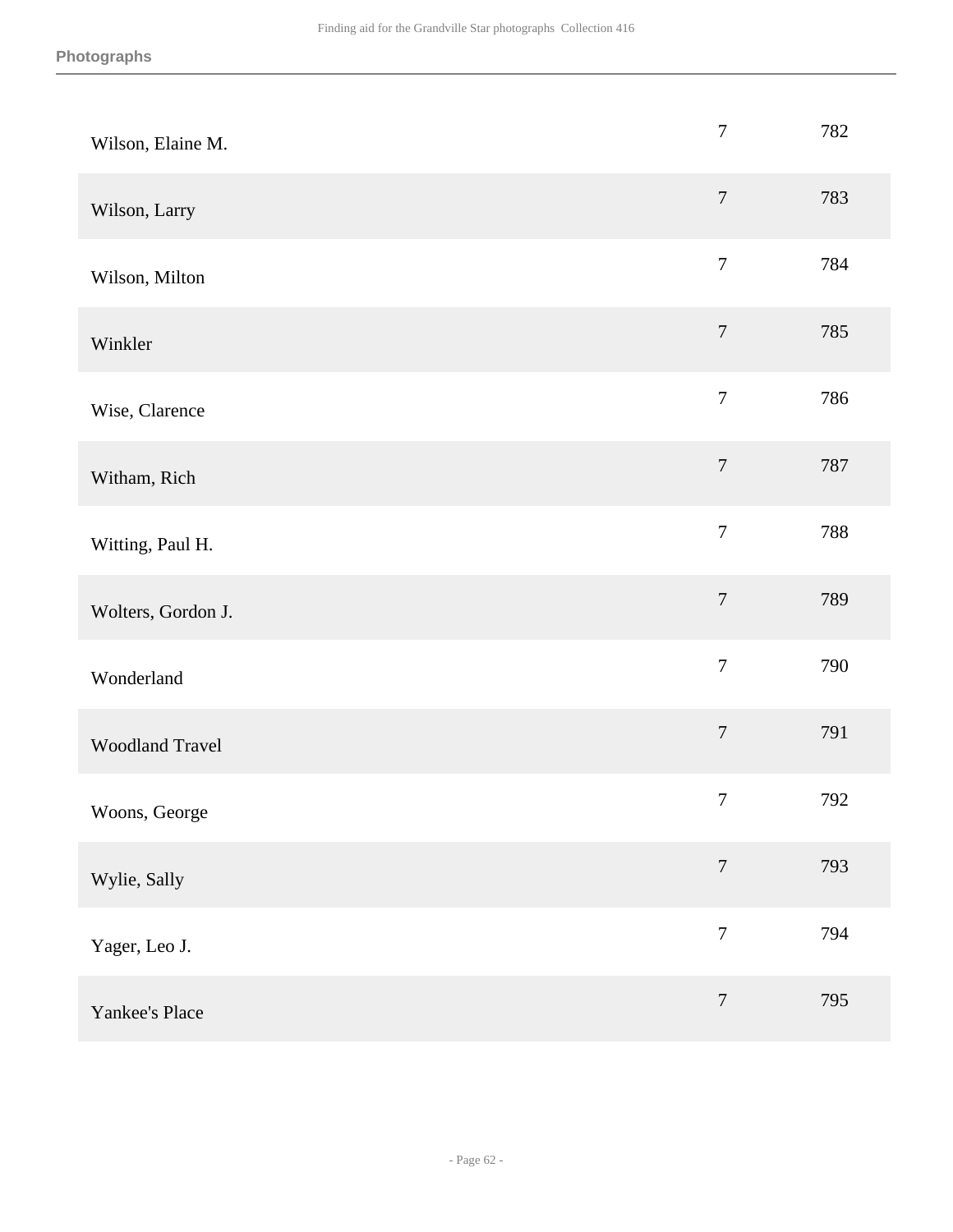<span id="page-62-0"></span>

| Yelez, Don           | $\boldsymbol{7}$ | 796     |
|----------------------|------------------|---------|
| Young, Richard       | $\overline{7}$   | 797     |
| Youngsma, Sidney     | $\overline{7}$   | 798     |
| Zaagman, Milton      | $\boldsymbol{7}$ | 799     |
| Zehnder, Chas        | $\boldsymbol{7}$ | 800     |
| Zeller, Anne         | $\boldsymbol{7}$ | $801\,$ |
| Zentner, Harold      | $\overline{7}$   | 802     |
| Zeoli, Billy         | $\overline{7}$   | 803     |
| Zielke, R.           | $\overline{7}$   | 804     |
| Zikas, Philotheos    | $\overline{7}$   | 805     |
| Zumberge, James, Dr. | $\boldsymbol{7}$ | 806     |
| <b>Negatives</b>     |                  |         |
|                      | <b>Box</b>       | Folder  |
| B.B. King            | $8\,$            | 809     |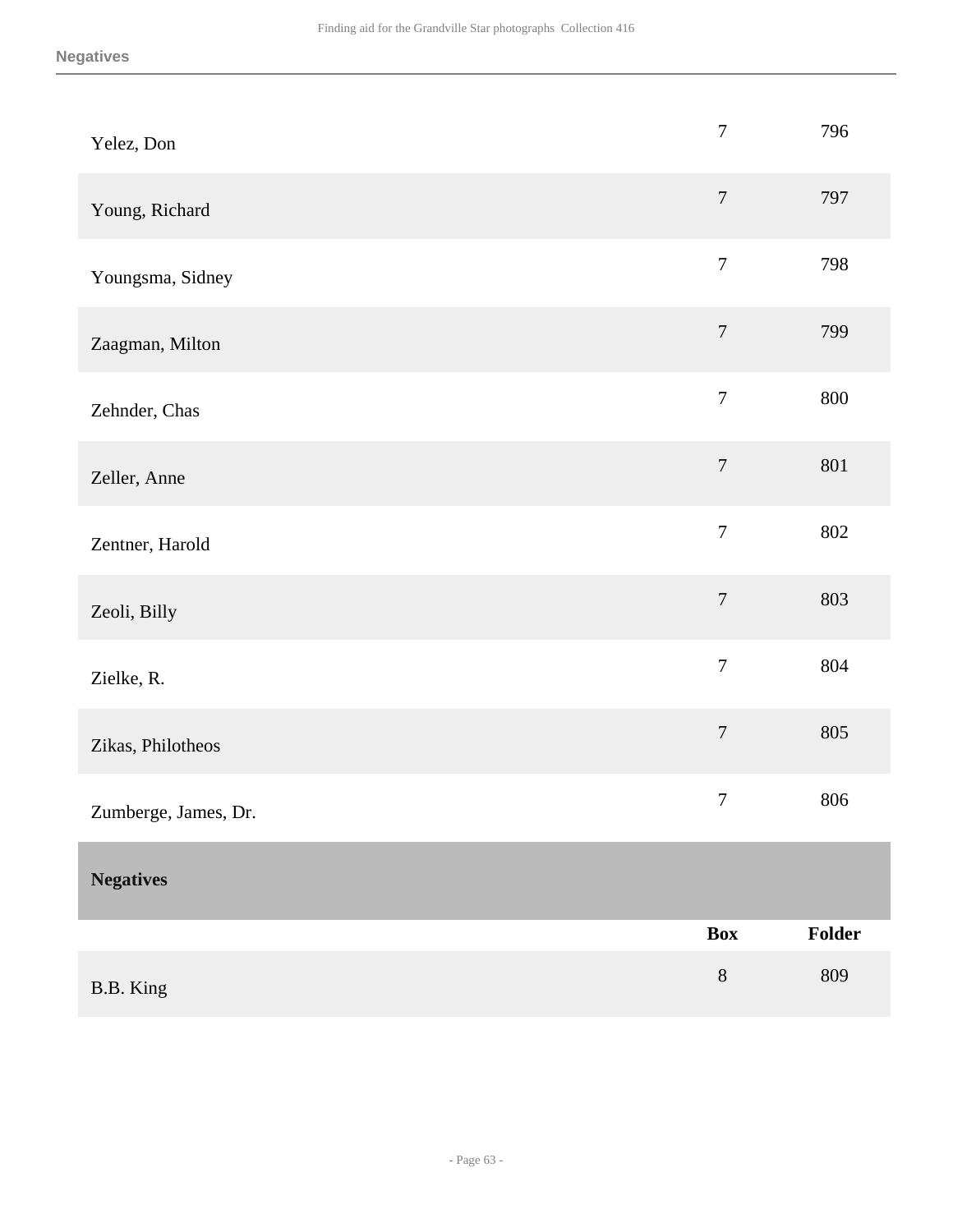| Baldwin, Mary                   | $8\,$   | 810 |
|---------------------------------|---------|-----|
| Beelt, Bob                      | $8\,$   | 811 |
| <b>Bigelow Trucks</b>           | $8\,$   | 812 |
| Biology Students on Reed's Lake | $8\,$   | 813 |
| C of C Golf Outing              | $8\,$   | 814 |
| Coolidge, Maggie                | $8\,$   | 815 |
| Crosswell Kitchens              | $8\,$   | 816 |
| Eberhard, Wayne                 | $8\,$   | 817 |
| Evans, Jack                     | $8\,$   | 818 |
| Harris, Al                      | $8\,$   | 819 |
| Johnson, Robert                 | $8\,$   | 820 |
| Leader, John                    | $8\,$   | 821 |
| Little-Eversdyke                | $\,8\,$ | 822 |
| Matthews, B.                    | $8\,$   | 823 |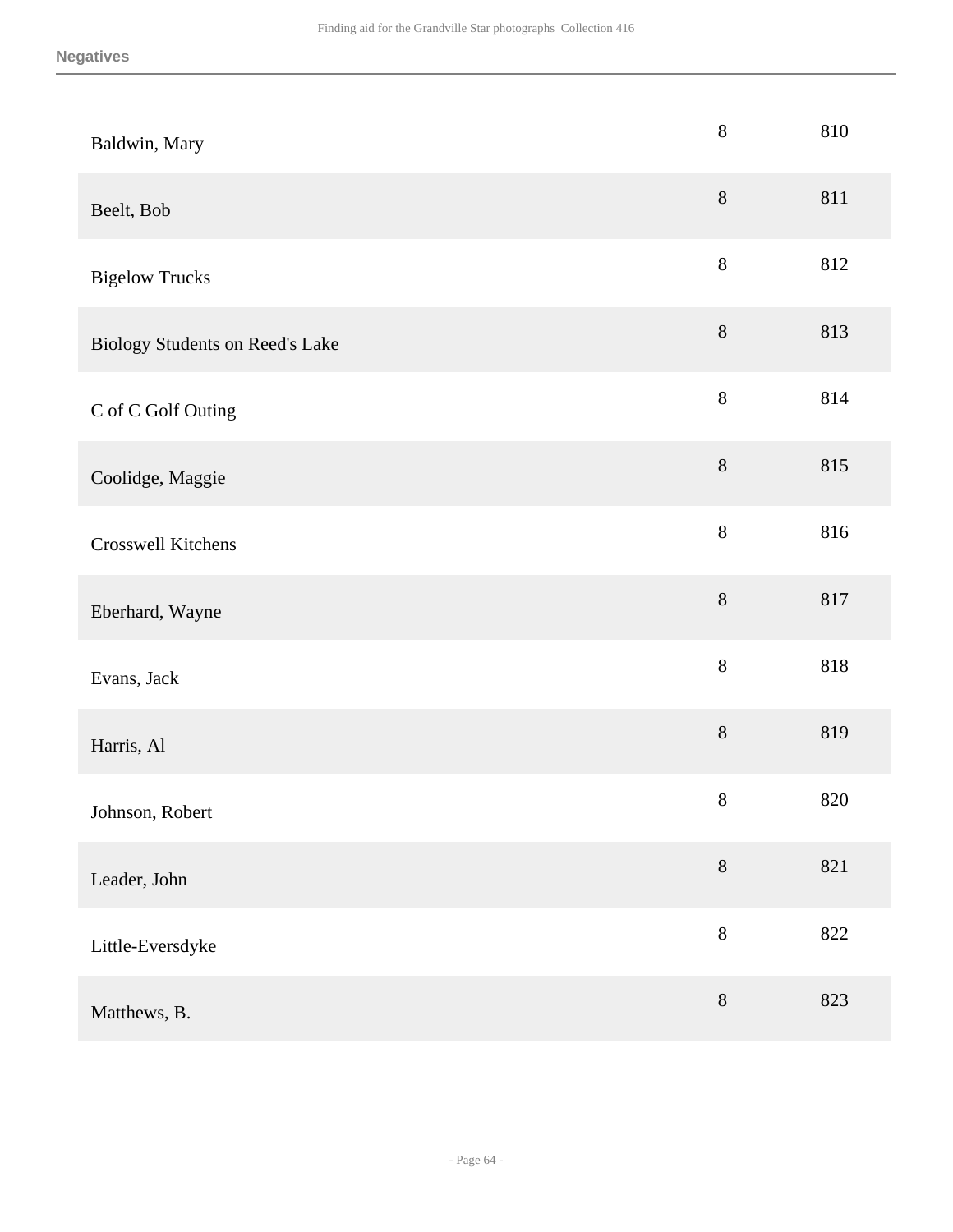<span id="page-64-0"></span>

| Matusak, Ed                                         | $8\,$      | 824    |
|-----------------------------------------------------|------------|--------|
| Morey, Dave                                         | $8\,$      | 825    |
| Siebold, Paul                                       | $8\,$      | 826    |
| Versluis                                            | $8\,$      | 827    |
| Wallace, George, Gov.                               | 8          | 828    |
| White, Joan                                         | $8\,$      | 829    |
| Withman, Rich                                       | $8\,$      | 830    |
| <b>Unidentified Portraits</b>                       | $8\,$      | 831    |
| <b>Miscellaneous</b>                                |            |        |
|                                                     | <b>Box</b> | Folder |
| Michigan Association of Christian Churches Brochure | $8\,$      | 832    |
| Miscellaneous Unidentified Photographs              | $\tau$     | 808    |
| <b>Miscellaneous Group Photos</b>                   |            |        |
|                                                     | <b>Box</b> | Folder |
|                                                     |            |        |